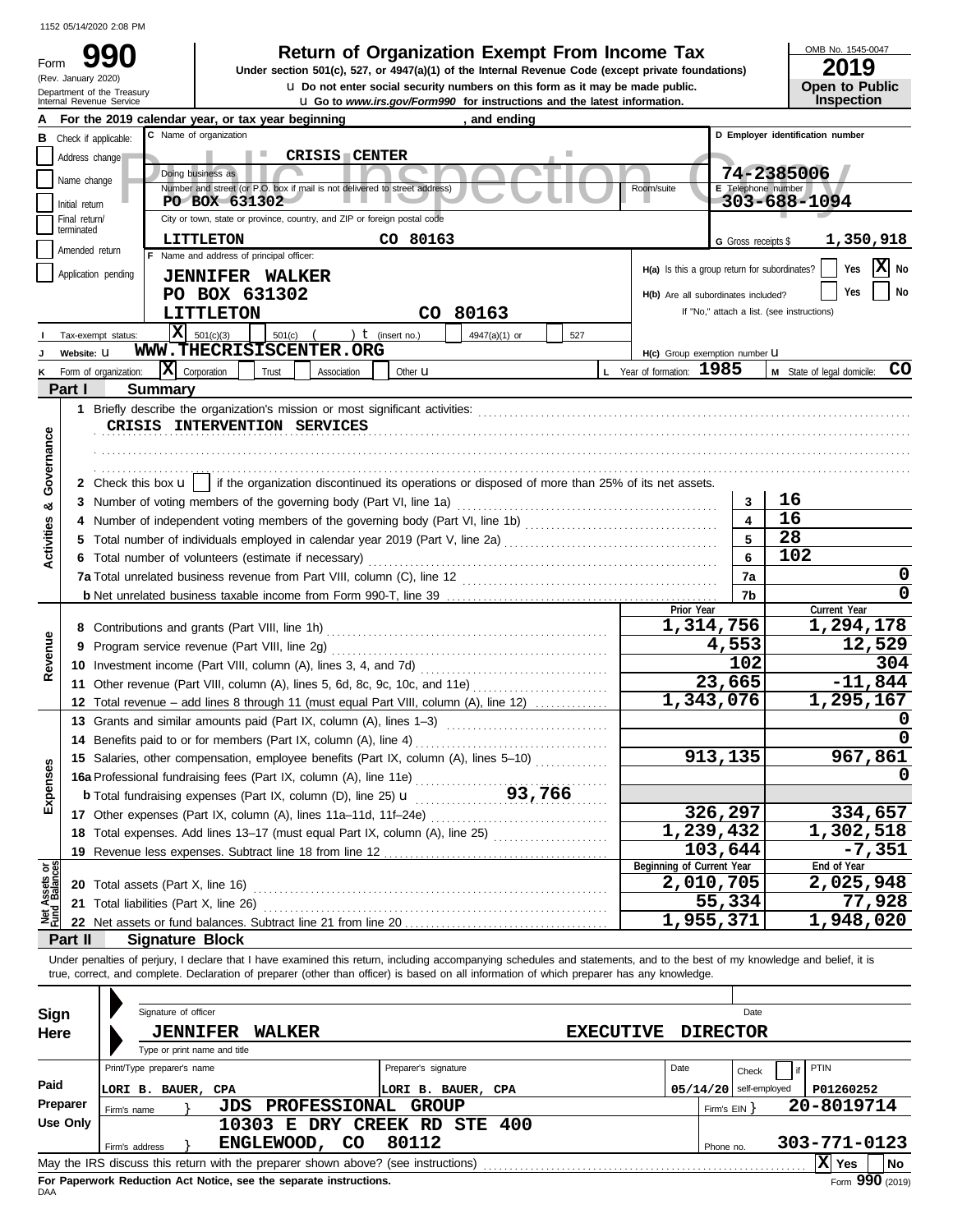| Form 990 (2019) CRISIS CENTER |              |                                     |                |                                                                                  |                        |                                                                                                              | 74-2385006 |                                                                                                                                                                                                                   |               | Page 2                                                                                                                                                                                                                                                                                                                                                                                |
|-------------------------------|--------------|-------------------------------------|----------------|----------------------------------------------------------------------------------|------------------------|--------------------------------------------------------------------------------------------------------------|------------|-------------------------------------------------------------------------------------------------------------------------------------------------------------------------------------------------------------------|---------------|---------------------------------------------------------------------------------------------------------------------------------------------------------------------------------------------------------------------------------------------------------------------------------------------------------------------------------------------------------------------------------------|
| Part III                      |              |                                     |                |                                                                                  |                        | <b>Statement of Program Service Accomplishments</b>                                                          |            |                                                                                                                                                                                                                   |               |                                                                                                                                                                                                                                                                                                                                                                                       |
|                               |              |                                     |                |                                                                                  |                        |                                                                                                              |            |                                                                                                                                                                                                                   |               |                                                                                                                                                                                                                                                                                                                                                                                       |
|                               |              |                                     |                | Briefly describe the organization's mission:                                     |                        |                                                                                                              |            |                                                                                                                                                                                                                   |               |                                                                                                                                                                                                                                                                                                                                                                                       |
|                               |              |                                     |                | CRISIS INTERVENTION SERVICES                                                     |                        |                                                                                                              |            |                                                                                                                                                                                                                   |               |                                                                                                                                                                                                                                                                                                                                                                                       |
|                               |              |                                     |                |                                                                                  |                        |                                                                                                              |            |                                                                                                                                                                                                                   |               |                                                                                                                                                                                                                                                                                                                                                                                       |
|                               |              |                                     |                |                                                                                  |                        |                                                                                                              |            |                                                                                                                                                                                                                   |               |                                                                                                                                                                                                                                                                                                                                                                                       |
| $\mathbf{2}$                  |              |                                     |                |                                                                                  |                        | Did the organization undertake any significant program services during the year which were not listed on the |            |                                                                                                                                                                                                                   |               |                                                                                                                                                                                                                                                                                                                                                                                       |
|                               |              | prior Form 990 or 990-EZ?           |                |                                                                                  |                        |                                                                                                              |            |                                                                                                                                                                                                                   |               | Yes $\overline{X}$ No                                                                                                                                                                                                                                                                                                                                                                 |
|                               |              |                                     |                | If "Yes," describe these new services on Schedule O.                             |                        |                                                                                                              |            |                                                                                                                                                                                                                   |               |                                                                                                                                                                                                                                                                                                                                                                                       |
| 3                             |              |                                     |                |                                                                                  |                        | Did the organization cease conducting, or make significant changes in how it conducts, any program           |            |                                                                                                                                                                                                                   |               |                                                                                                                                                                                                                                                                                                                                                                                       |
|                               | services?    |                                     |                |                                                                                  |                        |                                                                                                              |            |                                                                                                                                                                                                                   |               | Yes $ \mathbf{X} $ No                                                                                                                                                                                                                                                                                                                                                                 |
|                               |              |                                     |                | If "Yes," describe these changes on Schedule O.                                  |                        |                                                                                                              |            |                                                                                                                                                                                                                   |               |                                                                                                                                                                                                                                                                                                                                                                                       |
|                               |              |                                     |                |                                                                                  |                        |                                                                                                              |            | Describe the organization's program service accomplishments for each of its three largest program services, as measured by                                                                                        |               |                                                                                                                                                                                                                                                                                                                                                                                       |
|                               |              |                                     |                |                                                                                  |                        |                                                                                                              |            | expenses. Section 501(c)(3) and 501(c)(4) organizations are required to report the amount of grants and allocations to others,                                                                                    |               |                                                                                                                                                                                                                                                                                                                                                                                       |
|                               |              |                                     |                |                                                                                  |                        | the total expenses, and revenue, if any, for each program service reported.                                  |            |                                                                                                                                                                                                                   |               |                                                                                                                                                                                                                                                                                                                                                                                       |
|                               |              |                                     |                |                                                                                  |                        |                                                                                                              |            |                                                                                                                                                                                                                   |               |                                                                                                                                                                                                                                                                                                                                                                                       |
| 4a (Code:                     |              |                                     | ) (Expenses \$ | PROVIDES CRISIS HOTLINE,<br>CASE MANAGEMENT SERVICES<br>PROVIDES EDUCATION ABOUT |                        | 1,033,673 including grants of \$                                                                             |            | THERAPY, LEGAL ADVOCACY, SHELTER AND SUPPORTIVE<br>TO FAMILIES IMPACTED BY DOMESTIC VIOLENCE.<br>DOMESTIC VIOLENCE TO THE GREATER COMMUNITY, AND<br>OTHER PROFESSIONALS WHO WORK WITH VICTIMS OF FAMILY VIOLENCE. | ) (Revenue \$ | 12,529<br><b>ALSO</b>                                                                                                                                                                                                                                                                                                                                                                 |
|                               |              |                                     |                |                                                                                  |                        |                                                                                                              |            |                                                                                                                                                                                                                   |               |                                                                                                                                                                                                                                                                                                                                                                                       |
|                               |              |                                     |                |                                                                                  |                        |                                                                                                              |            |                                                                                                                                                                                                                   |               |                                                                                                                                                                                                                                                                                                                                                                                       |
|                               |              |                                     |                |                                                                                  |                        |                                                                                                              |            |                                                                                                                                                                                                                   |               |                                                                                                                                                                                                                                                                                                                                                                                       |
|                               |              |                                     |                |                                                                                  |                        |                                                                                                              |            |                                                                                                                                                                                                                   |               |                                                                                                                                                                                                                                                                                                                                                                                       |
|                               |              |                                     |                |                                                                                  |                        |                                                                                                              |            |                                                                                                                                                                                                                   |               |                                                                                                                                                                                                                                                                                                                                                                                       |
|                               |              |                                     |                |                                                                                  |                        |                                                                                                              |            |                                                                                                                                                                                                                   |               |                                                                                                                                                                                                                                                                                                                                                                                       |
|                               |              |                                     |                |                                                                                  |                        |                                                                                                              |            |                                                                                                                                                                                                                   |               |                                                                                                                                                                                                                                                                                                                                                                                       |
|                               |              |                                     |                |                                                                                  |                        |                                                                                                              |            |                                                                                                                                                                                                                   |               |                                                                                                                                                                                                                                                                                                                                                                                       |
| 4b (Code:                     |              |                                     |                |                                                                                  |                        |                                                                                                              |            |                                                                                                                                                                                                                   |               | including grants of $\sqrt[6]{\frac{1}{2} + \frac{1}{2} + \frac{1}{2} + \frac{1}{2} + \frac{1}{2} + \frac{1}{2} + \frac{1}{2} + \frac{1}{2} + \frac{1}{2} + \frac{1}{2} + \frac{1}{2} + \frac{1}{2} + \frac{1}{2} + \frac{1}{2} + \frac{1}{2} + \frac{1}{2} + \frac{1}{2} + \frac{1}{2} + \frac{1}{2} + \frac{1}{2} + \frac{1}{2} + \frac{1}{2} + \frac{1}{2} + \frac{1}{2} + \frac{$ |
| N/A                           |              |                                     |                |                                                                                  |                        |                                                                                                              |            |                                                                                                                                                                                                                   |               |                                                                                                                                                                                                                                                                                                                                                                                       |
|                               |              |                                     |                |                                                                                  |                        |                                                                                                              |            |                                                                                                                                                                                                                   |               |                                                                                                                                                                                                                                                                                                                                                                                       |
|                               |              |                                     |                |                                                                                  |                        |                                                                                                              |            |                                                                                                                                                                                                                   |               |                                                                                                                                                                                                                                                                                                                                                                                       |
|                               |              |                                     |                |                                                                                  |                        |                                                                                                              |            |                                                                                                                                                                                                                   |               |                                                                                                                                                                                                                                                                                                                                                                                       |
|                               |              |                                     |                |                                                                                  |                        |                                                                                                              |            |                                                                                                                                                                                                                   |               |                                                                                                                                                                                                                                                                                                                                                                                       |
|                               |              |                                     |                |                                                                                  |                        |                                                                                                              |            |                                                                                                                                                                                                                   |               |                                                                                                                                                                                                                                                                                                                                                                                       |
|                               |              |                                     |                |                                                                                  |                        |                                                                                                              |            |                                                                                                                                                                                                                   |               |                                                                                                                                                                                                                                                                                                                                                                                       |
|                               |              |                                     |                |                                                                                  |                        |                                                                                                              |            |                                                                                                                                                                                                                   |               |                                                                                                                                                                                                                                                                                                                                                                                       |
|                               |              |                                     |                |                                                                                  |                        |                                                                                                              |            |                                                                                                                                                                                                                   |               |                                                                                                                                                                                                                                                                                                                                                                                       |
|                               |              |                                     |                |                                                                                  |                        |                                                                                                              |            |                                                                                                                                                                                                                   |               |                                                                                                                                                                                                                                                                                                                                                                                       |
|                               |              |                                     |                |                                                                                  |                        |                                                                                                              |            |                                                                                                                                                                                                                   |               |                                                                                                                                                                                                                                                                                                                                                                                       |
|                               |              |                                     |                |                                                                                  |                        |                                                                                                              |            |                                                                                                                                                                                                                   |               |                                                                                                                                                                                                                                                                                                                                                                                       |
| 4c (Code:                     |              |                                     | ) (Expenses \$ |                                                                                  |                        | including grants of \$                                                                                       |            |                                                                                                                                                                                                                   | ) (Revenue \$ |                                                                                                                                                                                                                                                                                                                                                                                       |
| N/A                           |              |                                     |                |                                                                                  |                        |                                                                                                              |            |                                                                                                                                                                                                                   |               |                                                                                                                                                                                                                                                                                                                                                                                       |
|                               |              |                                     |                |                                                                                  |                        |                                                                                                              |            |                                                                                                                                                                                                                   |               |                                                                                                                                                                                                                                                                                                                                                                                       |
|                               |              |                                     |                |                                                                                  |                        |                                                                                                              |            |                                                                                                                                                                                                                   |               |                                                                                                                                                                                                                                                                                                                                                                                       |
|                               |              |                                     |                |                                                                                  |                        |                                                                                                              |            |                                                                                                                                                                                                                   |               |                                                                                                                                                                                                                                                                                                                                                                                       |
|                               |              |                                     |                |                                                                                  |                        |                                                                                                              |            |                                                                                                                                                                                                                   |               |                                                                                                                                                                                                                                                                                                                                                                                       |
|                               |              |                                     |                |                                                                                  |                        |                                                                                                              |            |                                                                                                                                                                                                                   |               |                                                                                                                                                                                                                                                                                                                                                                                       |
|                               |              |                                     |                |                                                                                  |                        |                                                                                                              |            |                                                                                                                                                                                                                   |               |                                                                                                                                                                                                                                                                                                                                                                                       |
|                               |              |                                     |                |                                                                                  |                        |                                                                                                              |            |                                                                                                                                                                                                                   |               |                                                                                                                                                                                                                                                                                                                                                                                       |
|                               |              |                                     |                |                                                                                  |                        |                                                                                                              |            |                                                                                                                                                                                                                   |               |                                                                                                                                                                                                                                                                                                                                                                                       |
|                               |              |                                     |                |                                                                                  |                        |                                                                                                              |            |                                                                                                                                                                                                                   |               |                                                                                                                                                                                                                                                                                                                                                                                       |
|                               |              |                                     |                |                                                                                  |                        |                                                                                                              |            |                                                                                                                                                                                                                   |               |                                                                                                                                                                                                                                                                                                                                                                                       |
|                               |              |                                     |                |                                                                                  |                        |                                                                                                              |            |                                                                                                                                                                                                                   |               |                                                                                                                                                                                                                                                                                                                                                                                       |
|                               |              |                                     |                | 4d Other program services (Describe on Schedule O.)                              |                        |                                                                                                              |            |                                                                                                                                                                                                                   |               |                                                                                                                                                                                                                                                                                                                                                                                       |
|                               | (Expenses \$ |                                     |                |                                                                                  | including grants of \$ |                                                                                                              |            | (Revenue \$                                                                                                                                                                                                       |               |                                                                                                                                                                                                                                                                                                                                                                                       |
|                               |              | 4e Total program service expenses u |                |                                                                                  | 1,033,673              |                                                                                                              |            |                                                                                                                                                                                                                   |               |                                                                                                                                                                                                                                                                                                                                                                                       |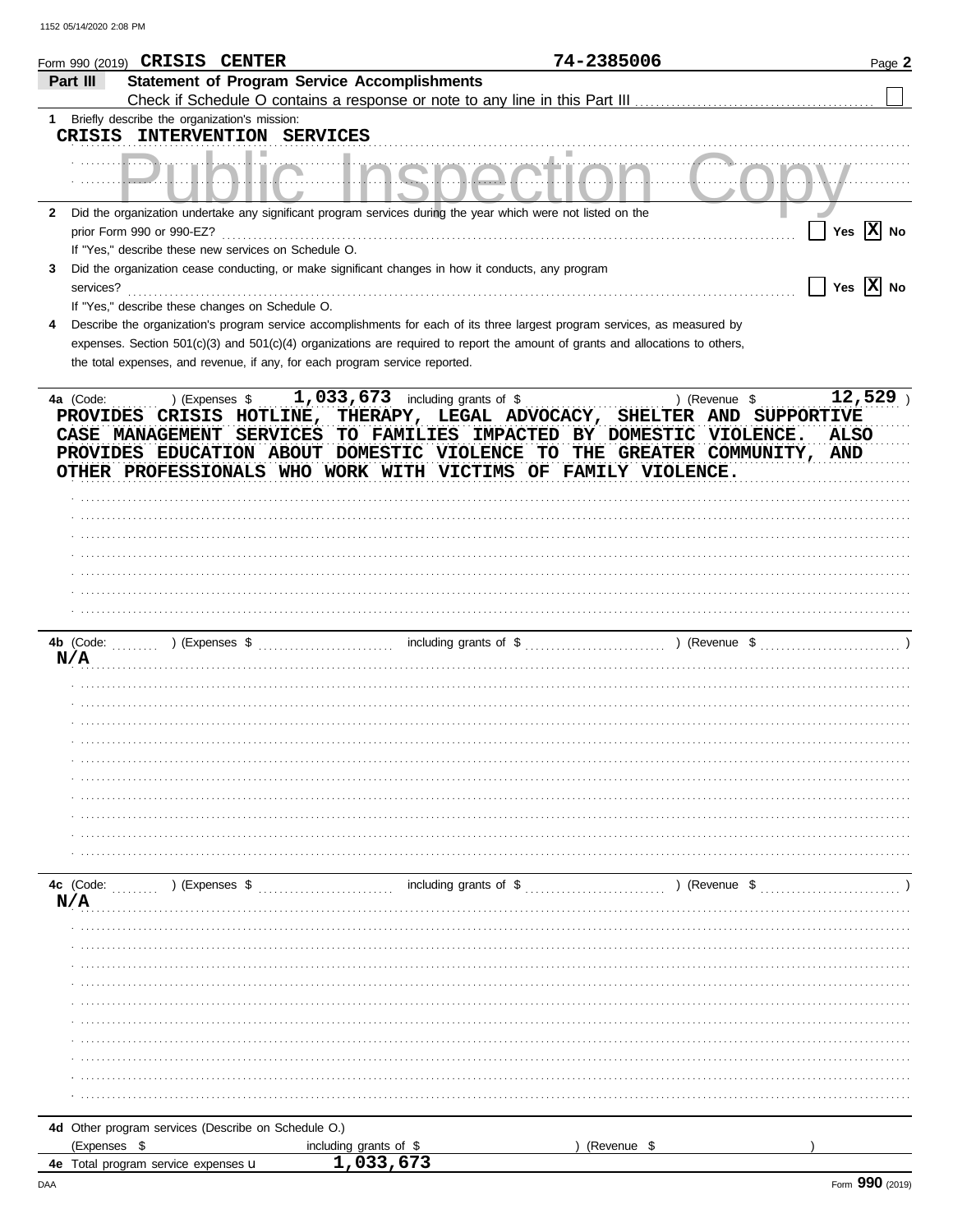|     | Form 990 (2019) CRISIS<br><b>CENTER</b><br>74-2385006                                                                                                                                                                                |                         |             | Page 3 |
|-----|--------------------------------------------------------------------------------------------------------------------------------------------------------------------------------------------------------------------------------------|-------------------------|-------------|--------|
|     | <b>Checklist of Required Schedules</b><br>Part IV                                                                                                                                                                                    |                         |             |        |
|     |                                                                                                                                                                                                                                      |                         | <b>Yes</b>  | No     |
| 1   | Is the organization described in section $501(c)(3)$ or $4947(a)(1)$ (other than a private foundation)? If "Yes,"<br>complete Schedule A                                                                                             | 1                       | x           |        |
| 2   | Is the organization required to complete Schedule B, Schedule of Contributors (see instructions)?                                                                                                                                    | $\mathbf{2}$            | $\mathbf x$ |        |
| 3   | Did the organization engage in direct or indirect political campaign activities on behalf of or in opposition to                                                                                                                     |                         |             |        |
|     | candidates for public office? If "Yes," complete Schedule C, Part I<br><u> DA DA DA HINDAH</u>                                                                                                                                       | $\overline{\mathbf{3}}$ |             | x      |
| 4   | Section 501(c)(3) organizations. Did the organization engage in lobbying activities, or have a section 501(h)                                                                                                                        |                         |             |        |
|     | election in effect during the tax year? If "Yes," complete Schedule C, Part II                                                                                                                                                       | 4                       |             | x      |
| 5   | Is the organization a section $501(c)(4)$ , $501(c)(5)$ , or $501(c)(6)$ organization that receives membership dues,                                                                                                                 |                         |             |        |
|     | assessments, or similar amounts as defined in Revenue Procedure 98-19? If "Yes," complete Schedule C, Part III                                                                                                                       | 5                       |             | x      |
| 6   | Did the organization maintain any donor advised funds or any similar funds or accounts for which donors                                                                                                                              |                         |             |        |
|     | have the right to provide advice on the distribution or investment of amounts in such funds or accounts? If                                                                                                                          |                         |             |        |
|     | "Yes," complete Schedule D, Part I                                                                                                                                                                                                   | 6                       |             | x      |
| 7   | Did the organization receive or hold a conservation easement, including easements to preserve open space,                                                                                                                            |                         |             | x      |
|     | the environment, historic land areas, or historic structures? If "Yes," complete Schedule D, Part II<br>Did the organization maintain collections of works of art, historical treasures, or other similar assets? If "Yes,"          | 7                       |             |        |
| 8   | complete Schedule D, Part III                                                                                                                                                                                                        | 8                       |             | x      |
| 9   | Did the organization report an amount in Part X, line 21, for escrow or custodial account liability, serve as a                                                                                                                      |                         |             |        |
|     | custodian for amounts not listed in Part X; or provide credit counseling, debt management, credit repair, or                                                                                                                         |                         |             |        |
|     | debt negotiation services? If "Yes," complete Schedule D, Part IV                                                                                                                                                                    | 9                       |             | x      |
| 10  | Did the organization, directly or through a related organization, hold assets in donor-restricted endowments                                                                                                                         |                         |             |        |
|     | or in quasi endowments? If "Yes," complete Schedule D, Part V                                                                                                                                                                        | 10                      |             | x      |
| 11  | If the organization's answer to any of the following questions is "Yes," then complete Schedule D, Parts VI,                                                                                                                         |                         |             |        |
|     | VII, VIII, IX, or X as applicable.                                                                                                                                                                                                   |                         |             |        |
| а   | Did the organization report an amount for land, buildings, and equipment in Part X, line 10? If "Yes,"                                                                                                                               |                         |             |        |
|     | complete Schedule D, Part VI                                                                                                                                                                                                         | 11a                     | x           |        |
| b   | Did the organization report an amount for investments—other securities in Part X, line 12, that is 5% or more                                                                                                                        |                         |             |        |
|     | of its total assets reported in Part X, line 16? If "Yes," complete Schedule D, Part VII                                                                                                                                             | 11b                     |             | x      |
| c   | Did the organization report an amount for investments—program related in Part X, line 13, that is 5% or more                                                                                                                         |                         |             | x      |
|     | of its total assets reported in Part X, line 16? If "Yes," complete Schedule D, Part VIII<br>Did the organization report an amount for other assets in Part X, line 15, that is 5% or more of its total assets                       | 11c                     |             |        |
| d   | reported in Part X, line 16? If "Yes," complete Schedule D, Part IX                                                                                                                                                                  | 11d                     |             | x      |
| е   | Did the organization report an amount for other liabilities in Part X, line 25? If "Yes," complete Schedule D, Part X                                                                                                                | 11e                     | х           |        |
| f   | Did the organization's separate or consolidated financial statements for the tax year include a footnote that addresses                                                                                                              |                         |             |        |
|     | the organization's liability for uncertain tax positions under FIN 48 (ASC 740)? If "Yes," complete Schedule D, Part X                                                                                                               | 11f                     | x           |        |
| 12a | Did the organization obtain separate, independent audited financial statements for the tax year? If "Yes," complete                                                                                                                  |                         |             |        |
|     | Schedule D, Parts XI and XII electron contract to the contract of the Schedule D, Parts XI and XII electron contract to the schedule D, Parts XI and XII electron contract to the set of the set of the set of the set of the        | 12a                     | X           |        |
| b   | Was the organization included in consolidated, independent audited financial statements for the tax year? If                                                                                                                         |                         |             |        |
|     | "Yes," and if the organization answered "No" to line 12a, then completing Schedule D, Parts XI and XII is optional                                                                                                                   | 12 <sub>b</sub>         |             | X      |
| 13  |                                                                                                                                                                                                                                      | 13                      |             | x      |
| 14a | Did the organization maintain an office, employees, or agents outside of the United States?                                                                                                                                          | 14a                     |             | X      |
| b   | Did the organization have aggregate revenues or expenses of more than \$10,000 from grantmaking,                                                                                                                                     |                         |             |        |
|     | fundraising, business, investment, and program service activities outside the United States, or aggregate                                                                                                                            |                         |             | X.     |
| 15  | foreign investments valued at \$100,000 or more? If "Yes," complete Schedule F, Parts I and IV [[[[[[[[[[[[[[[[<br>Did the organization report on Part IX, column (A), line 3, more than \$5,000 of grants or other assistance to or | 14b                     |             |        |
|     | for any foreign organization? If "Yes," complete Schedule F, Parts II and IV [[11] CONDERGANG CONDUCTS And The SCHEDGANG CONDERGANG CONDERGANGERGANG CONDERGANGERGANG CONDERGANGERGANGERGANGERGANGERGANGERGANGERGANGERGANGERGA       | 15                      |             | X.     |
| 16  | Did the organization report on Part IX, column (A), line 3, more than \$5,000 of aggregate grants or other                                                                                                                           |                         |             |        |
|     |                                                                                                                                                                                                                                      | 16                      |             | X.     |
| 17  | Did the organization report a total of more than \$15,000 of expenses for professional fundraising services on                                                                                                                       |                         |             |        |
|     |                                                                                                                                                                                                                                      | 17                      |             | X.     |
| 18  | Did the organization report more than \$15,000 total of fundraising event gross income and contributions on                                                                                                                          |                         |             |        |
|     | Part VIII, lines 1c and 8a? If "Yes," complete Schedule G, Part II                                                                                                                                                                   | 18                      | X           |        |
| 19  | Did the organization report more than \$15,000 of gross income from gaming activities on Part VIII, line 9a?                                                                                                                         |                         |             |        |
|     |                                                                                                                                                                                                                                      | 19                      |             | X      |
| 20a |                                                                                                                                                                                                                                      | 20a                     |             | X      |
| b   |                                                                                                                                                                                                                                      | 20 <sub>b</sub>         |             |        |
| 21  | Did the organization report more than \$5,000 of grants or other assistance to any domestic organization or                                                                                                                          | 21                      |             | X.     |
|     |                                                                                                                                                                                                                                      |                         |             |        |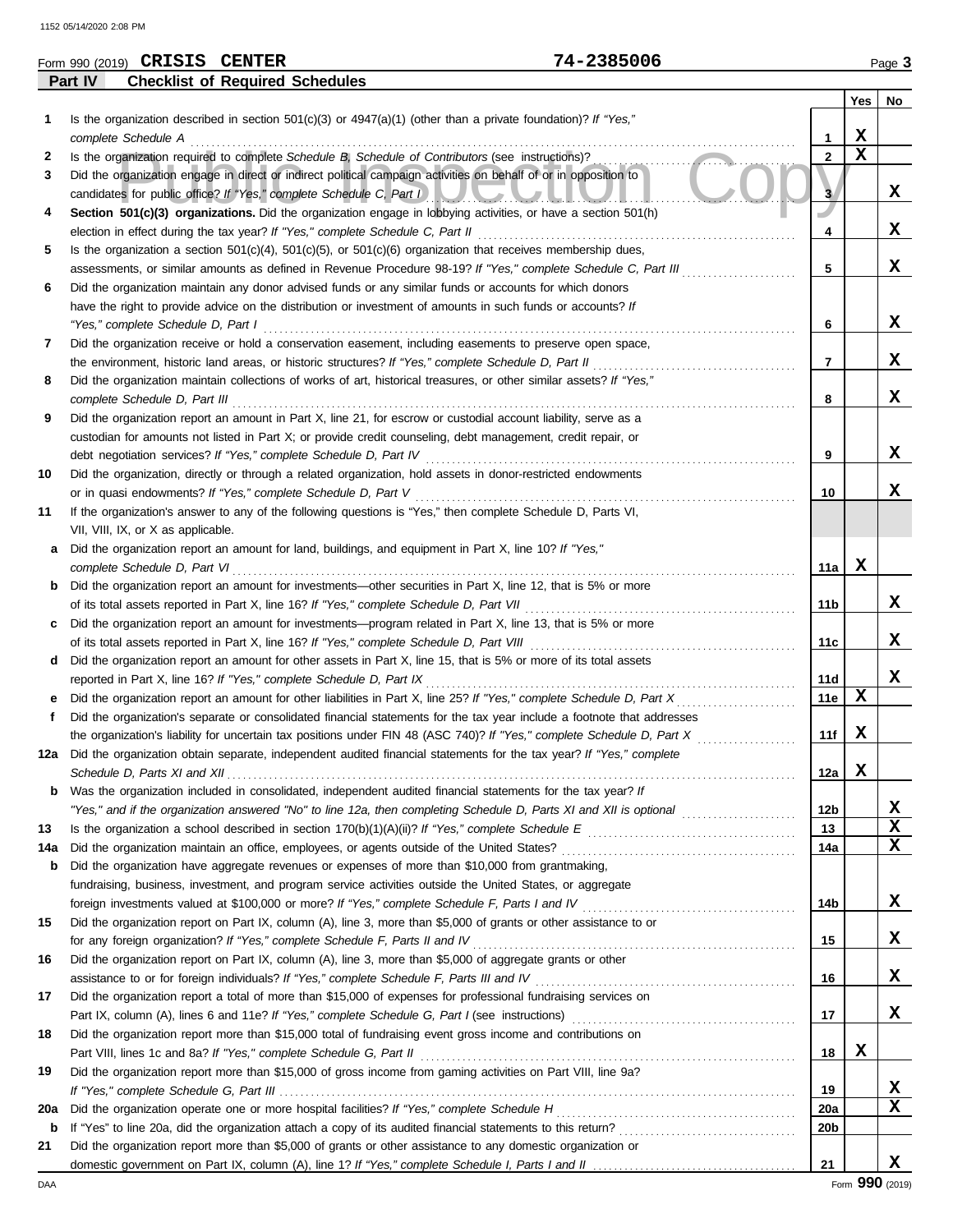|     | 74-2385006<br>Form 990 (2019) CRISIS CENTER                                                                                                                                                                    |                 |     | Page 4          |
|-----|----------------------------------------------------------------------------------------------------------------------------------------------------------------------------------------------------------------|-----------------|-----|-----------------|
|     | <b>Checklist of Required Schedules (continued)</b><br>Part IV                                                                                                                                                  |                 |     |                 |
|     |                                                                                                                                                                                                                |                 | Yes | No              |
| 22  | Did the organization report more than \$5,000 of grants or other assistance to or for domestic individuals on                                                                                                  |                 |     |                 |
|     |                                                                                                                                                                                                                | 22              |     | X               |
| 23  | Did the organization answer "Yes" to Part VII, Section A, line 3, 4, or 5 about compensation of the<br>organization's current and former officers, directors, trustees, key employees, and highest compensated |                 |     |                 |
|     | employees? If "Yes," complete Schedule J<br><u>THE ROID ACAULUM</u><br>Did the organization have a tax-exempt bond issue with an outstanding principal amount of more than                                     | 23              |     | X               |
| 24a | \$100,000 as of the last day of the year, that was issued after December 31, 2002? If "Yes," answer lines 24b                                                                                                  |                 |     |                 |
|     | through 24d and complete Schedule K. If "No," go to line 25a                                                                                                                                                   | 24a             |     | x               |
| b   | Did the organization invest any proceeds of tax-exempt bonds beyond a temporary period exception?                                                                                                              | 24b             |     |                 |
| c   | Did the organization maintain an escrow account other than a refunding escrow at any time during the year                                                                                                      |                 |     |                 |
|     | to defease any tax-exempt bonds?                                                                                                                                                                               | 24c             |     |                 |
| d   |                                                                                                                                                                                                                | 24d             |     |                 |
| 25a | Section 501(c)(3), 501(c)(4), and 501(c)(29) organizations. Did the organization engage in an excess benefit                                                                                                   |                 |     |                 |
|     | transaction with a disqualified person during the year? If "Yes," complete Schedule L, Part I                                                                                                                  | 25a             |     | x               |
| b   | Is the organization aware that it engaged in an excess benefit transaction with a disqualified person in a prior                                                                                               |                 |     |                 |
|     | year, and that the transaction has not been reported on any of the organization's prior Forms 990 or 990-EZ?                                                                                                   |                 |     |                 |
|     | If "Yes," complete Schedule L, Part I                                                                                                                                                                          | 25 <sub>b</sub> |     | x               |
| 26  | Did the organization report any amount on Part X, line 5 or 22, for receivables from or payables to any current                                                                                                |                 |     |                 |
|     | or former officer, director, trustee, key employee, creator or founder, substantial contributor, or 35%<br>controlled entity or family member of any of these persons? If "Yes," complete Schedule L, Part II  | 26              |     | x               |
| 27  | Did the organization provide a grant or other assistance to any current or former officer, director, trustee, key                                                                                              |                 |     |                 |
|     | employee, creator or founder, substantial contributor or employee thereof, a grant selection committee                                                                                                         |                 |     |                 |
|     | member, or to a 35% controlled entity (including an employee thereof) or family member of any of these                                                                                                         |                 |     |                 |
|     | persons? If "Yes," complete Schedule L, Part III                                                                                                                                                               | 27              |     | x               |
| 28  | Was the organization a party to a business transaction with one of the following parties (see Schedule L, Part                                                                                                 |                 |     |                 |
|     | IV instructions, for applicable filing thresholds, conditions, and exceptions):                                                                                                                                |                 |     |                 |
| а   | A current or former officer, director, trustee, key employee, creator or founder, or substantial contributor? If                                                                                               |                 |     |                 |
|     | "Yes," complete Schedule L, Part IV                                                                                                                                                                            | 28a             |     | X               |
| b   | A family member of any individual described in line 28a? If "Yes," complete Schedule L, Part IV [[[[[[[[[[[[[                                                                                                  | 28 <sub>b</sub> |     | X               |
| c   | A 35% controlled entity of one or more individuals and/or organizations described in lines 28a or 28b? If                                                                                                      |                 |     |                 |
|     | "Yes," complete Schedule L, Part IV                                                                                                                                                                            | 28c             |     | X<br>X          |
| 29  |                                                                                                                                                                                                                | 29              |     |                 |
| 30  | Did the organization receive contributions of art, historical treasures, or other similar assets, or qualified<br>conservation contributions? If "Yes," complete Schedule M                                    | 30              |     | x               |
| 31  | Did the organization liquidate, terminate, or dissolve and cease operations? If "Yes," complete Schedule N, Part I                                                                                             | 31              |     | X               |
| 32  | Did the organization sell, exchange, dispose of, or transfer more than 25% of its net assets? If "Yes,"                                                                                                        |                 |     |                 |
|     | complete Schedule N, Part II                                                                                                                                                                                   | 32              |     | x               |
| 33  | Did the organization own 100% of an entity disregarded as separate from the organization under Regulations                                                                                                     |                 |     |                 |
|     | sections 301.7701-2 and 301.7701-3? If "Yes," complete Schedule R, Part I                                                                                                                                      | 33              |     | X               |
| 34  | Was the organization related to any tax-exempt or taxable entity? If "Yes," complete Schedule R, Part II, III,                                                                                                 |                 |     |                 |
|     | or IV, and Part V, line 1                                                                                                                                                                                      | 34              |     | x               |
| 35a |                                                                                                                                                                                                                | 35a             |     | X               |
| b   | If "Yes" to line 35a, did the organization receive any payment from or engage in any transaction with a                                                                                                        |                 |     |                 |
|     | controlled entity within the meaning of section 512(b)(13)? If "Yes," complete Schedule R, Part V, line 2                                                                                                      | 35 <sub>b</sub> |     |                 |
| 36  | Section 501(c)(3) organizations. Did the organization make any transfers to an exempt non-charitable                                                                                                           |                 |     | X               |
|     | related organization? If "Yes," complete Schedule R, Part V, line 2<br>Did the organization conduct more than 5% of its activities through an entity that is not a related organization                        | 36              |     |                 |
| 37  |                                                                                                                                                                                                                | 37              |     | x               |
| 38  | Did the organization complete Schedule O and provide explanations in Schedule O for Part VI, lines 11b and                                                                                                     |                 |     |                 |
|     | 19? Note: All Form 990 filers are required to complete Schedule O.                                                                                                                                             | 38              | x   |                 |
|     | Statements Regarding Other IRS Filings and Tax Compliance<br>Part V                                                                                                                                            |                 |     |                 |
|     | Check if Schedule O contains a response or note to any line in this Part V                                                                                                                                     |                 |     |                 |
|     |                                                                                                                                                                                                                |                 | Yes | No              |
| 1а  | 7<br>Enter the number reported in Box 3 of Form 1096. Enter -0- if not applicable<br>1a                                                                                                                        |                 |     |                 |
| b   | $\mathbf 0$<br>1 <sub>b</sub><br>Enter the number of Forms W-2G included in line 1a. Enter -0- if not applicable                                                                                               |                 |     |                 |
| c   | Did the organization comply with backup withholding rules for reportable payments to vendors and                                                                                                               |                 |     |                 |
|     |                                                                                                                                                                                                                | 1c              | х   |                 |
| DAA |                                                                                                                                                                                                                |                 |     | Form 990 (2019) |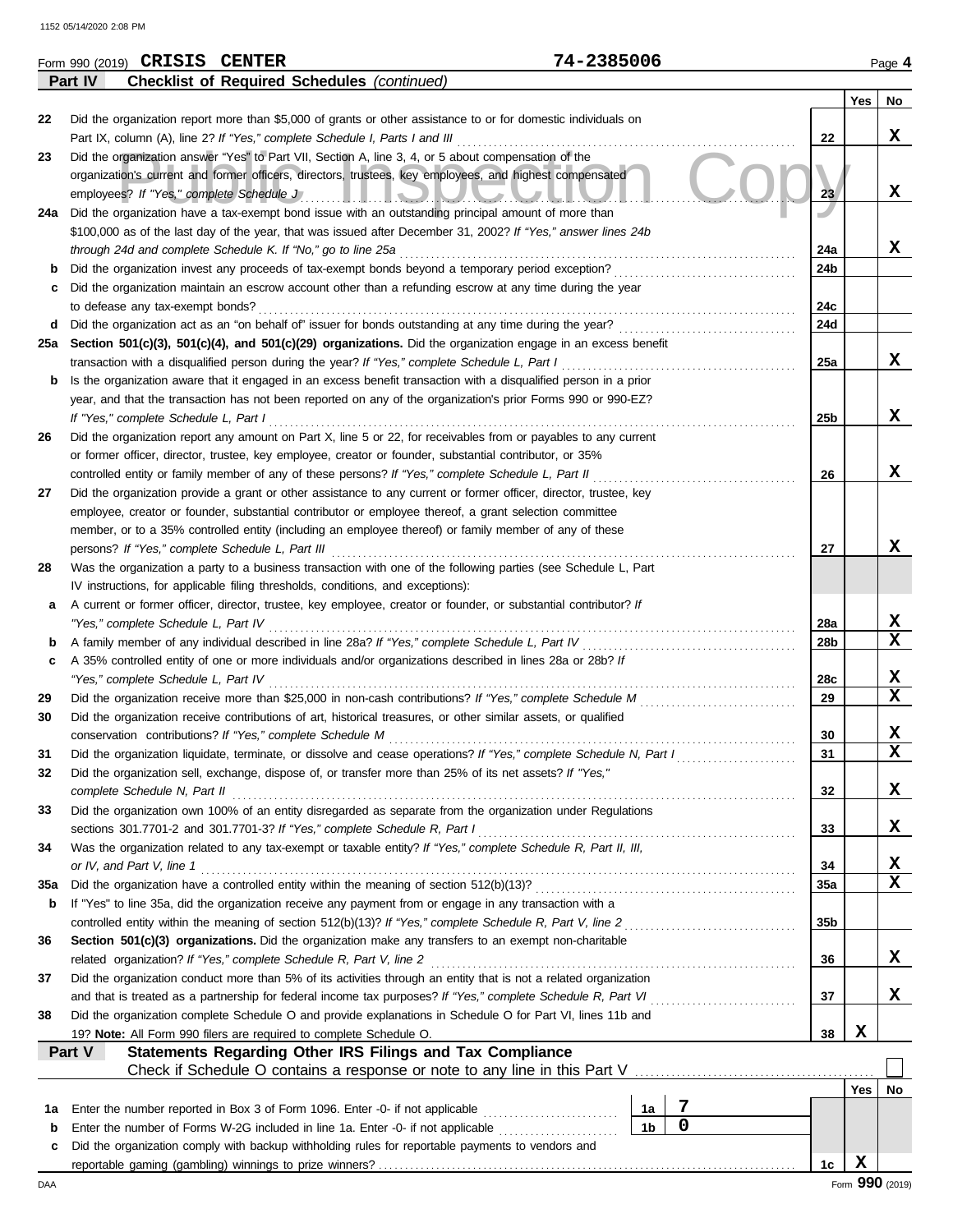|     |        | Form 990 (2019) CRISIS CENTER                                                                                                      |  |  |  | 74-2385006 |                 |    |          |             | Page 5      |
|-----|--------|------------------------------------------------------------------------------------------------------------------------------------|--|--|--|------------|-----------------|----|----------|-------------|-------------|
|     | Part V | Statements Regarding Other IRS Filings and Tax Compliance (continued)                                                              |  |  |  |            |                 |    |          |             |             |
|     |        |                                                                                                                                    |  |  |  |            |                 |    |          | <b>Yes</b>  | No          |
| 2a  |        | Enter the number of employees reported on Form W-3, Transmittal of Wage and Tax                                                    |  |  |  |            |                 |    |          |             |             |
|     |        | Statements, filed for the calendar year ending with or within the year covered by this return                                      |  |  |  |            | 2a              | 28 |          |             |             |
| b   |        | If at least one is reported on line 2a, did the organization file all required federal employment tax returns?                     |  |  |  |            |                 |    | 2b       | $\mathbf x$ |             |
|     |        | Note: If the sum of lines 1a and 2a is greater than 250, you may be required to e-file (see instructions)                          |  |  |  |            |                 |    |          |             |             |
| За  |        | Did the organization have unrelated business gross income of \$1,000 or more during the year?                                      |  |  |  |            |                 |    | 3a       |             | X           |
| b   |        | If "Yes," has it filed a Form 990-T for this year? If "No" to line 3b, provide an explanation on Schedule O                        |  |  |  |            |                 |    | зБ       |             |             |
| 4a  |        | At any time during the calendar year, did the organization have an interest in, or a signature or other authority over,            |  |  |  |            |                 |    |          |             |             |
|     |        | a financial account in a foreign country (such as a bank account, securities account, or other financial account)?                 |  |  |  |            |                 |    | 4a       |             | x           |
| b   |        | If "Yes," enter the name of the foreign country $\mathbf u$                                                                        |  |  |  |            |                 |    |          |             |             |
|     |        | See instructions for filing requirements for FinCEN Form 114, Report of Foreign Bank and Financial Accounts (FBAR).                |  |  |  |            |                 |    |          |             |             |
| 5a  |        | Was the organization a party to a prohibited tax shelter transaction at any time during the tax year?                              |  |  |  |            |                 |    | 5a       |             | X           |
| b   |        |                                                                                                                                    |  |  |  |            |                 |    | 5b       |             | x           |
| c   |        | If "Yes" to line 5a or 5b, did the organization file Form 8886-T?                                                                  |  |  |  |            |                 |    | 5c       |             |             |
| 6а  |        | Does the organization have annual gross receipts that are normally greater than \$100,000, and did the                             |  |  |  |            |                 |    |          |             |             |
|     |        | organization solicit any contributions that were not tax deductible as charitable contributions?                                   |  |  |  |            |                 |    | 6a       |             | x           |
| b   |        | If "Yes," did the organization include with every solicitation an express statement that such contributions or                     |  |  |  |            |                 |    |          |             |             |
|     |        | gifts were not tax deductible?                                                                                                     |  |  |  |            |                 |    | 6b       |             |             |
| 7   |        | Organizations that may receive deductible contributions under section 170(c).                                                      |  |  |  |            |                 |    |          |             |             |
| а   |        | Did the organization receive a payment in excess of \$75 made partly as a contribution and partly for goods                        |  |  |  |            |                 |    |          | $\mathbf x$ |             |
|     |        | and services provided to the payor?                                                                                                |  |  |  |            |                 |    | 7a<br>7b | X           |             |
| b   |        | Did the organization sell, exchange, or otherwise dispose of tangible personal property for which it was                           |  |  |  |            |                 |    |          |             |             |
| c   |        |                                                                                                                                    |  |  |  |            |                 |    | 7c       |             | x           |
| d   |        |                                                                                                                                    |  |  |  |            | <b>7d</b>       |    |          |             |             |
| е   |        |                                                                                                                                    |  |  |  |            |                 |    | 7e       |             | X           |
| f   |        | Did the organization, during the year, pay premiums, directly or indirectly, on a personal benefit contract?                       |  |  |  |            |                 |    | 7f       |             | $\mathbf x$ |
| g   |        | If the organization received a contribution of qualified intellectual property, did the organization file Form 8899 as required?   |  |  |  |            |                 |    | 7g       |             |             |
| h   |        | If the organization received a contribution of cars, boats, airplanes, or other vehicles, did the organization file a Form 1098-C? |  |  |  |            |                 |    | 7h       |             |             |
| 8   |        | Sponsoring organizations maintaining donor advised funds. Did a donor advised fund maintained by the                               |  |  |  |            |                 |    |          |             |             |
|     |        | sponsoring organization have excess business holdings at any time during the year?                                                 |  |  |  |            |                 |    | 8        |             |             |
| 9   |        | Sponsoring organizations maintaining donor advised funds.                                                                          |  |  |  |            |                 |    |          |             |             |
| а   |        | Did the sponsoring organization make any taxable distributions under section 4966?                                                 |  |  |  |            |                 |    | 9a       |             |             |
| b   |        |                                                                                                                                    |  |  |  |            |                 |    | 9b       |             |             |
| 10  |        | Section 501(c)(7) organizations. Enter:                                                                                            |  |  |  |            |                 |    |          |             |             |
| a   |        |                                                                                                                                    |  |  |  |            | 10a             |    |          |             |             |
| b   |        | Gross receipts, included on Form 990, Part VIII, line 12, for public use of club facilities                                        |  |  |  |            | 10 <sub>b</sub> |    |          |             |             |
| 11  |        | Section 501(c)(12) organizations. Enter:                                                                                           |  |  |  |            |                 |    |          |             |             |
| а   |        | Gross income from members or shareholders                                                                                          |  |  |  |            | 11a             |    |          |             |             |
| b   |        | Gross income from other sources (Do not net amounts due or paid to other sources                                                   |  |  |  |            |                 |    |          |             |             |
|     |        | against amounts due or received from them.)                                                                                        |  |  |  |            | 11 <sub>b</sub> |    |          |             |             |
| 12a |        | Section 4947(a)(1) non-exempt charitable trusts. Is the organization filing Form 990 in lieu of Form 1041?                         |  |  |  |            |                 |    | 12a      |             |             |
| b   |        | If "Yes," enter the amount of tax-exempt interest received or accrued during the year                                              |  |  |  |            | 12 <sub>b</sub> |    |          |             |             |
| 13  |        | Section 501(c)(29) qualified nonprofit health insurance issuers.                                                                   |  |  |  |            |                 |    |          |             |             |
| а   |        | Is the organization licensed to issue qualified health plans in more than one state?                                               |  |  |  |            |                 |    | 13a      |             |             |
|     |        | Note: See the instructions for additional information the organization must report on Schedule O.                                  |  |  |  |            |                 |    |          |             |             |
| b   |        | Enter the amount of reserves the organization is required to maintain by the states in which                                       |  |  |  |            |                 |    |          |             |             |
|     |        |                                                                                                                                    |  |  |  |            | 13 <sub>b</sub> |    |          |             |             |
| c   |        | Enter the amount of reserves on hand                                                                                               |  |  |  |            | 13c             |    |          |             |             |
| 14a |        | Did the organization receive any payments for indoor tanning services during the tax year?                                         |  |  |  |            |                 |    | 14a      |             | $\mathbf x$ |
| b   |        | If "Yes," has it filed a Form 720 to report these payments? If "No," provide an explanation on Schedule O                          |  |  |  |            |                 |    | 14b      |             |             |
| 15  |        | Is the organization subject to the section 4960 tax on payment(s) of more than \$1,000,000 in remuneration or                      |  |  |  |            |                 |    |          |             |             |
|     |        | excess parachute payment(s) during the year?                                                                                       |  |  |  |            |                 |    | 15       |             | x           |
|     |        | If "Yes," see instructions and file Form 4720, Schedule N.                                                                         |  |  |  |            |                 |    |          |             |             |
| 16  |        | Is the organization an educational institution subject to the section 4968 excise tax on net investment income?                    |  |  |  |            |                 |    | 16       |             | X           |
|     |        | If "Yes," complete Form 4720, Schedule O.                                                                                          |  |  |  |            |                 |    |          |             |             |

| 74-238500 |  |  |  |  |
|-----------|--|--|--|--|
|           |  |  |  |  |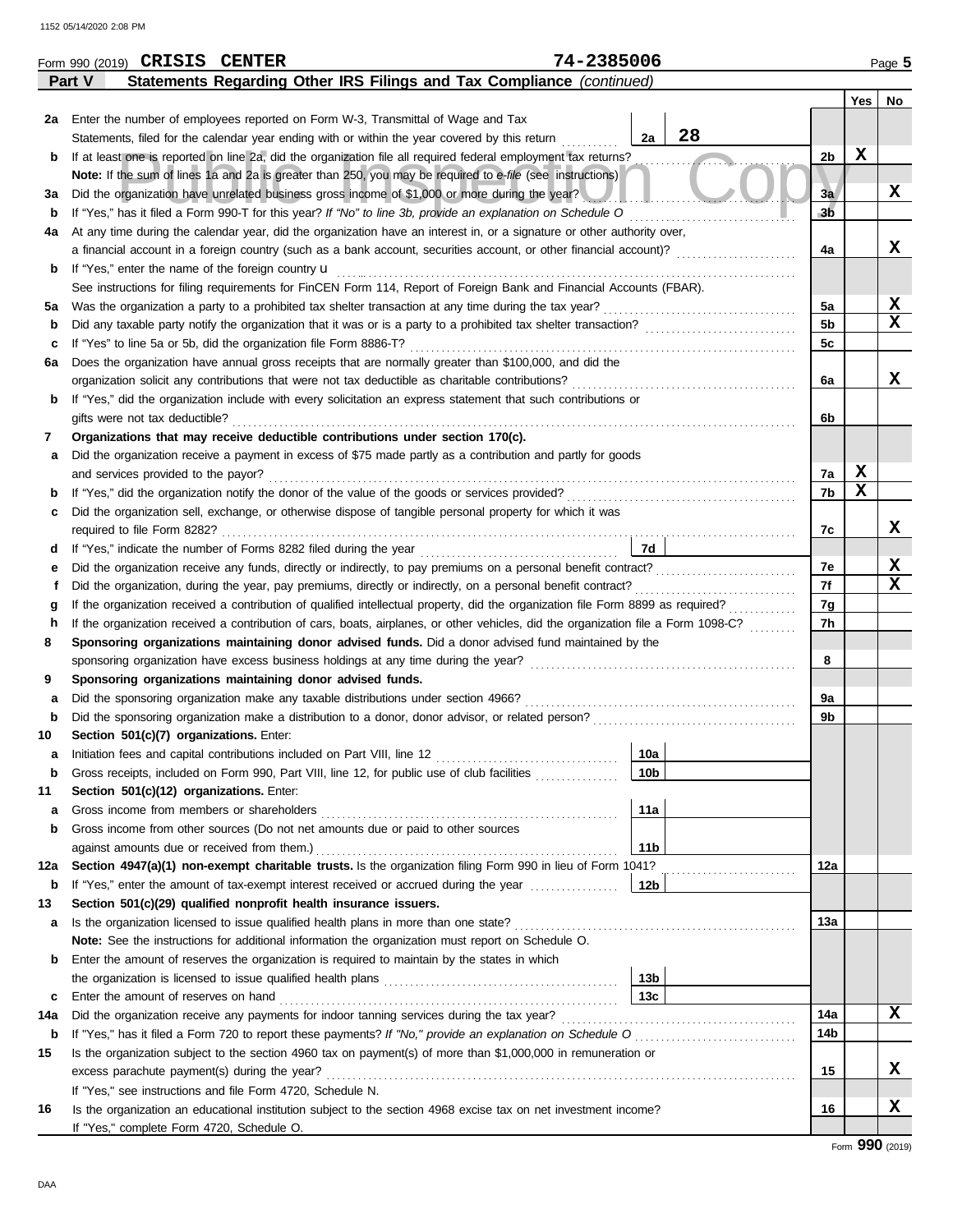|     | 74-2385006<br>Form 990 (2019) CRISIS CENTER                                                                                         |                         |             | Page 6         |
|-----|-------------------------------------------------------------------------------------------------------------------------------------|-------------------------|-------------|----------------|
|     | Part VI<br>Governance, Management, and Disclosure For each "Yes" response to lines 2 through 7b below, and for a "No"               |                         |             |                |
|     | response to line 8a, 8b, or 10b below, describe the circumstances, processes, or changes on Schedule O. See instructions.           |                         |             |                |
|     |                                                                                                                                     |                         |             | $ \mathbf{x} $ |
|     | Section A. Governing Body and Management                                                                                            |                         |             |                |
|     |                                                                                                                                     |                         | Yes         | No             |
| 1а  | Ί6<br>Enter the number of voting members of the governing body at the end of the tax year<br>1a                                     |                         |             |                |
|     | If there are material differences in voting rights among members of the governing body, or                                          |                         |             |                |
|     | if the governing body delegated broad authority to an executive committee or similar                                                |                         |             |                |
|     | committee, explain on Schedule O.                                                                                                   |                         |             |                |
| b   | 16<br>Enter the number of voting members included on line 1a, above, who are independent<br>1b                                      |                         |             |                |
| 2   | Did any officer, director, trustee, or key employee have a family relationship or a business relationship with                      |                         |             |                |
|     | any other officer, director, trustee, or key employee?                                                                              | 2                       |             | x              |
| 3   | Did the organization delegate control over management duties customarily performed by or under the direct                           |                         |             |                |
|     | supervision of officers, directors, trustees, or key employees to a management company or other person?                             | 3                       |             | х              |
| 4   |                                                                                                                                     | $\overline{\mathbf{4}}$ |             | $\mathbf x$    |
| 5   |                                                                                                                                     | 5                       |             | X              |
| 6   | Did the organization have members or stockholders?                                                                                  | 6                       |             | $\mathbf x$    |
| 7a  | Did the organization have members, stockholders, or other persons who had the power to elect or appoint                             |                         |             |                |
|     | one or more members of the governing body?                                                                                          | 7a                      |             | x              |
| b   | Are any governance decisions of the organization reserved to (or subject to approval by) members,                                   |                         |             |                |
|     | stockholders, or persons other than the governing body?                                                                             | 7b                      |             | x              |
| 8   | Did the organization contemporaneously document the meetings held or written actions undertaken during the year by the following:   |                         |             |                |
| a   | The governing body?                                                                                                                 | 8a                      | X           |                |
| b   | Each committee with authority to act on behalf of the governing body?                                                               | 8b                      | $\mathbf x$ |                |
| 9   | Is there any officer, director, trustee, or key employee listed in Part VII, Section A, who cannot be reached at                    |                         |             |                |
|     |                                                                                                                                     | 9                       |             | x              |
|     | Section B. Policies (This Section B requests information about policies not required by the Internal Revenue Code.)                 |                         |             |                |
|     |                                                                                                                                     |                         | Yes         | No             |
| 10a | Did the organization have local chapters, branches, or affiliates?                                                                  | 10a                     |             | x              |
| b   | If "Yes," did the organization have written policies and procedures governing the activities of such chapters,                      |                         |             |                |
|     |                                                                                                                                     | 10b                     |             |                |
| 11a | Has the organization provided a complete copy of this Form 990 to all members of its governing body before filing the form?         | 11a                     | X           |                |
| b   | Describe in Schedule O the process, if any, used by the organization to review this Form 990.                                       |                         |             |                |
| 12a | Did the organization have a written conflict of interest policy? If "No," go to line 13                                             | 12a                     | X           |                |
| b   | Were officers, directors, or trustees, and key employees required to disclose annually interests that could give rise to conflicts? | 12 <sub>b</sub>         | X           |                |
| c   | Did the organization regularly and consistently monitor and enforce compliance with the policy? If "Yes,"                           |                         |             |                |
|     | describe in Schedule O how this was done                                                                                            | 12c                     | X           |                |
| 13  | Did the organization have a written whistleblower policy?                                                                           | 13                      | X           |                |
| 14  |                                                                                                                                     | 14                      | х           |                |
| 15  | Did the process for determining compensation of the following persons include a review and approval by                              |                         |             |                |
|     | independent persons, comparability data, and contemporaneous substantiation of the deliberation and decision?                       |                         |             |                |
| a   |                                                                                                                                     | 15a                     | X           |                |
| b   | Other officers or key employees of the organization                                                                                 | 15b                     | х           |                |
|     | If "Yes" to line 15a or 15b, describe the process in Schedule O (see instructions).                                                 |                         |             |                |
| 16a | Did the organization invest in, contribute assets to, or participate in a joint venture or similar arrangement                      |                         |             |                |
|     | with a taxable entity during the year?                                                                                              | 16a                     |             | x              |
| b   | If "Yes," did the organization follow a written policy or procedure requiring the organization to evaluate its                      |                         |             |                |
|     | participation in joint venture arrangements under applicable federal tax law, and take steps to safeguard the                       |                         |             |                |
|     |                                                                                                                                     | 16b                     |             |                |
|     | <b>Section C. Disclosure</b>                                                                                                        |                         |             |                |
| 17  | List the states with which a copy of this Form 990 is required to be filed u<br>CO.                                                 |                         |             |                |
| 18  | Section 6104 requires an organization to make its Forms 1023 (1024 or 1024-A, if applicable), 990, and 990-T (Section 501(c)        |                         |             |                |
|     | (3)s only) available for public inspection. Indicate how you made these available. Check all that apply.                            |                         |             |                |
|     | X <br>$ \mathbf{X} $ Upon request<br>Own website<br>Another's website<br>Other (explain on Schedule O)                              |                         |             |                |
| 19  | Describe on Schedule O whether (and if so, how) the organization made its governing documents, conflict of interest policy, and     |                         |             |                |
|     | financial statements available to the public during the tax year.                                                                   |                         |             |                |
| 20  | State the name, address, and telephone number of the person who possesses the organization's books and records u                    |                         |             |                |
| THE | PO BOX 631302<br><b>ORGANIZATION</b>                                                                                                |                         |             |                |
|     | CO 80163<br>303-688-1094<br><b>LITTLETON</b>                                                                                        |                         |             |                |

DAA Form **990** (2019)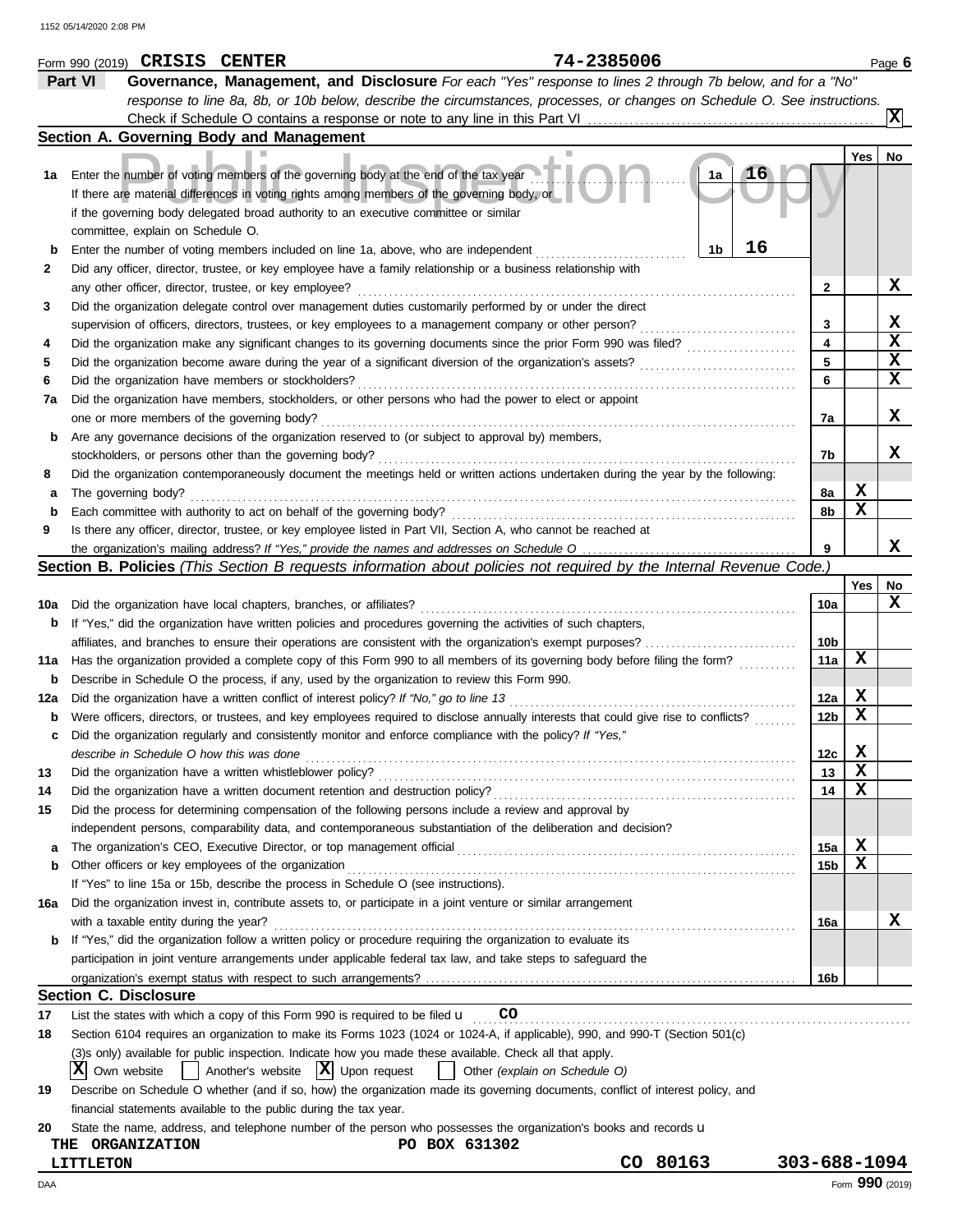| Form 990 (2019) CRISIS CENTER                                                                                                                                                                                                                                                                                               |                                                                |                                |                          |          |              |                                                                                                 |        | 74-2385006                                                                                       |                                                                    |                                                                 | Page 7 |
|-----------------------------------------------------------------------------------------------------------------------------------------------------------------------------------------------------------------------------------------------------------------------------------------------------------------------------|----------------------------------------------------------------|--------------------------------|--------------------------|----------|--------------|-------------------------------------------------------------------------------------------------|--------|--------------------------------------------------------------------------------------------------|--------------------------------------------------------------------|-----------------------------------------------------------------|--------|
| <b>Part VII</b>                                                                                                                                                                                                                                                                                                             |                                                                |                                |                          |          |              |                                                                                                 |        | Compensation of Officers, Directors, Trustees, Key Employees, Highest Compensated Employees, and |                                                                    |                                                                 |        |
| <b>Independent Contractors</b>                                                                                                                                                                                                                                                                                              |                                                                |                                |                          |          |              |                                                                                                 |        |                                                                                                  |                                                                    |                                                                 |        |
|                                                                                                                                                                                                                                                                                                                             |                                                                |                                |                          |          |              |                                                                                                 |        | Check if Schedule O contains a response or note to any line in this Part VII                     |                                                                    |                                                                 |        |
| Section A.                                                                                                                                                                                                                                                                                                                  |                                                                |                                |                          |          |              |                                                                                                 |        | Officers, Directors, Trustees, Key Employees, and Highest Compensated Employees                  |                                                                    |                                                                 |        |
| 1a Complete this table for all persons required to be listed. Report compensation for the calendar year ending with or within the<br>organization's tax year.<br>• List all of the organization's current officers, directors, trustees (whether individuals or organizations), regardless of amount of                     |                                                                |                                |                          |          |              |                                                                                                 |        |                                                                                                  |                                                                    |                                                                 |        |
| compensation. Enter -0- in columns (D), (E), and (F) if no compensation was paid.                                                                                                                                                                                                                                           |                                                                |                                |                          |          |              |                                                                                                 |        |                                                                                                  |                                                                    |                                                                 |        |
| • List all of the organization's current key employees, if any. See instructions for definition of "key employee."                                                                                                                                                                                                          |                                                                |                                |                          |          |              |                                                                                                 |        |                                                                                                  |                                                                    |                                                                 |        |
| • List the organization's five current highest compensated employees (other than an officer, director, trustee, or key employee)<br>who received reportable compensation (Box 5 of Form W-2 and/or Box 7 of Form 1099-MISC) of more than \$100,000 from the<br>organization and any related organizations.                  |                                                                |                                |                          |          |              |                                                                                                 |        |                                                                                                  |                                                                    |                                                                 |        |
| • List all of the organization's former officers, key employees, and highest compensated employees who received more than<br>\$100,000 of reportable compensation from the organization and any related organizations.                                                                                                      |                                                                |                                |                          |          |              |                                                                                                 |        |                                                                                                  |                                                                    |                                                                 |        |
| List all of the organization's former directors or trustees that received, in the capacity as a former director or trustee of the<br>organization, more than \$10,000 of reportable compensation from the organization and any related organizations.<br>See instructions for the order in which to list the persons above. |                                                                |                                |                          |          |              |                                                                                                 |        |                                                                                                  |                                                                    |                                                                 |        |
| Check this box if neither the organization nor any related organization compensated any current officer, director, or trustee.                                                                                                                                                                                              |                                                                |                                |                          |          |              |                                                                                                 |        |                                                                                                  |                                                                    |                                                                 |        |
| (A)<br>Name and title                                                                                                                                                                                                                                                                                                       | (B)<br>Average<br>hours<br>per week<br>(list any               |                                |                          | Position | (C)          | (do not check more than one<br>box, unless person is both an<br>officer and a director/trustee) |        | (D)<br>Reportable<br>compensation<br>from the<br>organization                                    | (E)<br>Reportable<br>compensation<br>from related<br>organizations | (F)<br>Estimated amount<br>of other<br>compensation<br>from the |        |
|                                                                                                                                                                                                                                                                                                                             | hours for<br>related<br>organizations<br>below<br>dotted line) | Individual trustee<br>director | Institutional<br>trustee | Officer  | Key employee | Highest c<br>employee<br>compensated                                                            | Former | (W-2/1099-MISC)                                                                                  | (W-2/1099-MISC)                                                    | organization and<br>related organizations                       |        |
| $(1)$ KRISTA<br>TUSHAR                                                                                                                                                                                                                                                                                                      |                                                                |                                |                          |          |              |                                                                                                 |        |                                                                                                  |                                                                    |                                                                 |        |
|                                                                                                                                                                                                                                                                                                                             | 2.00                                                           |                                |                          |          |              |                                                                                                 |        |                                                                                                  |                                                                    |                                                                 |        |
| PRESIDENT                                                                                                                                                                                                                                                                                                                   | 0.00                                                           | X                              |                          | X        |              |                                                                                                 |        | 0                                                                                                | 0                                                                  |                                                                 | 0      |
| <b>SAMMONS</b><br>$(2)$ CRAIG                                                                                                                                                                                                                                                                                               |                                                                |                                |                          |          |              |                                                                                                 |        |                                                                                                  |                                                                    |                                                                 |        |
|                                                                                                                                                                                                                                                                                                                             | 2.00                                                           |                                |                          |          |              |                                                                                                 |        |                                                                                                  |                                                                    |                                                                 |        |
| PAST PRESIDENT                                                                                                                                                                                                                                                                                                              | 0.00                                                           | $\mathbf x$                    |                          | X        |              |                                                                                                 |        | 0                                                                                                | 0                                                                  |                                                                 | 0      |
| <b>CHRISTENSEN</b><br>$(3)$ $JASON$                                                                                                                                                                                                                                                                                         |                                                                |                                |                          |          |              |                                                                                                 |        |                                                                                                  |                                                                    |                                                                 |        |
|                                                                                                                                                                                                                                                                                                                             | 2.00<br>0.00                                                   | $\mathbf x$                    |                          |          |              |                                                                                                 |        |                                                                                                  |                                                                    |                                                                 |        |
| <b>VICE PRESIDENT</b>                                                                                                                                                                                                                                                                                                       |                                                                |                                |                          | X        |              |                                                                                                 |        | 0                                                                                                | 0                                                                  |                                                                 | 0      |

| <u>,,,,</u>                | -43          | 43. |  |        |                                            |
|----------------------------|--------------|-----|--|--------|--------------------------------------------|
|                            |              |     |  |        |                                            |
| 2.00                       |              |     |  |        |                                            |
| 0.00                       | X            | X   |  | 0      | 0                                          |
| (5) LORI NEBELSICK-GULLETT |              |     |  |        |                                            |
| 2.00                       |              |     |  |        |                                            |
| 0.00                       | X            | X   |  | 0      | $\mathbf 0$                                |
| (6) ROBERT ROTHERHAM       |              |     |  |        |                                            |
| 1.00                       |              |     |  |        |                                            |
| 0.00                       | $\mathbf x$  |     |  | Ω      | $\mathbf 0$                                |
|                            |              |     |  |        |                                            |
| 1.00                       |              |     |  |        |                                            |
| 0.00                       | $\mathbf x$  |     |  | 0      | 0                                          |
|                            |              |     |  |        |                                            |
| 1.00                       |              |     |  |        |                                            |
| 0.00                       | $\mathbf x$  |     |  | Ω      | $\mathbf 0$                                |
|                            |              |     |  |        |                                            |
| 1.00                       |              |     |  |        |                                            |
| 0.00                       | $\mathbf x$  |     |  | Ω      | 0                                          |
|                            |              |     |  |        |                                            |
| 1.00                       |              |     |  |        |                                            |
| 0.00                       | $\mathbf x$  |     |  | 0      | $\mathbf 0$                                |
|                            |              |     |  |        |                                            |
| 1.00                       |              |     |  |        |                                            |
| 0.00                       | $\mathbf{x}$ |     |  |        | 0                                          |
|                            |              |     |  | O<br>0 | 0<br>0<br>0<br>0<br>0<br>$\mathbf{0}$<br>0 |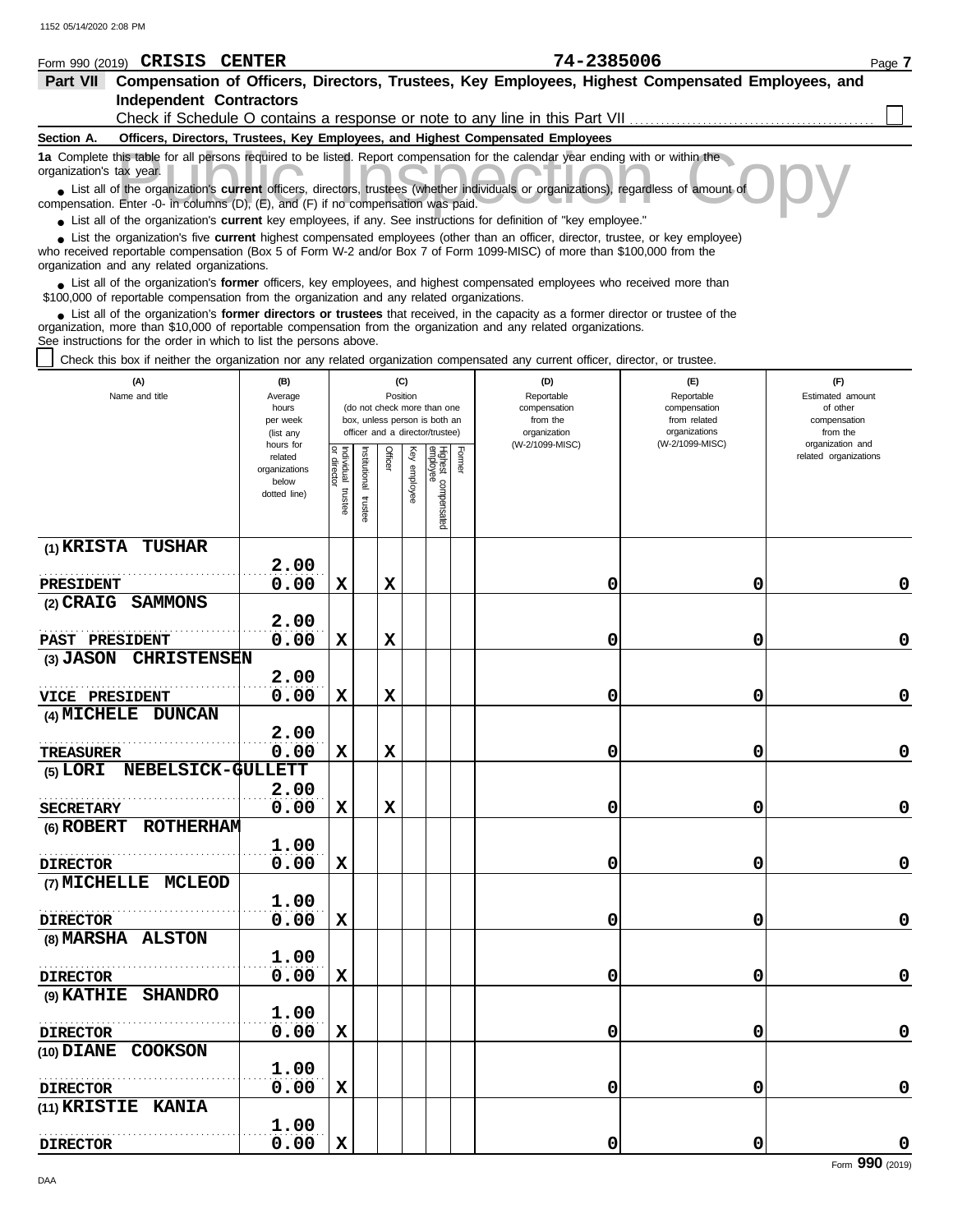| 1152 05/14/2020 2:08 PM | Form 990 (2019) CRISIS CENTER                                                                 |                                                                |                                   |                       |                 |                |                                                                                                 |                   | 74-2385006                                                                                                                                                                                                                                             |                                                                    |                                                                 | Page 8      |
|-------------------------|-----------------------------------------------------------------------------------------------|----------------------------------------------------------------|-----------------------------------|-----------------------|-----------------|----------------|-------------------------------------------------------------------------------------------------|-------------------|--------------------------------------------------------------------------------------------------------------------------------------------------------------------------------------------------------------------------------------------------------|--------------------------------------------------------------------|-----------------------------------------------------------------|-------------|
| Part VII                |                                                                                               |                                                                |                                   |                       |                 |                |                                                                                                 |                   | Section A. Officers, Directors, Trustees, Key Employees, and Highest Compensated Employees (continued)                                                                                                                                                 |                                                                    |                                                                 |             |
|                         | (A)<br>Name and title                                                                         | (B)<br>Average<br>hours<br>per week<br>(list any               |                                   |                       | (C)<br>Position |                | (do not check more than one<br>box, unless person is both an<br>officer and a director/trustee) |                   | (D)<br>Reportable<br>compensation<br>from the<br>organization                                                                                                                                                                                          | (E)<br>Reportable<br>compensation<br>from related<br>organizations | (F)<br>Estimated amount<br>of other<br>compensation<br>from the |             |
|                         |                                                                                               | hours for<br>related<br>organizations<br>below<br>dotted line) | Individual trustee<br>or director | Institutional trustee | <b>Officer</b>  | ξĕ<br>employee | Highest compensated<br>employee                                                                 | Former            | (W-2/1099-MISC)                                                                                                                                                                                                                                        | (W-2/1099-MISC)                                                    | organization and<br>related organizations                       |             |
| (12)                    | LISA STULL                                                                                    |                                                                |                                   |                       |                 |                |                                                                                                 |                   |                                                                                                                                                                                                                                                        |                                                                    |                                                                 |             |
| <b>DIRECTOR</b>         |                                                                                               | 1.00<br>0.00                                                   | X                                 |                       |                 |                |                                                                                                 |                   | 0                                                                                                                                                                                                                                                      | 0                                                                  |                                                                 | 0           |
| (13)                    | <b>BARB GAY</b>                                                                               |                                                                |                                   |                       |                 |                |                                                                                                 |                   |                                                                                                                                                                                                                                                        |                                                                    |                                                                 |             |
| <b>DIRECTOR</b>         |                                                                                               | 1.00<br>0.00                                                   | X                                 |                       |                 |                |                                                                                                 |                   | 0                                                                                                                                                                                                                                                      | 0                                                                  |                                                                 | $\mathbf 0$ |
| (14)                    | <b>HARRIS</b><br><b>CHRISTINE</b>                                                             |                                                                |                                   |                       |                 |                |                                                                                                 |                   |                                                                                                                                                                                                                                                        |                                                                    |                                                                 |             |
| <b>DIRECTOR</b>         |                                                                                               | 1.00<br>0.00                                                   | X                                 |                       |                 |                |                                                                                                 |                   | 0                                                                                                                                                                                                                                                      | 0                                                                  |                                                                 | 0           |
| (15)                    | <b>ARTIE LEHL</b>                                                                             |                                                                |                                   |                       |                 |                |                                                                                                 |                   |                                                                                                                                                                                                                                                        |                                                                    |                                                                 |             |
|                         |                                                                                               | 1.00                                                           |                                   |                       |                 |                |                                                                                                 |                   | 0                                                                                                                                                                                                                                                      | 0                                                                  |                                                                 | 0           |
| <b>DIRECTOR</b><br>(16) | <b>SUE QUIRK</b>                                                                              | 0.00                                                           | $\mathbf x$                       |                       |                 |                |                                                                                                 |                   |                                                                                                                                                                                                                                                        |                                                                    |                                                                 |             |
|                         |                                                                                               | 1.00                                                           |                                   |                       |                 |                |                                                                                                 |                   |                                                                                                                                                                                                                                                        |                                                                    |                                                                 | 0           |
| <b>DIRECTOR</b><br>(17) | TIM MOORE                                                                                     | 0.00                                                           | X                                 |                       |                 |                |                                                                                                 |                   | 0                                                                                                                                                                                                                                                      | 0                                                                  |                                                                 |             |
| <b>DIRECTOR</b>         |                                                                                               | 1.00<br>0.00                                                   | X                                 |                       |                 |                |                                                                                                 |                   | 0                                                                                                                                                                                                                                                      | 0                                                                  |                                                                 | 0           |
| (18)                    | BECKY BEALL-MOORE                                                                             |                                                                |                                   |                       |                 |                |                                                                                                 |                   |                                                                                                                                                                                                                                                        |                                                                    |                                                                 |             |
| <b>DIRECTOR</b>         |                                                                                               | 1.00<br>0.00                                                   | X                                 |                       |                 |                |                                                                                                 |                   | 0                                                                                                                                                                                                                                                      | 0                                                                  |                                                                 | 0           |
| (19)                    | <b>WALKER</b><br><b>JENNIFER</b>                                                              |                                                                |                                   |                       |                 |                |                                                                                                 |                   |                                                                                                                                                                                                                                                        |                                                                    |                                                                 |             |
|                         | EXECUTIVE DIRECTOR                                                                            | 40.00<br>0.00                                                  |                                   |                       | X               |                |                                                                                                 |                   | 89,161                                                                                                                                                                                                                                                 | 0                                                                  | 2,487                                                           |             |
| 1b Subtotal             |                                                                                               |                                                                |                                   |                       |                 |                |                                                                                                 | u                 | 89,161                                                                                                                                                                                                                                                 |                                                                    | 2,487                                                           |             |
| d                       | c Total from continuation sheets to Part VII, Section A<br>Total (add lines 1b and 1c)        |                                                                |                                   |                       |                 |                |                                                                                                 | u<br>$\mathbf{u}$ | 89,161                                                                                                                                                                                                                                                 |                                                                    | 2,487                                                           |             |
| 2                       |                                                                                               |                                                                |                                   |                       |                 |                |                                                                                                 |                   | Total number of individuals (including but not limited to those listed above) who received more than \$100,000 of                                                                                                                                      |                                                                    |                                                                 |             |
|                         | reportable compensation from the organization u                                               |                                                                |                                   | - 0                   |                 |                |                                                                                                 |                   |                                                                                                                                                                                                                                                        |                                                                    | Yes                                                             | No          |
| 3                       |                                                                                               |                                                                |                                   |                       |                 |                |                                                                                                 |                   | Did the organization list any former officer, director, trustee, key employee, or highest compensated                                                                                                                                                  |                                                                    | 3                                                               | x           |
| 4                       |                                                                                               |                                                                |                                   |                       |                 |                |                                                                                                 |                   | For any individual listed on line 1a, is the sum of reportable compensation and other compensation from the                                                                                                                                            |                                                                    |                                                                 |             |
|                         |                                                                                               |                                                                |                                   |                       |                 |                |                                                                                                 |                   | organization and related organizations greater than \$150,000? If "Yes," complete Schedule J for such                                                                                                                                                  |                                                                    | 4                                                               | X.          |
| 5                       | for services rendered to the organization? If "Yes," complete Schedule J for such person.     |                                                                |                                   |                       |                 |                |                                                                                                 |                   | Did any person listed on line 1a receive or accrue compensation from any unrelated organization or individual                                                                                                                                          |                                                                    | 5                                                               | X           |
|                         | Section B. Independent Contractors                                                            |                                                                |                                   |                       |                 |                |                                                                                                 |                   |                                                                                                                                                                                                                                                        |                                                                    |                                                                 |             |
| 1                       |                                                                                               |                                                                |                                   |                       |                 |                |                                                                                                 |                   | Complete this table for your five highest compensated independent contractors that received more than \$100,000 of<br>compensation from the organization. Report compensation for the calendar year ending with or within the organization's tax year. |                                                                    |                                                                 |             |
|                         |                                                                                               | (A)<br>Name and business address                               |                                   |                       |                 |                |                                                                                                 |                   |                                                                                                                                                                                                                                                        | (B)<br>Description of services                                     | (C)<br>Compensation                                             |             |
|                         |                                                                                               |                                                                |                                   |                       |                 |                |                                                                                                 |                   |                                                                                                                                                                                                                                                        |                                                                    |                                                                 |             |
|                         |                                                                                               |                                                                |                                   |                       |                 |                |                                                                                                 |                   |                                                                                                                                                                                                                                                        |                                                                    |                                                                 |             |
|                         |                                                                                               |                                                                |                                   |                       |                 |                |                                                                                                 |                   |                                                                                                                                                                                                                                                        |                                                                    |                                                                 |             |
|                         |                                                                                               |                                                                |                                   |                       |                 |                |                                                                                                 |                   |                                                                                                                                                                                                                                                        |                                                                    |                                                                 |             |
|                         |                                                                                               |                                                                |                                   |                       |                 |                |                                                                                                 |                   |                                                                                                                                                                                                                                                        |                                                                    |                                                                 |             |
|                         |                                                                                               |                                                                |                                   |                       |                 |                |                                                                                                 |                   |                                                                                                                                                                                                                                                        |                                                                    |                                                                 |             |
| 2                       | Total number of independent contractors (including but not limited to those listed above) who |                                                                |                                   |                       |                 |                |                                                                                                 |                   |                                                                                                                                                                                                                                                        |                                                                    |                                                                 |             |
|                         | received more than \$100,000 of compensation from the organization $\mathbf u$                |                                                                |                                   |                       |                 |                |                                                                                                 |                   |                                                                                                                                                                                                                                                        | 0                                                                  |                                                                 |             |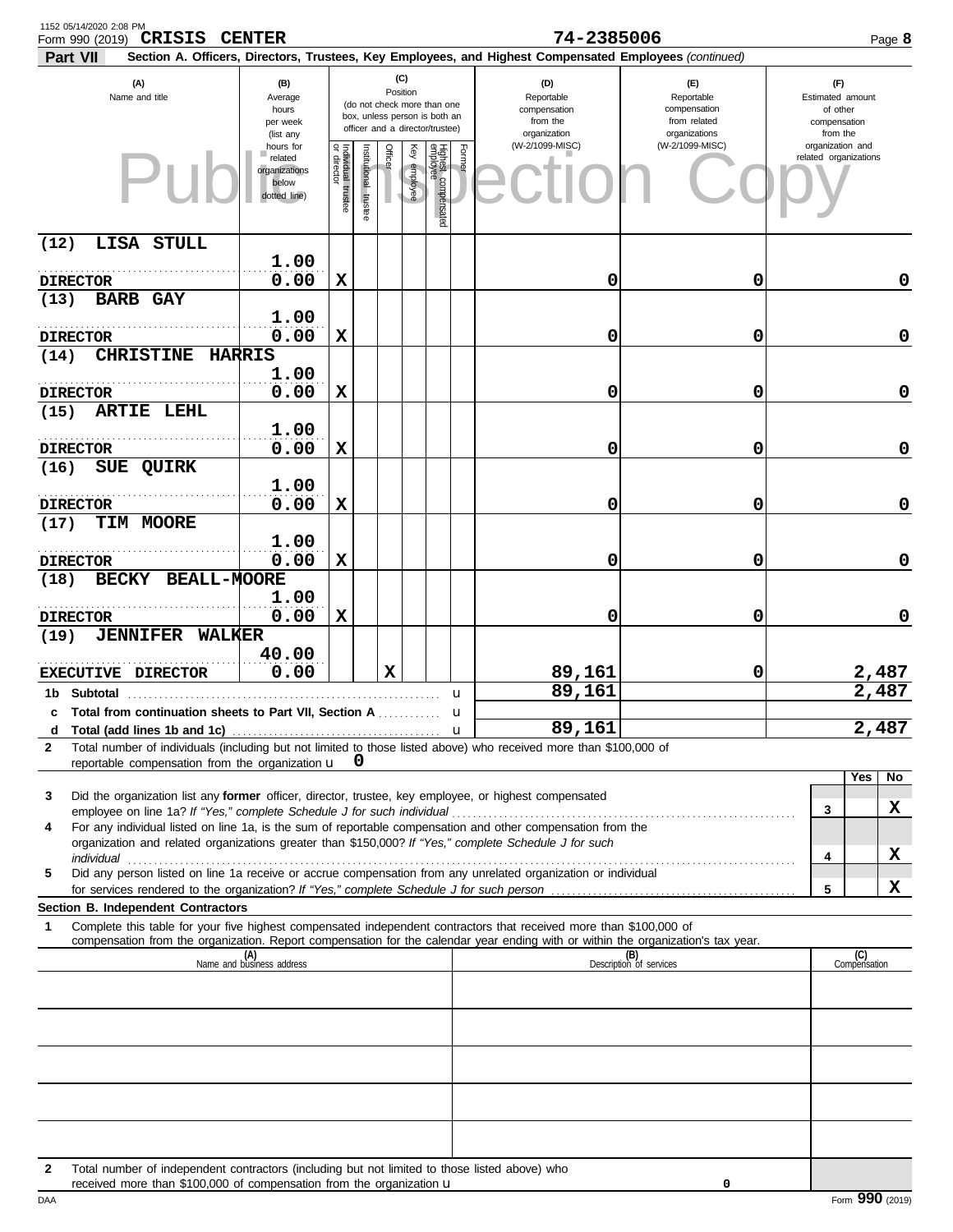|                                         | Part VIII |                                                                                     |          | <b>Statement of Revenue</b> |                 |                      |               | Check if Schedule O contains a response or note to any line in this Part VIII |                               |                                                        |
|-----------------------------------------|-----------|-------------------------------------------------------------------------------------|----------|-----------------------------|-----------------|----------------------|---------------|-------------------------------------------------------------------------------|-------------------------------|--------------------------------------------------------|
|                                         |           |                                                                                     |          |                             |                 |                      | (A)           | (B)<br>Related or exempt                                                      | $\left( \text{C} \right)$     | (D)                                                    |
|                                         |           |                                                                                     |          |                             |                 |                      | Total revenue | function revenue                                                              | Unrelated<br>business revenue | Revenue excluded<br>from tax under<br>sections 512-514 |
|                                         |           |                                                                                     |          |                             |                 |                      |               |                                                                               |                               |                                                        |
| ts, Grants<br>Amounts                   |           | 1a Federated campaigns                                                              |          |                             | 1a              | 2,043                |               |                                                                               |                               |                                                        |
|                                         |           | <b>b</b> Membership dues                                                            |          |                             | 1b              |                      |               |                                                                               |                               |                                                        |
| Gifts,                                  |           | c Fundraising events                                                                |          | .                           | 1 <sub>c</sub>  | 176,822              |               |                                                                               |                               |                                                        |
| imilar                                  |           | d Related organizations                                                             |          | .                           | 1 <sub>d</sub>  | 836,814              |               |                                                                               |                               |                                                        |
|                                         |           | e Government grants (contributions)                                                 |          |                             | 1e              |                      |               |                                                                               |                               |                                                        |
|                                         |           | f All other contributions, gifts, grants,<br>and similar amounts not included above |          |                             | 1f              | 278,499              |               |                                                                               |                               |                                                        |
|                                         |           | <b>g</b> Noncash contributions included in lines 1a-1f                              |          |                             | 1g $\sqrt{3}$   |                      |               |                                                                               |                               |                                                        |
| <b>Contributions,<br/>and Other Sin</b> |           |                                                                                     |          |                             |                 |                      | 1,294,178     |                                                                               |                               |                                                        |
|                                         |           |                                                                                     |          |                             |                 | <b>Business Code</b> |               |                                                                               |                               |                                                        |
|                                         | 2a        | SERVICE FEES                                                                        |          |                             |                 |                      | 12,529        | 12,529                                                                        |                               |                                                        |
| Program Service<br>Revenue              | b         |                                                                                     |          |                             |                 |                      |               |                                                                               |                               |                                                        |
|                                         | c         |                                                                                     |          |                             |                 |                      |               |                                                                               |                               |                                                        |
|                                         | d         |                                                                                     |          |                             |                 |                      |               |                                                                               |                               |                                                        |
|                                         | е         |                                                                                     |          |                             |                 |                      |               |                                                                               |                               |                                                        |
|                                         |           | f All other program service revenue                                                 |          |                             |                 |                      |               |                                                                               |                               |                                                        |
|                                         |           |                                                                                     |          |                             |                 | u                    | 12,529        |                                                                               |                               |                                                        |
|                                         | 3         | Investment income (including dividends, interest, and                               |          |                             |                 |                      |               |                                                                               |                               |                                                        |
|                                         |           |                                                                                     |          |                             |                 | u                    | 304           |                                                                               |                               | 304                                                    |
|                                         | 4         | Income from investment of tax-exempt bond proceeds                                  |          |                             |                 | u                    |               |                                                                               |                               |                                                        |
|                                         | 5         |                                                                                     |          |                             |                 | u                    |               |                                                                               |                               |                                                        |
|                                         |           |                                                                                     |          | (i) Real                    |                 | (ii) Personal        |               |                                                                               |                               |                                                        |
|                                         |           | <b>6a</b> Gross rents                                                               | 6a       |                             |                 |                      |               |                                                                               |                               |                                                        |
|                                         | b         | Less: rental expenses<br>Rental inc. or (loss)                                      | 6b<br>6c |                             |                 |                      |               |                                                                               |                               |                                                        |
|                                         |           |                                                                                     |          |                             |                 | u                    |               |                                                                               |                               |                                                        |
|                                         |           | <b>7a</b> Gross amount from                                                         |          | (i) Securities              |                 | (ii) Other           |               |                                                                               |                               |                                                        |
|                                         |           | sales of assets<br>other than inventory                                             | 7а       |                             |                 |                      |               |                                                                               |                               |                                                        |
|                                         |           | <b>b</b> Less: cost or other                                                        |          |                             |                 |                      |               |                                                                               |                               |                                                        |
| Revenue                                 |           | basis and sales exps.                                                               | 7b       |                             |                 |                      |               |                                                                               |                               |                                                        |
|                                         |           | <b>c</b> Gain or (loss)                                                             | 7с       |                             |                 |                      |               |                                                                               |                               |                                                        |
| ther                                    |           |                                                                                     |          |                             |                 | u                    |               |                                                                               |                               |                                                        |
|                                         |           | 8a Gross income from fundraising events                                             |          |                             |                 |                      |               |                                                                               |                               |                                                        |
|                                         |           | (not including $$$                                                                  |          | 176,822                     |                 |                      |               |                                                                               |                               |                                                        |
|                                         |           | of contributions reported on line 1c).                                              |          |                             |                 |                      |               |                                                                               |                               |                                                        |
|                                         |           | See Part IV, line 18                                                                |          | .                           | 8а              | 36,959               |               |                                                                               |                               |                                                        |
|                                         |           | <b>b</b> Less: direct expenses                                                      |          |                             | 8b              | 55,751               |               |                                                                               |                               |                                                        |
|                                         |           |                                                                                     |          |                             |                 |                      | $-18,792$     |                                                                               |                               | $-18,792$                                              |
|                                         |           | 9a Gross income from gaming activities.                                             |          |                             |                 |                      |               |                                                                               |                               |                                                        |
|                                         |           | See Part IV, line 19                                                                |          |                             | 9a              |                      |               |                                                                               |                               |                                                        |
|                                         |           | <b>b</b> Less: direct expenses                                                      |          |                             | 9 <sub>b</sub>  |                      |               |                                                                               |                               |                                                        |
|                                         |           |                                                                                     |          |                             |                 | u                    |               |                                                                               |                               |                                                        |
|                                         |           | 10a Gross sales of inventory, less                                                  |          |                             | 10a             | 200                  |               |                                                                               |                               |                                                        |
|                                         |           | returns and allowances                                                              |          | a sa sa sala                | 10 <sub>b</sub> |                      |               |                                                                               |                               |                                                        |
|                                         |           | <b>b</b> Less: cost of goods sold<br>c Net income or (loss) from sales of inventory |          |                             |                 | u                    | 200           | 200                                                                           |                               |                                                        |
|                                         |           |                                                                                     |          |                             |                 | <b>Business Code</b> |               |                                                                               |                               |                                                        |
| Miscellaneous<br>Revenue                | 11a       | <b>MISCELLANEOUS</b>                                                                |          |                             |                 |                      | 6,748         | 6,748                                                                         |                               |                                                        |
|                                         | b         |                                                                                     |          |                             |                 |                      |               |                                                                               |                               |                                                        |
|                                         |           |                                                                                     |          |                             |                 |                      |               |                                                                               |                               |                                                        |
|                                         | d         |                                                                                     |          |                             |                 |                      |               |                                                                               |                               |                                                        |
|                                         |           |                                                                                     |          |                             |                 |                      | 6,748         |                                                                               |                               |                                                        |

u **1,295,167 19,477 0 -18,488**

**Total revenue.** See instructions . . . . . . . . . . . . . . . . . . . . . . . . . . . . . . **12**

## Form 990 (2019) Page **9 CRISIS CENTER 74-2385006**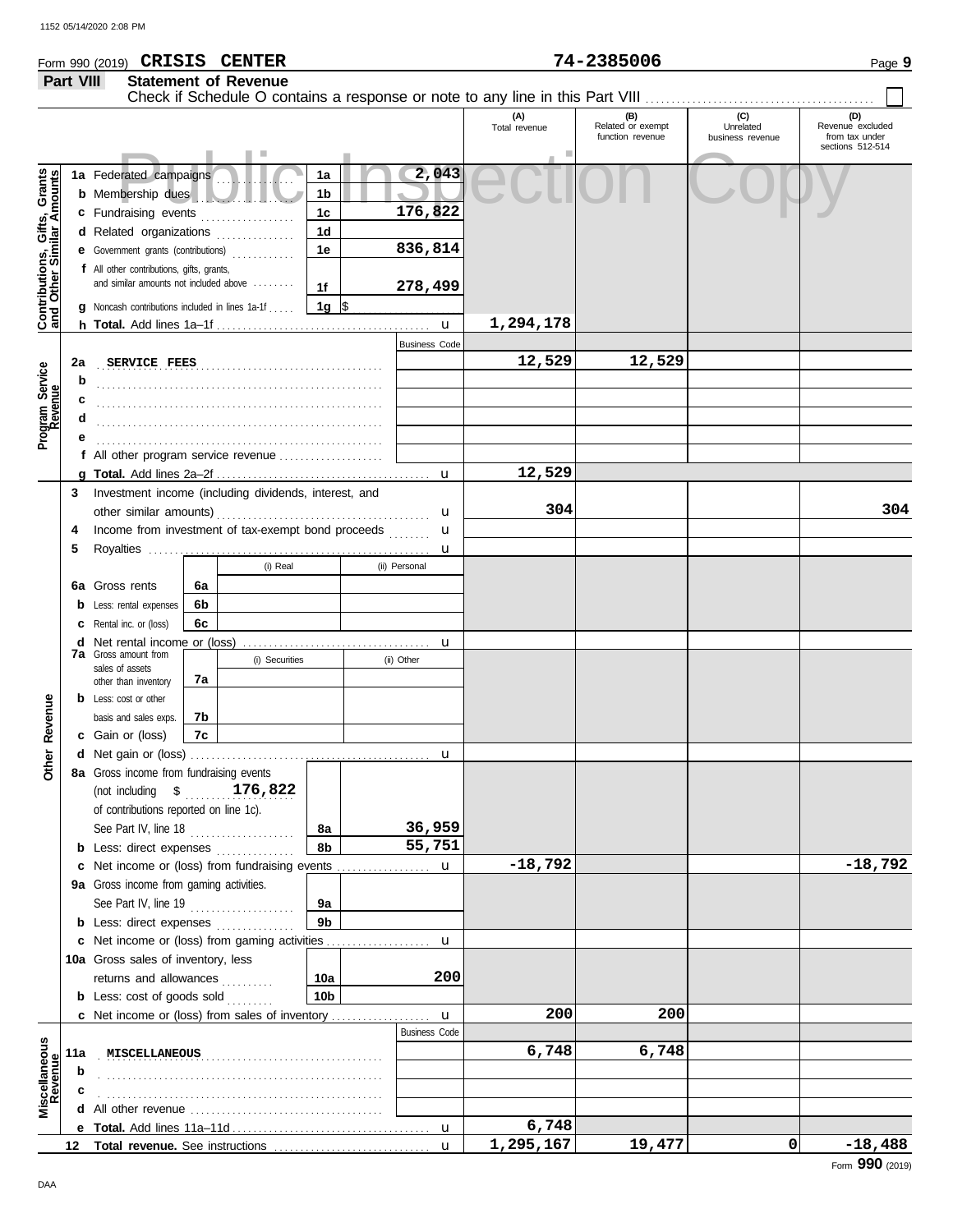## **Part IX Statement of Functional Expenses** Form 990 (2019) Page **10 CRISIS CENTER 74-2385006**

| Check if Schedule O contains a response or note to any line in this Part IX<br>(D)<br>(C)<br>(A)<br>(B)<br>Do not include amounts reported on lines 6b,<br>Program service<br>Total expenses<br>Management and<br>Fundraising<br>7b, 8b, 9b, and 10b of Part VIII.<br>general expenses<br>expenses<br>expenses<br>1 Grants and other assistance to domestic organizations<br>and domestic governments. See Part IV, line 21<br>Grants and other assistance to domestic<br>$\mathbf{2}$<br>individuals. See Part IV, line 22<br>Grants and other assistance to foreign<br>3<br>organizations, foreign governments, and foreign<br>individuals. See Part IV, lines 15 and 16 |     |
|----------------------------------------------------------------------------------------------------------------------------------------------------------------------------------------------------------------------------------------------------------------------------------------------------------------------------------------------------------------------------------------------------------------------------------------------------------------------------------------------------------------------------------------------------------------------------------------------------------------------------------------------------------------------------|-----|
|                                                                                                                                                                                                                                                                                                                                                                                                                                                                                                                                                                                                                                                                            |     |
|                                                                                                                                                                                                                                                                                                                                                                                                                                                                                                                                                                                                                                                                            |     |
|                                                                                                                                                                                                                                                                                                                                                                                                                                                                                                                                                                                                                                                                            |     |
|                                                                                                                                                                                                                                                                                                                                                                                                                                                                                                                                                                                                                                                                            |     |
|                                                                                                                                                                                                                                                                                                                                                                                                                                                                                                                                                                                                                                                                            |     |
|                                                                                                                                                                                                                                                                                                                                                                                                                                                                                                                                                                                                                                                                            |     |
|                                                                                                                                                                                                                                                                                                                                                                                                                                                                                                                                                                                                                                                                            |     |
|                                                                                                                                                                                                                                                                                                                                                                                                                                                                                                                                                                                                                                                                            |     |
|                                                                                                                                                                                                                                                                                                                                                                                                                                                                                                                                                                                                                                                                            |     |
| Benefits paid to or for members<br>4                                                                                                                                                                                                                                                                                                                                                                                                                                                                                                                                                                                                                                       |     |
| Compensation of current officers, directors,<br>5                                                                                                                                                                                                                                                                                                                                                                                                                                                                                                                                                                                                                          |     |
| 91,648<br>74,849<br>9,870<br>6,929<br>trustees, and key employees                                                                                                                                                                                                                                                                                                                                                                                                                                                                                                                                                                                                          |     |
| Compensation not included above to disqualified<br>6                                                                                                                                                                                                                                                                                                                                                                                                                                                                                                                                                                                                                       |     |
| persons (as defined under section 4958(f)(1)) and                                                                                                                                                                                                                                                                                                                                                                                                                                                                                                                                                                                                                          |     |
| persons described in section 4958(c)(3)(B)<br>786,648<br>84,720<br>59,470<br>642,458                                                                                                                                                                                                                                                                                                                                                                                                                                                                                                                                                                                       |     |
| Other salaries and wages<br>7<br>Pension plan accruals and contributions (include<br>8                                                                                                                                                                                                                                                                                                                                                                                                                                                                                                                                                                                     |     |
| section 401(k) and 403(b) employer contributions)                                                                                                                                                                                                                                                                                                                                                                                                                                                                                                                                                                                                                          |     |
| 21,342<br>17,430<br>2,299<br>1,613<br>9                                                                                                                                                                                                                                                                                                                                                                                                                                                                                                                                                                                                                                    |     |
| 7,348<br>68,223<br>$\overline{5,158}$<br>55,717<br>Payroll taxes<br>10                                                                                                                                                                                                                                                                                                                                                                                                                                                                                                                                                                                                     |     |
| Fees for services (nonemployees):<br>11                                                                                                                                                                                                                                                                                                                                                                                                                                                                                                                                                                                                                                    |     |
| Management<br>a                                                                                                                                                                                                                                                                                                                                                                                                                                                                                                                                                                                                                                                            |     |
| b                                                                                                                                                                                                                                                                                                                                                                                                                                                                                                                                                                                                                                                                          |     |
| 24,264<br>24,264<br>c                                                                                                                                                                                                                                                                                                                                                                                                                                                                                                                                                                                                                                                      |     |
| Lobbying<br>d                                                                                                                                                                                                                                                                                                                                                                                                                                                                                                                                                                                                                                                              |     |
| Professional fundraising services. See Part IV, line 17<br>е                                                                                                                                                                                                                                                                                                                                                                                                                                                                                                                                                                                                               |     |
| Investment management fees<br>f                                                                                                                                                                                                                                                                                                                                                                                                                                                                                                                                                                                                                                            |     |
| Other. (If line 11g amount exceeds 10% of line 25, column<br>q                                                                                                                                                                                                                                                                                                                                                                                                                                                                                                                                                                                                             |     |
| 253<br>3,471<br>3,041<br>(A) amount, list line 11g expenses on Schedule O.)                                                                                                                                                                                                                                                                                                                                                                                                                                                                                                                                                                                                | 177 |
| Advertising and promotion<br>12                                                                                                                                                                                                                                                                                                                                                                                                                                                                                                                                                                                                                                            |     |
| 18,601<br>15,190<br>2,004<br>1,407<br>13                                                                                                                                                                                                                                                                                                                                                                                                                                                                                                                                                                                                                                   |     |
| 32,756<br>26,235<br>2,042<br>4,479<br>Information technology<br>14                                                                                                                                                                                                                                                                                                                                                                                                                                                                                                                                                                                                         |     |
| Royalties<br>15                                                                                                                                                                                                                                                                                                                                                                                                                                                                                                                                                                                                                                                            |     |
| 42,749<br>36,489<br>2,582<br>3,678<br>16                                                                                                                                                                                                                                                                                                                                                                                                                                                                                                                                                                                                                                   |     |
| 17,223<br>15,002<br>1,305<br>Travel<br>17                                                                                                                                                                                                                                                                                                                                                                                                                                                                                                                                                                                                                                  | 916 |
| Payments of travel or entertainment expenses                                                                                                                                                                                                                                                                                                                                                                                                                                                                                                                                                                                                                               |     |
| for any federal, state, or local public officials                                                                                                                                                                                                                                                                                                                                                                                                                                                                                                                                                                                                                          |     |
| Conferences, conventions, and meetings<br>19<br>20                                                                                                                                                                                                                                                                                                                                                                                                                                                                                                                                                                                                                         |     |
| Interest<br>Payments to affiliates [111] [11] Payments to affiliates<br>21                                                                                                                                                                                                                                                                                                                                                                                                                                                                                                                                                                                                 |     |
| 68,287<br>55,770<br>7,355<br>5,162<br>Depreciation, depletion, and amortization<br>22                                                                                                                                                                                                                                                                                                                                                                                                                                                                                                                                                                                      |     |
| 20,130<br>4,308<br>1,348<br>14,474<br>23<br>Insurance                                                                                                                                                                                                                                                                                                                                                                                                                                                                                                                                                                                                                      |     |
| Other expenses. Itemize expenses not covered<br>24                                                                                                                                                                                                                                                                                                                                                                                                                                                                                                                                                                                                                         |     |
| above (List miscellaneous expenses on line 24e. If                                                                                                                                                                                                                                                                                                                                                                                                                                                                                                                                                                                                                         |     |
| line 24e amount exceeds 10% of line 25, column                                                                                                                                                                                                                                                                                                                                                                                                                                                                                                                                                                                                                             |     |
| (A) amount, list line 24e expenses on Schedule O.)                                                                                                                                                                                                                                                                                                                                                                                                                                                                                                                                                                                                                         |     |
| 7,210<br>63,300<br>51,029<br>5,061<br>MAINT. & REPAIR<br>a                                                                                                                                                                                                                                                                                                                                                                                                                                                                                                                                                                                                                 |     |
| 25,721<br>25,721<br>PROGRAM EXPENSE<br>b                                                                                                                                                                                                                                                                                                                                                                                                                                                                                                                                                                                                                                   |     |
| 15,986<br>16,274<br>268<br>MISC<br>c                                                                                                                                                                                                                                                                                                                                                                                                                                                                                                                                                                                                                                       | 20  |
| 1,881<br>1,881<br>SPECIAL EVENTS<br>d                                                                                                                                                                                                                                                                                                                                                                                                                                                                                                                                                                                                                                      |     |
| All other expenses<br>е                                                                                                                                                                                                                                                                                                                                                                                                                                                                                                                                                                                                                                                    |     |
| 1,302,518<br>93,766<br>1,033,673<br>175,079<br>Total functional expenses. Add lines 1 through 24e<br>25                                                                                                                                                                                                                                                                                                                                                                                                                                                                                                                                                                    |     |
| Joint costs. Complete this line only if the<br>26<br>organization reported in column (B) joint costs                                                                                                                                                                                                                                                                                                                                                                                                                                                                                                                                                                       |     |
| from a combined educational campaign and                                                                                                                                                                                                                                                                                                                                                                                                                                                                                                                                                                                                                                   |     |
| fundraising solicitation. Check here u<br>if<br>following SOP 98-2 (ASC 958-720)                                                                                                                                                                                                                                                                                                                                                                                                                                                                                                                                                                                           |     |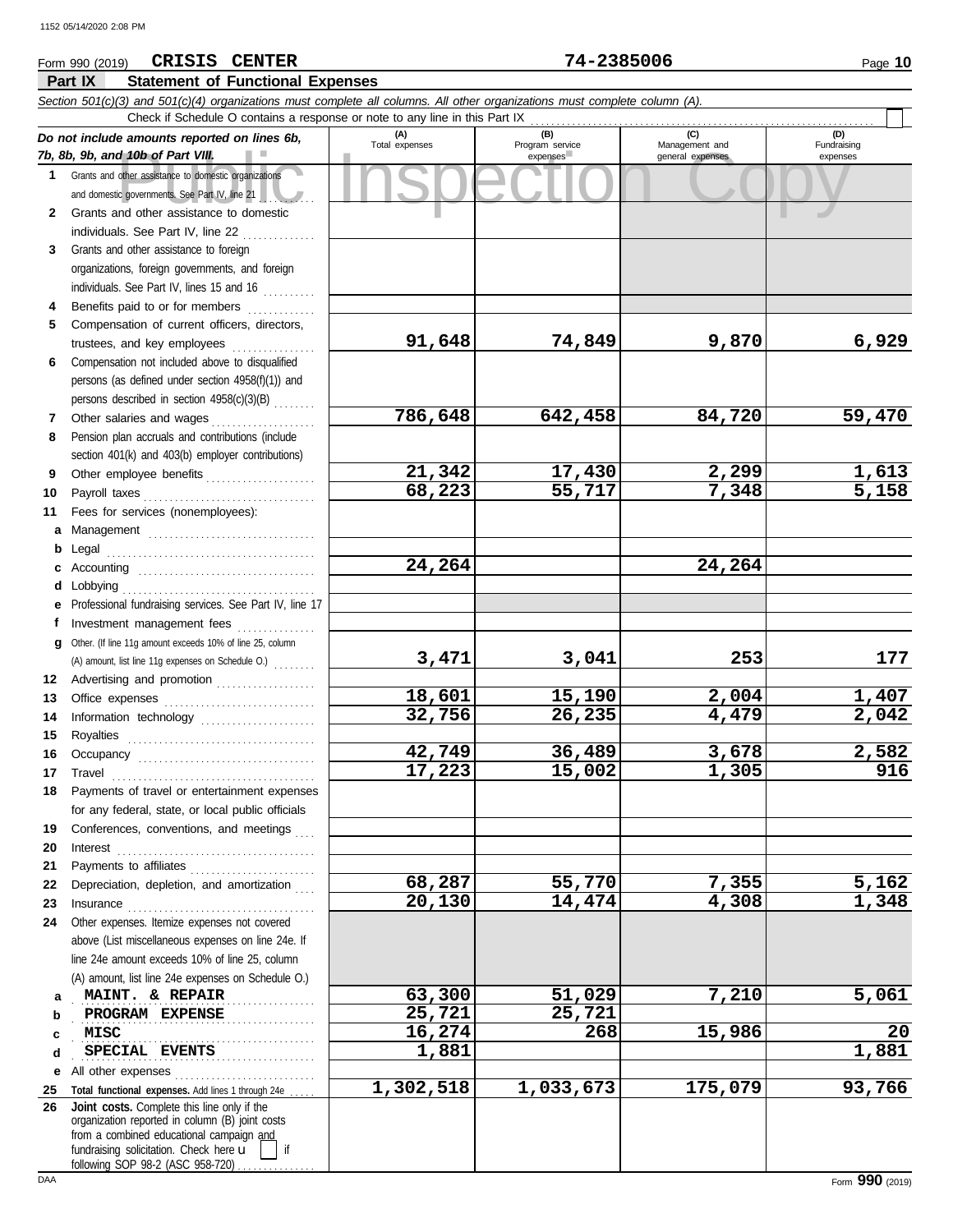**Part X Balance Sheet**

## Form 990 (2019) Page **11 CRISIS CENTER 74-2385006**

### Check if Schedule O contains a response or note to any line in this Part X **(A) (B)** Beginning of year  $\parallel$  End of year **218 1 209**<br>**124,187 2 1182,330** h-non-interest-bearing 218 1<br>Ings and temporary cash investments 218 1<br>Junts receivable, net 147,552 4 1313 Cash—non-interest-bearing **1 1 124,187 182,330** Savings and temporary cash investments **2 2 67,927 3**<br>147,552 **4**<br>139,902 **3 3** Pledges and grants receivable, net . . . . . . . . . . . . . . . . . . . . . . . . . . . . . . . . . . . . . . . . . . . . . . . . . . . . . . . . **147,552 139,902 4 4** Accounts receivable, net . . . . . . . . . . . . . . . . . . . . . . . . . . . . . . . . . . . . . . . . . . . . . . . . . . . . . . . . . . . . . . . . . . **5** Loans and other receivables from any current or former officer, director, trustee, key employee, creator or founder, substantial contributor, or 35% controlled entity or family member of any of these persons . . . . . . . . . . . . . . . . . . . . . . . . . . . . . . . . **5 6** Loans and other receivables from other disqualified persons (as defined **6** under section 4958(f)(1)), and persons described in section 4958(c)(3)(B) ................ **Assets 7 7** Notes and loans receivable, net **change in the contract of the contract of the contract of the contract of the contract of the contract of the contract of the contract of the contract of the contract of the contract of the 4,125 4,557 8 8** Inventories for sale or use **632 1,540** Prepaid expenses and deferred charges . . . . . . . . . . . . . . . . . . . . . . . . . . . . . . . . . . . . . . . . . . . . . . . . . . **9 9 10a** Land, buildings, and equipment: cost or other **2,133,963 10a** basis. Complete Part VI of Schedule D **506,553 1,666,064 1,627,410 10b 10c b** Less: accumulated depreciation . . . . . . . . . . . . . . . . . . . . . . . . Investments—publicly traded securities . . . . . . . . . . . . . . . . . . . . . . . . . . . . . . . . . . . . . . . . . . . . . . . . . . . **11 11** Investments—other securities. See Part IV, line 11 . . . . . . . . . . . . . . . . . . . . . . . . . . . . . . . . . . . . . . . . **12 12** Investments—program-related. See Part IV, line 11 . . . . . . . . . . . . . . . . . . . . . . . . . . . . . . . . . . . . . . . **13 13 14** Intangible assets . . . . . . . . . . . . . . . . . . . . . . . . . . . . . . . . . . . . . . . . . . . . . . . . . . . . . . . . . . . . . . . . . . . . . . . . . . **14 15** Other assets. See Part IV, line 11 . . . . . . . . . . . . . . . . . . . . . . . . . . . . . . . . . . . . . . . . . . . . . . . . . . . . . . . . . **15 2,010,705 16 2,025,948**<br>36,015 **17 62,926 Total assets.** Add lines 1 through 15 (must equal line 33) . . . . . . . . . . . . . . . . . . . . . . . . . . . . . . . . . **16 16 36,015 62,926 17** Accounts payable and accrued expenses . . . . . . . . . . . . . . . . . . . . . . . . . . . . . . . . . . . . . . . . . . . . . . . . . **17** Grants payable . . . . . . . . . . . . . . . . . . . . . . . . . . . . . . . . . . . . . . . . . . . . . . . . . . . . . . . . . . . . . . . . . . . . . . . . . . . . **18 18 19** Deferred revenue . . . . . . . . . . . . . . . . . . . . . . . . . . . . . . . . . . . . . . . . . . . . . . . . . . . . . . . . . . . . . . . . . . . . . . . . . . **19** Tax-exempt bond liabilities . . . . . . . . . . . . . . . . . . . . . . . . . . . . . . . . . . . . . . . . . . . . . . . . . . . . . . . . . . . . . . . . **20 20 21** Escrow or custodial account liability. Complete Part IV of Schedule D . . . . . . . . . . . . . . . . . . . . . **21 22** Loans and other payables to any current or former officer, director, **Liabilities** trustee, key employee, creator or founder, substantial contributor, or 35% controlled entity or family member of any of these persons . . . . . . . . . . . . . . . . . . . . . . . . . . . . . . . . **22** Secured mortgages and notes payable to unrelated third parties ......................... **23 23** Unsecured notes and loans payable to unrelated third parties . . . . . . . . . . . . . . . . . . . . . . . . . . . . . **24 24 25** Other liabilities (including federal income tax, payables to related third parties, and other liabilities not included on lines 17-24). Complete Part X **19,319 15,002** of Schedule D . . . . . . . . . . . . . . . . . . . . . . . . . . . . . . . . . . . . . . . . . . . . . . . . . . . . . . . . . . . . . . . . . . . . . . . . . . . . . **25 55,334 77,928 26** Total liabilities. Add lines 17 through 25 **26 Organizations that follow FASB ASC 958, check here** u **X** Net Assets or Fund Balances **and complete lines 27, 28, 32, and 33. Net Assets or Fund Balances 1,887,444 1,878,020**<br>**67,927 28 10,000 27** Net assets without donor restrictions . . . . . . . . . . . . . . . . . . . . . . . . . . . . . . . . . . . . . . . . . . . . . . . . . . . . . . **27** Net assets with donor restrictions . . . . . . . . . . . . . . . . . . . . . . . . . . . . . . . . . . . . . . . . . . . . . . . . . . . . . . . . . **67,927 70,000 28 28 Organizations that do not follow FASB ASC 958, check here** u **and complete lines 29 through 33.** Capital stock or trust principal, or current funds . . . . . . . . . . . . . . . . . . . . . . . . . . . . . . . . . . . . . . . . . . . . **29 29** Paid-in or capital surplus, or land, building, or equipment fund .................................. **30 30 31** Retained earnings, endowment, accumulated income, or other funds . . . . . . . . . . . . . . . . . . . . . **31** Total net assets or fund balances . . . . . . . . . . . . . . . . . . . . . . . . . . . . . . . . . . . . . . . . . . . . . . . . . . . . . . . . . **1,955,371 1,948,020 32 32 2,010,705 2,025,948 33 33** Total liabilities and net assets/fund balances ..

Form **990** (2019)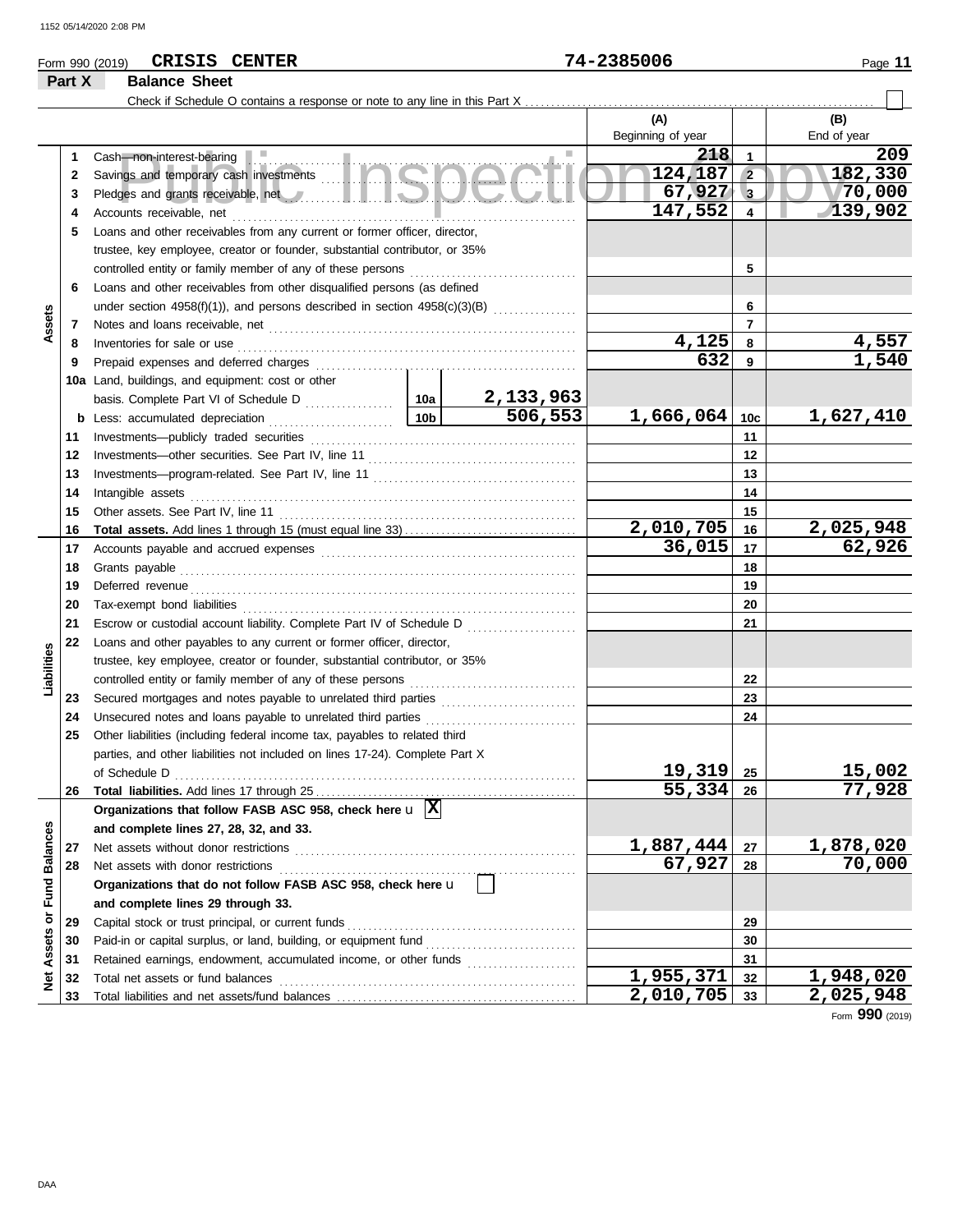|    |             |                     | Form 990 (2019) <b>CRISIS CENTER</b>                                                                               |      |                                      | 74-2385006                                                                                                                                      |                         |                        |          | Page 12 |
|----|-------------|---------------------|--------------------------------------------------------------------------------------------------------------------|------|--------------------------------------|-------------------------------------------------------------------------------------------------------------------------------------------------|-------------------------|------------------------|----------|---------|
|    | Part XI     |                     | <b>Reconciliation of Net Assets</b>                                                                                |      |                                      |                                                                                                                                                 |                         |                        |          |         |
|    |             |                     |                                                                                                                    |      |                                      |                                                                                                                                                 |                         |                        |          |         |
| 1  |             |                     |                                                                                                                    |      |                                      |                                                                                                                                                 | $\mathbf{1}$            | $\overline{1,295,167}$ |          |         |
| 2  |             |                     |                                                                                                                    |      |                                      |                                                                                                                                                 | $\overline{2}$          | 1,302,518              |          |         |
| 3  |             |                     |                                                                                                                    |      |                                      |                                                                                                                                                 | $\overline{\mathbf{3}}$ |                        | $-7,351$ |         |
| 4  |             |                     |                                                                                                                    |      |                                      | Revenue less expenses. Subtract line 2 from line 1<br>Net assets or fund balances at beginning of year (must equal Part X, line 32, column (A)) | $\sqrt{4}$              | 1,955,371              |          |         |
| 5  |             |                     |                                                                                                                    |      |                                      |                                                                                                                                                 | 5                       |                        |          |         |
| 6  |             |                     |                                                                                                                    |      |                                      | Donated services and use of facilities <b>construction</b> and a service of facilities <b>construction</b> and use of facilities                | 6                       |                        |          |         |
| 7  |             | Investment expenses |                                                                                                                    |      |                                      |                                                                                                                                                 | $\overline{7}$          |                        |          |         |
| 8  |             |                     |                                                                                                                    |      |                                      | Prior period adjustments entertainments and a statement of the statement of the statement of the statement of                                   | 8                       |                        |          |         |
| 9  |             |                     |                                                                                                                    |      |                                      |                                                                                                                                                 | 9                       |                        |          |         |
| 10 |             |                     | Net assets or fund balances at end of year. Combine lines 3 through 9 (must equal Part X, line                     |      |                                      |                                                                                                                                                 |                         |                        |          |         |
|    |             |                     |                                                                                                                    |      |                                      |                                                                                                                                                 | 10                      | 1,948,020              |          |         |
|    | Part XII    |                     | <b>Financial Statements and Reporting</b>                                                                          |      |                                      |                                                                                                                                                 |                         |                        |          |         |
|    |             |                     |                                                                                                                    |      |                                      |                                                                                                                                                 |                         |                        |          |         |
|    |             |                     |                                                                                                                    |      |                                      |                                                                                                                                                 |                         |                        | Yes      | No      |
| 1  |             |                     | Accounting method used to prepare the Form 990:                                                                    | Cash | ΙX<br>Accrual                        | Other                                                                                                                                           |                         |                        |          |         |
|    |             |                     | If the organization changed its method of accounting from a prior year or checked "Other," explain in              |      |                                      |                                                                                                                                                 |                         |                        |          |         |
|    | Schedule O. |                     |                                                                                                                    |      |                                      |                                                                                                                                                 |                         |                        |          |         |
|    |             |                     | 2a Were the organization's financial statements compiled or reviewed by an independent accountant?                 |      |                                      |                                                                                                                                                 |                         | 2a                     |          | x       |
|    |             |                     | If "Yes," check a box below to indicate whether the financial statements for the year were compiled or             |      |                                      |                                                                                                                                                 |                         |                        |          |         |
|    |             |                     | reviewed on a separate basis, consolidated basis, or both:                                                         |      |                                      |                                                                                                                                                 |                         |                        |          |         |
|    |             | Separate basis      | Consolidated basis                                                                                                 |      | Both consolidated and separate basis |                                                                                                                                                 |                         |                        |          |         |
|    |             |                     | <b>b</b> Were the organization's financial statements audited by an independent accountant?                        |      |                                      |                                                                                                                                                 |                         | 2 <sub>b</sub>         | X        |         |
|    |             |                     | If "Yes," check a box below to indicate whether the financial statements for the year were audited on a            |      |                                      |                                                                                                                                                 |                         |                        |          |         |
|    |             |                     | separate basis, consolidated basis, or both:                                                                       |      |                                      |                                                                                                                                                 |                         |                        |          |         |
|    | ΙXΙ         | Separate basis      | Consolidated basis                                                                                                 |      | Both consolidated and separate basis |                                                                                                                                                 |                         |                        |          |         |
|    |             |                     | c If "Yes" to line 2a or 2b, does the organization have a committee that assumes responsibility for oversight of   |      |                                      |                                                                                                                                                 |                         |                        |          |         |
|    |             |                     |                                                                                                                    |      |                                      |                                                                                                                                                 |                         | 2c                     | x        |         |
|    |             |                     | If the organization changed either its oversight process or selection process during the tax year, explain on      |      |                                      |                                                                                                                                                 |                         |                        |          |         |
|    | Schedule O. |                     |                                                                                                                    |      |                                      |                                                                                                                                                 |                         |                        |          |         |
|    |             |                     | 3a As a result of a federal award, was the organization required to undergo an audit or audits as set forth in the |      |                                      |                                                                                                                                                 |                         |                        |          |         |
|    |             |                     | Single Audit Act and OMB Circular A-133?                                                                           |      |                                      |                                                                                                                                                 |                         | За                     |          | x       |
|    |             |                     | b If "Yes," did the organization undergo the required audit or audits? If the organization did not undergo the     |      |                                      |                                                                                                                                                 |                         |                        |          |         |
|    |             |                     |                                                                                                                    |      |                                      | required audit or audits, explain why on Schedule O and describe any steps taken to undergo such audits                                         |                         | 3 <sub>b</sub>         |          |         |

Form **990** (2019)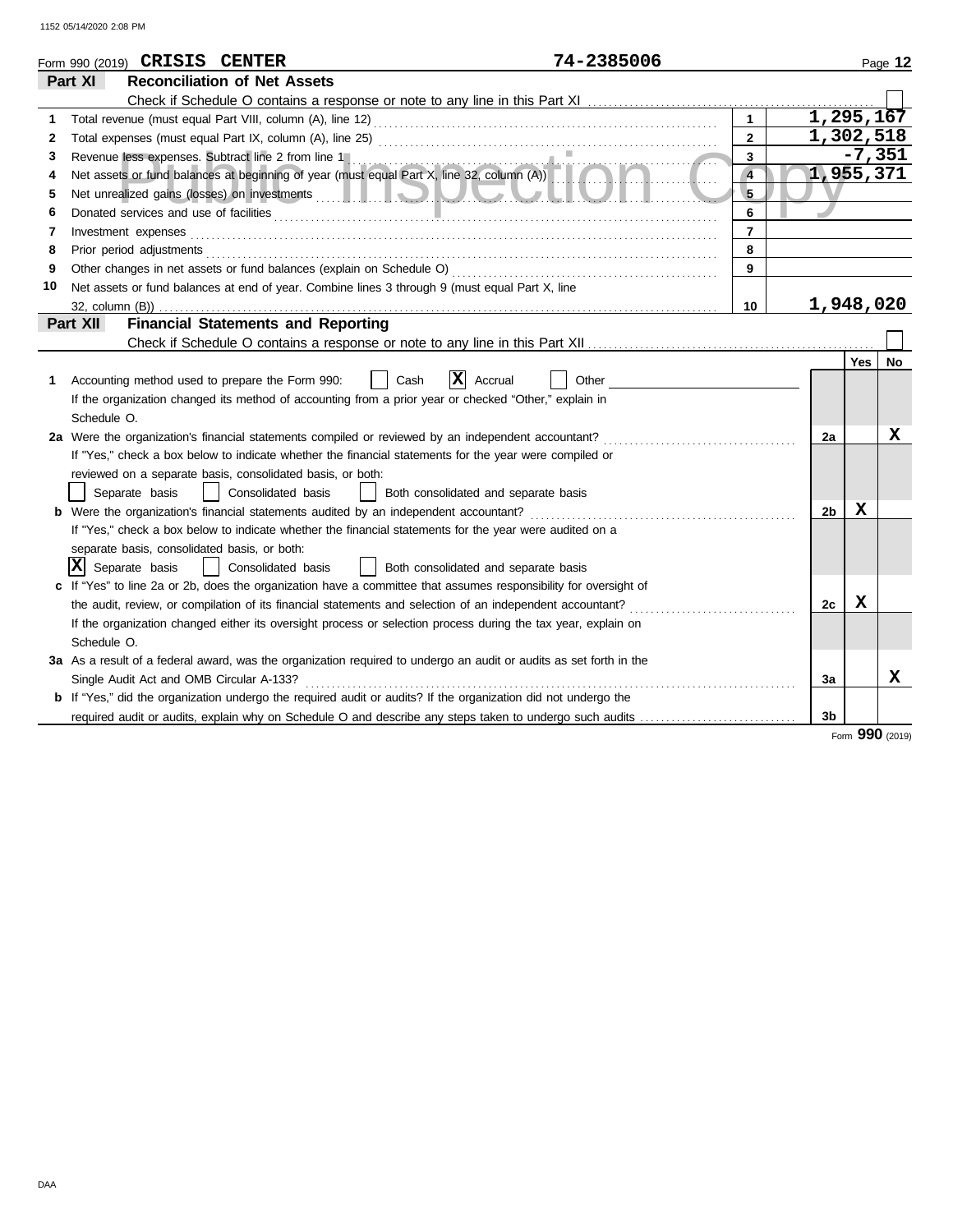| <b>SCHEDULE A</b>                                                                |                                                            | <b>Public Charity Status and Public Support</b>                                                                                                                                                                                                                |                                       |                                              | OMB No. 1545-0047                    |  |
|----------------------------------------------------------------------------------|------------------------------------------------------------|----------------------------------------------------------------------------------------------------------------------------------------------------------------------------------------------------------------------------------------------------------------|---------------------------------------|----------------------------------------------|--------------------------------------|--|
| (Form 990 or 990-EZ)                                                             |                                                            | Complete if the organization is a section 501(c)(3) organization or a section $4947(a)(1)$ nonexempt charitable trust.                                                                                                                                         |                                       |                                              | <b>2019</b>                          |  |
| Department of the Treasury                                                       |                                                            | La Attach to Form 990 or Form 990-EZ.                                                                                                                                                                                                                          |                                       |                                              | Open to Public                       |  |
| Internal Revenue Service                                                         |                                                            | <b>u</b> Go to www.irs.gov/Form990 for instructions and the latest information.                                                                                                                                                                                |                                       |                                              | <b>Inspection</b>                    |  |
| Name of the organization                                                         | a.<br><b>CRISIS CENTER</b>                                 |                                                                                                                                                                                                                                                                |                                       | Employer identification number<br>74-2385006 |                                      |  |
| Part I                                                                           |                                                            | Reason for Public Charity Status (All organizations must complete this part.) See instructions.                                                                                                                                                                |                                       |                                              |                                      |  |
|                                                                                  |                                                            | The organization is not a private foundation because it is: (For lines 1 through 12, check only one box.)                                                                                                                                                      |                                       |                                              |                                      |  |
| 1                                                                                |                                                            | A church, convention of churches, or association of churches described in section 170(b)(1)(A)(i).                                                                                                                                                             |                                       |                                              |                                      |  |
| 2<br>3                                                                           |                                                            | A school described in section 170(b)(1)(A)(ii). (Attach Schedule E (Form 990 or 990-EZ).)<br>A hospital or a cooperative hospital service organization described in section 170(b)(1)(A)(iii).                                                                 |                                       |                                              |                                      |  |
|                                                                                  |                                                            | A medical research organization operated in conjunction with a hospital described in section 170(b)(1)(A)(iii). Enter the hospital's name,                                                                                                                     |                                       |                                              |                                      |  |
| city, and state:                                                                 |                                                            |                                                                                                                                                                                                                                                                |                                       |                                              |                                      |  |
| 5                                                                                |                                                            | An organization operated for the benefit of a college or university owned or operated by a governmental unit described in                                                                                                                                      |                                       |                                              |                                      |  |
|                                                                                  | section 170(b)(1)(A)(iv). (Complete Part II.)              |                                                                                                                                                                                                                                                                |                                       |                                              |                                      |  |
| 6<br> x                                                                          |                                                            | A federal, state, or local government or governmental unit described in section 170(b)(1)(A)(v).                                                                                                                                                               |                                       |                                              |                                      |  |
| 7                                                                                | described in section 170(b)(1)(A)(vi). (Complete Part II.) | An organization that normally receives a substantial part of its support from a governmental unit or from the general public                                                                                                                                   |                                       |                                              |                                      |  |
| 8                                                                                |                                                            | A community trust described in section 170(b)(1)(A)(vi). (Complete Part II.)                                                                                                                                                                                   |                                       |                                              |                                      |  |
| 9                                                                                |                                                            | An agricultural research organization described in section 170(b)(1)(A)(ix) operated in conjunction with a land-grant college                                                                                                                                  |                                       |                                              |                                      |  |
| university:                                                                      |                                                            | or university or a non-land-grant college of agriculture (see instructions). Enter the name, city, and state of the college or                                                                                                                                 |                                       |                                              |                                      |  |
| 10                                                                               |                                                            | An organization that normally receives: (1) more than 33 1/3% of its support from contributions, membership fees, and gross                                                                                                                                    |                                       |                                              |                                      |  |
|                                                                                  |                                                            | receipts from activities related to its exempt functions—subject to certain exceptions, and (2) no more than 33 1/3% of its                                                                                                                                    |                                       |                                              |                                      |  |
|                                                                                  |                                                            | support from gross investment income and unrelated business taxable income (less section 511 tax) from businesses<br>acquired by the organization after June 30, 1975. See section 509(a)(2). (Complete Part III.)                                             |                                       |                                              |                                      |  |
| 11                                                                               |                                                            | An organization organized and operated exclusively to test for public safety. See section 509(a)(4).                                                                                                                                                           |                                       |                                              |                                      |  |
| 12                                                                               |                                                            | An organization organized and operated exclusively for the benefit of, to perform the functions of, or to carry out the purposes                                                                                                                               |                                       |                                              |                                      |  |
|                                                                                  |                                                            | of one or more publicly supported organizations described in section $509(a)(1)$ or section $509(a)(2)$ . See section $509(a)(3)$ .                                                                                                                            |                                       |                                              |                                      |  |
| а                                                                                |                                                            | Check the box in lines 12a through 12d that describes the type of supporting organization and complete lines 12e, 12f, and 12g.<br>Type I. A supporting organization operated, supervised, or controlled by its supported organization(s), typically by giving |                                       |                                              |                                      |  |
|                                                                                  |                                                            | the supported organization(s) the power to regularly appoint or elect a majority of the directors or trustees of the                                                                                                                                           |                                       |                                              |                                      |  |
|                                                                                  |                                                            | supporting organization. You must complete Part IV, Sections A and B.                                                                                                                                                                                          |                                       |                                              |                                      |  |
| b                                                                                |                                                            | Type II. A supporting organization supervised or controlled in connection with its supported organization(s), by having<br>control or management of the supporting organization vested in the same persons that control or manage the supported                |                                       |                                              |                                      |  |
|                                                                                  |                                                            | organization(s). You must complete Part IV, Sections A and C.                                                                                                                                                                                                  |                                       |                                              |                                      |  |
| c                                                                                |                                                            | Type III functionally integrated. A supporting organization operated in connection with, and functionally integrated with,                                                                                                                                     |                                       |                                              |                                      |  |
|                                                                                  |                                                            | its supported organization(s) (see instructions). You must complete Part IV, Sections A, D, and E.                                                                                                                                                             |                                       |                                              |                                      |  |
| d                                                                                |                                                            | Type III non-functionally integrated. A supporting organization operated in connection with its supported organization(s)<br>that is not functionally integrated. The organization generally must satisfy a distribution requirement and an attentiveness      |                                       |                                              |                                      |  |
|                                                                                  |                                                            | requirement (see instructions). You must complete Part IV, Sections A and D, and Part V.                                                                                                                                                                       |                                       |                                              |                                      |  |
| е                                                                                |                                                            | Check this box if the organization received a written determination from the IRS that it is a Type I, Type II, Type III                                                                                                                                        |                                       |                                              |                                      |  |
| f                                                                                | Enter the number of supported organizations                | functionally integrated, or Type III non-functionally integrated supporting organization.                                                                                                                                                                      |                                       |                                              |                                      |  |
| g                                                                                |                                                            | Provide the following information about the supported organization(s).                                                                                                                                                                                         |                                       |                                              |                                      |  |
| (i) Name of supported                                                            | (ii) EIN                                                   | (iii) Type of organization                                                                                                                                                                                                                                     | (iv) Is the organization              | (v) Amount of monetary                       | (vi) Amount of                       |  |
| organization                                                                     |                                                            | (described on lines 1-10<br>above (see instructions))                                                                                                                                                                                                          | listed in your governing<br>document? | support (see<br>instructions)                | other support (see<br>instructions)  |  |
|                                                                                  |                                                            |                                                                                                                                                                                                                                                                | Yes<br>No                             |                                              |                                      |  |
| (A)                                                                              |                                                            |                                                                                                                                                                                                                                                                |                                       |                                              |                                      |  |
|                                                                                  |                                                            |                                                                                                                                                                                                                                                                |                                       |                                              |                                      |  |
| (B)                                                                              |                                                            |                                                                                                                                                                                                                                                                |                                       |                                              |                                      |  |
| (C)                                                                              |                                                            |                                                                                                                                                                                                                                                                |                                       |                                              |                                      |  |
|                                                                                  |                                                            |                                                                                                                                                                                                                                                                |                                       |                                              |                                      |  |
| (D)                                                                              |                                                            |                                                                                                                                                                                                                                                                |                                       |                                              |                                      |  |
|                                                                                  |                                                            |                                                                                                                                                                                                                                                                |                                       |                                              |                                      |  |
| (E)                                                                              |                                                            |                                                                                                                                                                                                                                                                |                                       |                                              |                                      |  |
|                                                                                  |                                                            |                                                                                                                                                                                                                                                                |                                       |                                              |                                      |  |
| Total                                                                            |                                                            |                                                                                                                                                                                                                                                                |                                       |                                              |                                      |  |
| For Paperwork Reduction Act Notice, see the Instructions for Form 990 or 990-EZ. |                                                            |                                                                                                                                                                                                                                                                |                                       |                                              | Schedule A (Form 990 or 990-EZ) 2019 |  |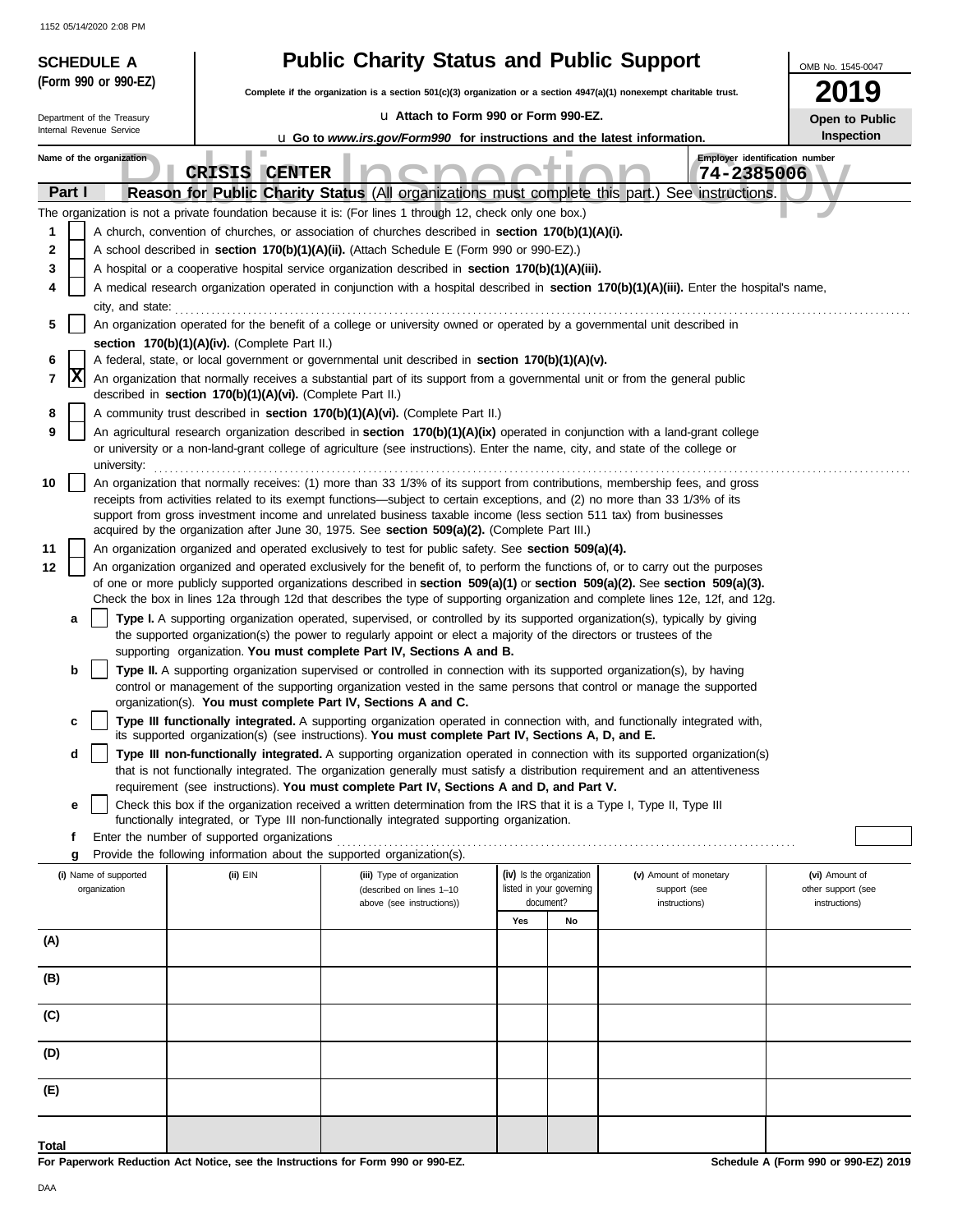|              | Schedule A (Form 990 or 990-EZ) 2019                                                                                                                                                                               | <b>CRISIS CENTER</b> |           |            |            | 74-2385006 | Page 2          |
|--------------|--------------------------------------------------------------------------------------------------------------------------------------------------------------------------------------------------------------------|----------------------|-----------|------------|------------|------------|-----------------|
|              | Support Schedule for Organizations Described in Sections 170(b)(1)(A)(iv) and 170(b)(1)(A)(vi)<br>Part II                                                                                                          |                      |           |            |            |            |                 |
|              | (Complete only if you checked the box on line 5, 7, or 8 of Part I or if the organization failed to qualify under                                                                                                  |                      |           |            |            |            |                 |
|              | Part III. If the organization fails to qualify under the tests listed below, please complete Part III.)                                                                                                            |                      |           |            |            |            |                 |
|              | <b>Section A. Public Support</b>                                                                                                                                                                                   |                      |           |            |            |            |                 |
|              | Calendar year (or fiscal year beginning in) $\blacksquare$ $\blacksquare$                                                                                                                                          | (a) 2015             | (b) 2016  | $(c)$ 2017 | $(d)$ 2018 | (e) $2019$ | (f) Total       |
| 1            | Gifts, grants, contributions, and<br>membership fees received. (Do not<br>include any "unusual grants.")                                                                                                           | 1,062,989            | 1,159,134 | 1,231,253  | 1,314,756  | 1,294,178  | 6,062,310       |
| $\mathbf{2}$ | Tax revenues levied for the<br>organization's benefit and either paid<br>to or expended on its behalf                                                                                                              |                      |           |            |            |            |                 |
| 3            | The value of services or facilities<br>furnished by a governmental unit to the<br>organization without charge                                                                                                      |                      |           |            |            |            |                 |
| 4            | Total. Add lines 1 through 3                                                                                                                                                                                       | 1,062,989            | 1,159,134 | 1,231,253  | 1,314,756  | 1,294,178  | 6,062,310       |
| 5            | The portion of total contributions by<br>each person (other than a<br>governmental unit or publicly<br>supported organization) included on<br>line 1 that exceeds 2% of the amount<br>shown on line 11, column (f) |                      |           |            |            |            |                 |
| 6            | Public support. Subtract line 5 from line 4                                                                                                                                                                        |                      |           |            |            |            | 6,062,310       |
|              | <b>Section B. Total Support</b>                                                                                                                                                                                    |                      |           |            |            |            |                 |
|              | Calendar year (or fiscal year beginning in)<br>$\mathbf{u}$                                                                                                                                                        | (a) 2015             | (b) 2016  | $(c)$ 2017 | $(d)$ 2018 | (e) $2019$ | (f) Total       |
| 7            | Amounts from line 4                                                                                                                                                                                                | 1,062,989            | 1,159,134 | 1,231,253  | 1,314,756  | 1,294,178  | 6,062,310       |
| 8            | Gross income from interest, dividends,<br>payments received on securities loans,<br>rents, royalties, and income from<br>similar sources                                                                           | 39                   | 16        | 10         | 102        | 304        | 471             |
| 9            | Net income from unrelated business<br>activities, whether or not the business<br>is regularly carried on                                                                                                           |                      |           |            |            |            |                 |
| 10           | Other income. Do not include gain or<br>loss from the sale of capital assets<br>(Explain in Part VI.) $\ldots$ $\ldots$ $\ldots$ $\ldots$                                                                          | 1,000                | 545       | 539        | 33,876     | 6,748      | 42,708          |
| 11           | Total support. Add lines 7 through 10<br>Gross receipts from related activities, etc. (see instructions)                                                                                                           |                      |           |            |            |            | 6,105,489       |
| 12<br>13     | First five years. If the Form 990 is for the organization's first, second, third, fourth, or fifth tax year as a section 501(c)(3)                                                                                 |                      |           |            |            | 12         | 637,617         |
|              | organization, check this box and stop here                                                                                                                                                                         |                      |           |            |            |            |                 |
|              | Section C. Computation of Public Support Percentage                                                                                                                                                                |                      |           |            |            |            |                 |
| 14           |                                                                                                                                                                                                                    |                      |           |            |            | 14         | 99.29%          |
| 15           | Public support percentage from 2018 Schedule A, Part II, line 14                                                                                                                                                   |                      |           |            |            | 15         | 99.33%          |
| 16a          | 33 1/3% support test-2019. If the organization did not check the box on line 13, and line 14 is 33 1/3% or more, check this                                                                                        |                      |           |            |            |            |                 |
|              | box and stop here. The organization qualifies as a publicly supported organization <b>conserved</b> conserved and stop here. The organization                                                                      |                      |           |            |            |            | $\vert x \vert$ |
| b            | 33 1/3% support test—2018. If the organization did not check a box on line 13 or 16a, and line 15 is 33 1/3% or more, check                                                                                        |                      |           |            |            |            |                 |
|              | this box and stop here. The organization qualifies as a publicly supported organization                                                                                                                            |                      |           |            |            |            |                 |
| 17a          | 10%-facts-and-circumstances test-2019. If the organization did not check a box on line 13, 16a, or 16b, and line 14 is                                                                                             |                      |           |            |            |            |                 |
|              | 10% or more, and if the organization meets the "facts-and-circumstances" test, check this box and stop here. Explain in                                                                                            |                      |           |            |            |            |                 |
|              | Part VI how the organization meets the "facts-and-circumstances" test. The organization qualifies as a publicly supported                                                                                          |                      |           |            |            |            |                 |
|              | organization                                                                                                                                                                                                       |                      |           |            |            |            |                 |
| b            | 10%-facts-and-circumstances test-2018. If the organization did not check a box on line 13, 16a, 16b, or 17a, and line                                                                                              |                      |           |            |            |            |                 |
|              | 15 is 10% or more, and if the organization meets the "facts-and-circumstances" test, check this box and stop here.                                                                                                 |                      |           |            |            |            |                 |
|              | Explain in Part VI how the organization meets the "facts-and-circumstances" test. The organization qualifies as a publicly                                                                                         |                      |           |            |            |            |                 |
|              | supported organization                                                                                                                                                                                             |                      |           |            |            |            |                 |
| 18           | Private foundation. If the organization did not check a box on line 13, 16a, 16b, 17a, or 17b, check this box and see<br>instructions                                                                              |                      |           |            |            |            |                 |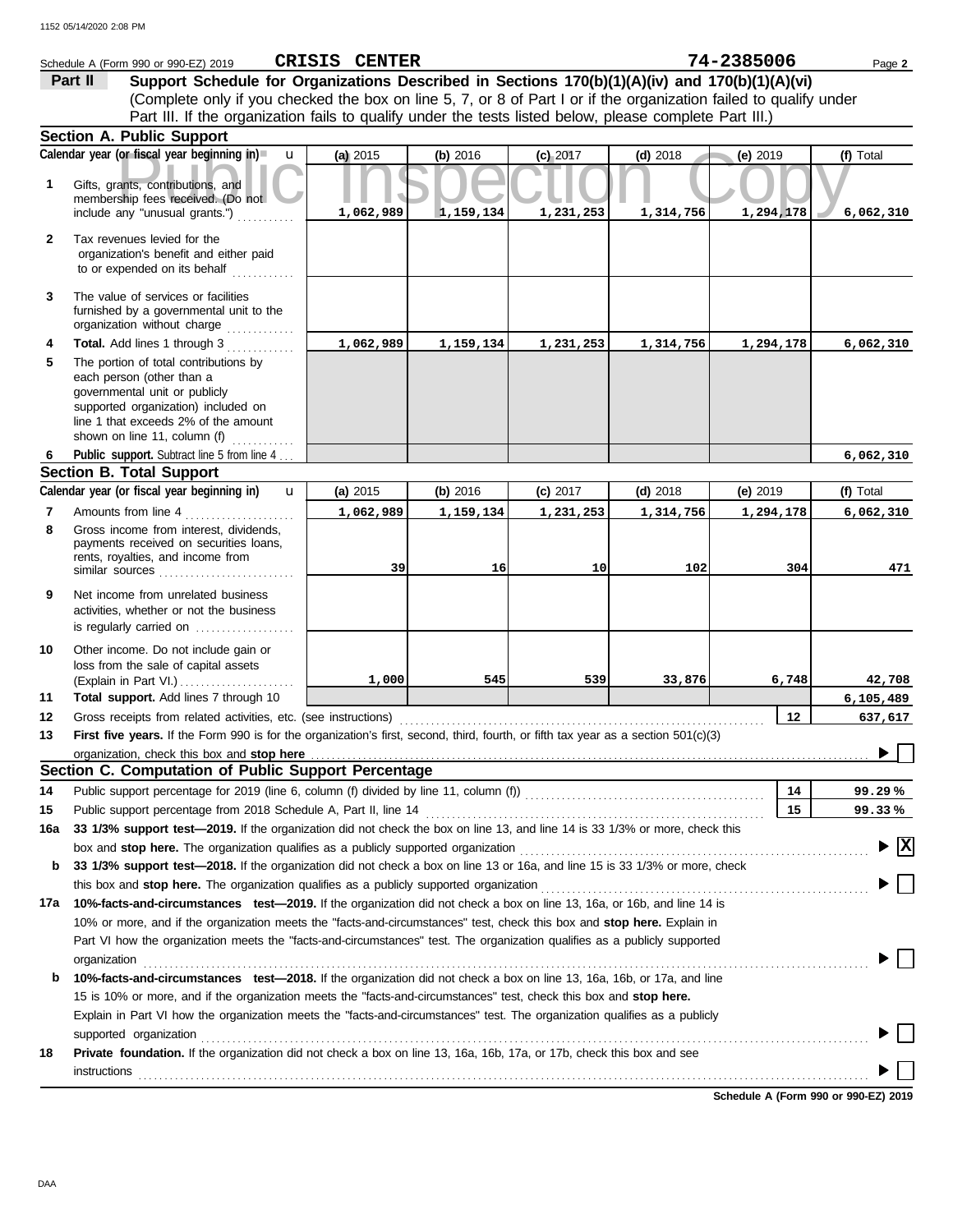|              | Schedule A (Form 990 or 990-EZ) 2019                                                                                                                                              | <b>CRISIS CENTER</b> |          |            |            | 74-2385006 | Page 3    |
|--------------|-----------------------------------------------------------------------------------------------------------------------------------------------------------------------------------|----------------------|----------|------------|------------|------------|-----------|
|              | Support Schedule for Organizations Described in Section 509(a)(2)<br>Part III                                                                                                     |                      |          |            |            |            |           |
|              | (Complete only if you checked the box on line 10 of Part I or if the organization failed to qualify under Part II.                                                                |                      |          |            |            |            |           |
|              | If the organization fails to qualify under the tests listed below, please complete Part II.)                                                                                      |                      |          |            |            |            |           |
|              | <b>Section A. Public Support</b>                                                                                                                                                  |                      |          |            |            |            |           |
|              | Calendar year (or fiscal year beginning in)<br>$\mathbf{u}$                                                                                                                       | (a) 2015             | (b) 2016 | $(c)$ 2017 | $(d)$ 2018 | (e) 2019   | (f) Total |
| 1.           | Gifts, grants, contributions, and membership fees<br>received. (Do not include any "unusual grants.")                                                                             |                      |          |            |            |            |           |
| $\mathbf{2}$ | Gross receipts from admissions, merchandise<br>sold or services performed, or facilities<br>furnished in any activity that is related to the<br>organization's tax-exempt purpose |                      |          |            |            |            |           |
| 3            | Gross receipts from activities that are not an<br>unrelated trade or business under section 513                                                                                   |                      |          |            |            |            |           |
| 4            | Tax revenues levied for the<br>organization's benefit and either paid<br>to or expended on its behalf                                                                             |                      |          |            |            |            |           |
| 5            | The value of services or facilities<br>furnished by a governmental unit to the<br>organization without charge                                                                     |                      |          |            |            |            |           |
| 6            | Total. Add lines 1 through 5                                                                                                                                                      |                      |          |            |            |            |           |
|              | <b>7a</b> Amounts included on lines 1, 2, and 3<br>received from disqualified persons                                                                                             |                      |          |            |            |            |           |
| b            | Amounts included on lines 2 and 3<br>received from other than disqualified<br>persons that exceed the greater of \$5,000<br>or 1% of the amount on line 13 for the year           |                      |          |            |            |            |           |
| c            | Add lines 7a and 7b<br>.                                                                                                                                                          |                      |          |            |            |            |           |
| 8            | Public support. (Subtract line 7c from<br>line $6.$ )                                                                                                                             |                      |          |            |            |            |           |
|              | <b>Section B. Total Support</b>                                                                                                                                                   |                      |          |            |            |            |           |
|              | Calendar year (or fiscal year beginning in)<br>$\mathbf{u}$                                                                                                                       | (a) $2015$           | (b) 2016 | $(c)$ 2017 | $(d)$ 2018 | (e) $2019$ | (f) Total |
| 9            | Amounts from line 6<br>. <b>.</b> .                                                                                                                                               |                      |          |            |            |            |           |
| 10a          | Gross income from interest, dividends,<br>payments received on securities loans, rents,<br>royalties, and income from similar sources                                             |                      |          |            |            |            |           |
| b            | Unrelated business taxable income (less<br>section 511 taxes) from businesses<br>acquired after June 30, 1975                                                                     |                      |          |            |            |            |           |
|              | Add lines 10a and 10b<br>.                                                                                                                                                        |                      |          |            |            |            |           |
| 11           | Net income from unrelated business<br>activities not included in line 10b, whether<br>or not the business is regularly carried on                                                 |                      |          |            |            |            |           |
| 12           | Other income. Do not include gain or<br>loss from the sale of capital assets<br>(Explain in Part VI.)                                                                             |                      |          |            |            |            |           |
| 13           | Total support. (Add lines 9, 10c, 11,                                                                                                                                             |                      |          |            |            |            |           |
|              | and 12.)                                                                                                                                                                          |                      |          |            |            |            |           |
| 14           | First five years. If the Form 990 is for the organization's first, second, third, fourth, or fifth tax year as a section 501(c)(3)                                                |                      |          |            |            |            |           |
|              |                                                                                                                                                                                   |                      |          |            |            |            |           |
|              | Section C. Computation of Public Support Percentage                                                                                                                               |                      |          |            |            |            |           |
| 15           |                                                                                                                                                                                   |                      |          |            |            | 15         | %         |
| 16           |                                                                                                                                                                                   |                      |          |            |            | 16         | $\%$      |
|              | Section D. Computation of Investment Income Percentage                                                                                                                            |                      |          |            |            |            |           |
| 17           |                                                                                                                                                                                   |                      |          |            |            | 17         | %         |
| 18           | Investment income percentage from 2018 Schedule A, Part III, line 17                                                                                                              |                      |          |            |            | 18         | %         |
| 19a          | 33 1/3% support tests—2019. If the organization did not check the box on line 14, and line 15 is more than 33 1/3%, and line                                                      |                      |          |            |            |            |           |
|              |                                                                                                                                                                                   |                      |          |            |            |            |           |
| b            | 33 1/3% support tests-2018. If the organization did not check a box on line 14 or line 19a, and line 16 is more than 33 1/3%, and                                                 |                      |          |            |            |            |           |
|              |                                                                                                                                                                                   |                      |          |            |            |            |           |
| 20           |                                                                                                                                                                                   |                      |          |            |            |            |           |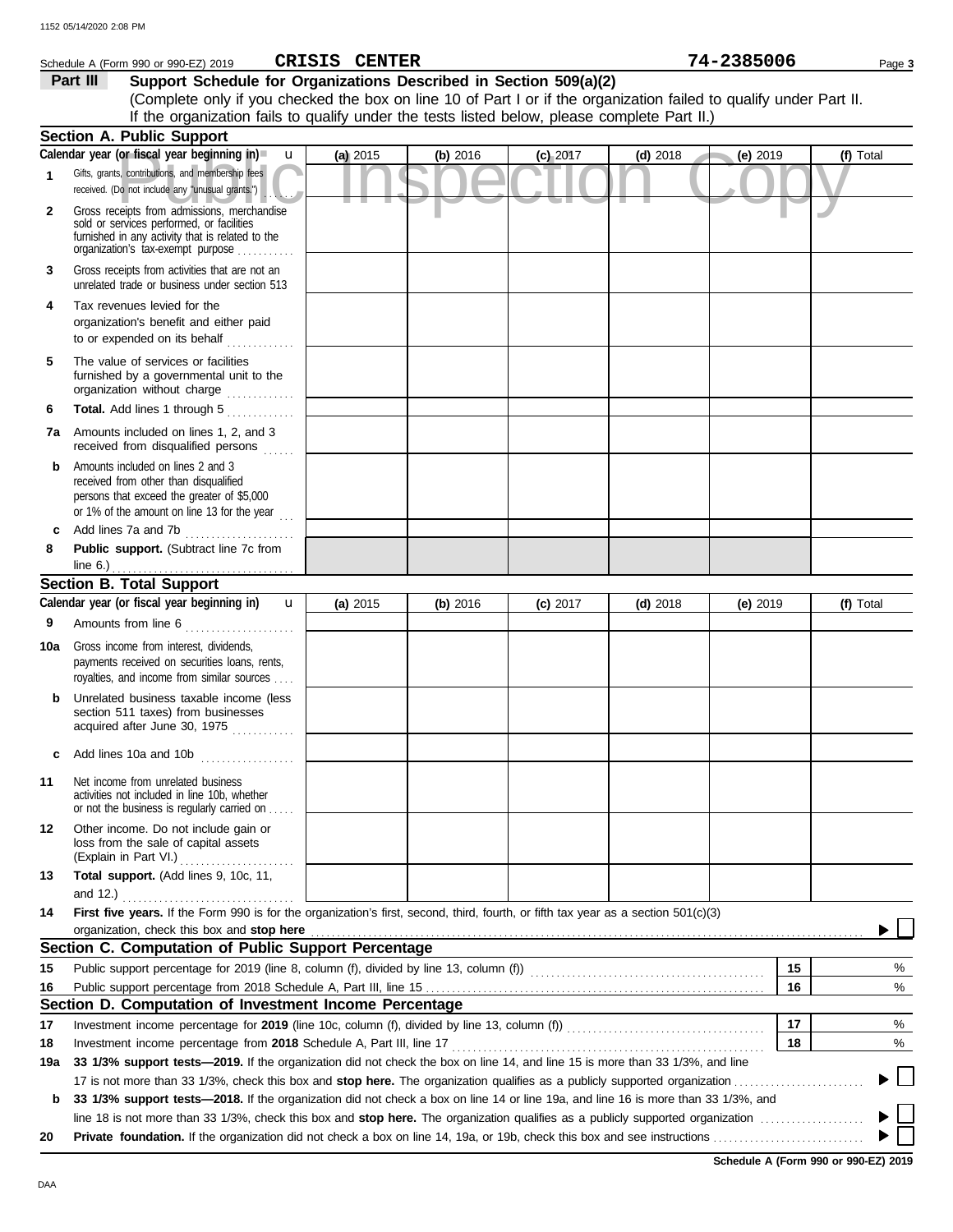|         | <b>CRISIS CENTER</b><br>Schedule A (Form 990 or 990-EZ) 2019                                                        | 74-2385006                           | Page 4 |
|---------|---------------------------------------------------------------------------------------------------------------------|--------------------------------------|--------|
| Part IV | <b>Supporting Organizations</b>                                                                                     |                                      |        |
|         | (Complete only if you checked a box in line 12 on Part I. If you checked 12a of Part I, complete Sections A         |                                      |        |
|         | and B. If you checked 12b of Part I, complete Sections A and C. If you checked 12c of Part I, complete              |                                      |        |
|         | Sections A, D, and E. If you checked 12d of Part I, complete Sections A and D, and complete Part V.)                |                                      |        |
|         | Section A. All Supporting Organizations                                                                             |                                      |        |
|         |                                                                                                                     | Yes                                  | No     |
| 1       | Are all of the organization's supported organizations listed by name in the organization's governing                |                                      |        |
|         | documents? If "No," describe in Part VI how the supported organizations are designated. If designated by            |                                      |        |
|         | class or purpose, describe the designation. If historic and continuing relationship, explain.                       | 1                                    |        |
| 2       | Did the organization have any supported organization that does not have an IRS determination of status              |                                      |        |
|         | under section 509(a)(1) or (2)? If "Yes," explain in Part VI how the organization determined that the supported     |                                      |        |
|         | organization was described in section 509(a)(1) or (2).                                                             | $\mathbf{2}$                         |        |
| За      | Did the organization have a supported organization described in section $501(c)(4)$ , (5), or (6)? If "Yes," answer |                                      |        |
|         | $(b)$ and $(c)$ below.                                                                                              | 3a                                   |        |
| b       | Did the organization confirm that each supported organization qualified under section $501(c)(4)$ , (5), or (6) and |                                      |        |
|         | satisfied the public support tests under section $509(a)(2)?$ If "Yes," describe in Part VI when and how the        |                                      |        |
|         | organization made the determination.                                                                                | 3b                                   |        |
| c       | Did the organization ensure that all support to such organizations was used exclusively for section $170(c)(2)(B)$  |                                      |        |
|         | purposes? If "Yes," explain in Part VI what controls the organization put in place to ensure such use.              | 3c                                   |        |
| 4a      | Was any supported organization not organized in the United States ("foreign supported organization")? If            |                                      |        |
|         | "Yes," and if you checked 12a or 12b in Part I, answer (b) and (c) below.                                           | 4a                                   |        |
| b       | Did the organization have ultimate control and discretion in deciding whether to make grants to the foreign         |                                      |        |
|         | supported organization? If "Yes," describe in Part VI how the organization had such control and discretion          |                                      |        |
|         | despite being controlled or supervised by or in connection with its supported organizations.                        | 4b                                   |        |
|         |                                                                                                                     |                                      |        |
| c       | Did the organization support any foreign supported organization that does not have an IRS determination             |                                      |        |
|         | under sections $501(c)(3)$ and $509(a)(1)$ or (2)? If "Yes," explain in Part VI what controls the organization used |                                      |        |
|         | to ensure that all support to the foreign supported organization was used exclusively for section $170(c)(2)(B)$    |                                      |        |
|         | purposes.                                                                                                           | 4c                                   |        |
| 5a      | Did the organization add, substitute, or remove any supported organizations during the tax year? If "Yes,"          |                                      |        |
|         | answer (b) and (c) below (if applicable). Also, provide detail in Part VI, including (i) the names and EIN          |                                      |        |
|         | numbers of the supported organizations added, substituted, or removed; (ii) the reasons for each such action;       |                                      |        |
|         | (iii) the authority under the organization's organizing document authorizing such action; and (iv) how the action   |                                      |        |
|         | was accomplished (such as by amendment to the organizing document).                                                 | 5a                                   |        |
| b       | Type I or Type II only. Was any added or substituted supported organization part of a class already                 |                                      |        |
|         | designated in the organization's organizing document?                                                               | 5b                                   |        |
|         | <b>Substitutions only.</b> Was the substitution the result of an event beyond the organization's control?           | 5c                                   |        |
| 6       | Did the organization provide support (whether in the form of grants or the provision of services or facilities) to  |                                      |        |
|         | anyone other than (i) its supported organizations, (ii) individuals that are part of the charitable class benefited |                                      |        |
|         | by one or more of its supported organizations, or (iii) other supporting organizations that also support or         |                                      |        |
|         | benefit one or more of the filing organization's supported organizations? If "Yes," provide detail in Part VI.      | 6                                    |        |
| 7       | Did the organization provide a grant, loan, compensation, or other similar payment to a substantial contributor     |                                      |        |
|         | (as defined in section 4958(c)(3)(C)), a family member of a substantial contributor, or a 35% controlled entity     |                                      |        |
|         | with regard to a substantial contributor? If "Yes," complete Part I of Schedule L (Form 990 or 990-EZ).             | 7                                    |        |
| 8       | Did the organization make a loan to a disqualified person (as defined in section 4958) not described in line 7?     |                                      |        |
|         | If "Yes," complete Part I of Schedule L (Form 990 or 990-EZ).                                                       | 8                                    |        |
| 9а      | Was the organization controlled directly or indirectly at any time during the tax year by one or more               |                                      |        |
|         | disqualified persons as defined in section 4946 (other than foundation managers and organizations described         |                                      |        |
|         | in section $509(a)(1)$ or $(2)$ ? If "Yes," provide detail in Part VI.                                              | 9а                                   |        |
| b       | Did one or more disqualified persons (as defined in line 9a) hold a controlling interest in any entity in which     |                                      |        |
|         | the supporting organization had an interest? If "Yes," provide detail in Part VI.                                   | 9b                                   |        |
| c       | Did a disqualified person (as defined in line 9a) have an ownership interest in, or derive any personal benefit     |                                      |        |
|         | from, assets in which the supporting organization also had an interest? If "Yes," provide detail in Part VI.        | 9c                                   |        |
| 10a     | Was the organization subject to the excess business holdings rules of section 4943 because of section               |                                      |        |
|         | 4943(f) (regarding certain Type II supporting organizations, and all Type III non-functionally integrated           |                                      |        |
|         | supporting organizations)? If "Yes," answer 10b below.                                                              | 10a                                  |        |
| b       | Did the organization have any excess business holdings in the tax year? (Use Schedule C, Form 4720, to              |                                      |        |
|         | determine whether the organization had excess business holdings.)                                                   | 10b                                  |        |
|         |                                                                                                                     | Schedule A (Form 990 or 990-EZ) 2019 |        |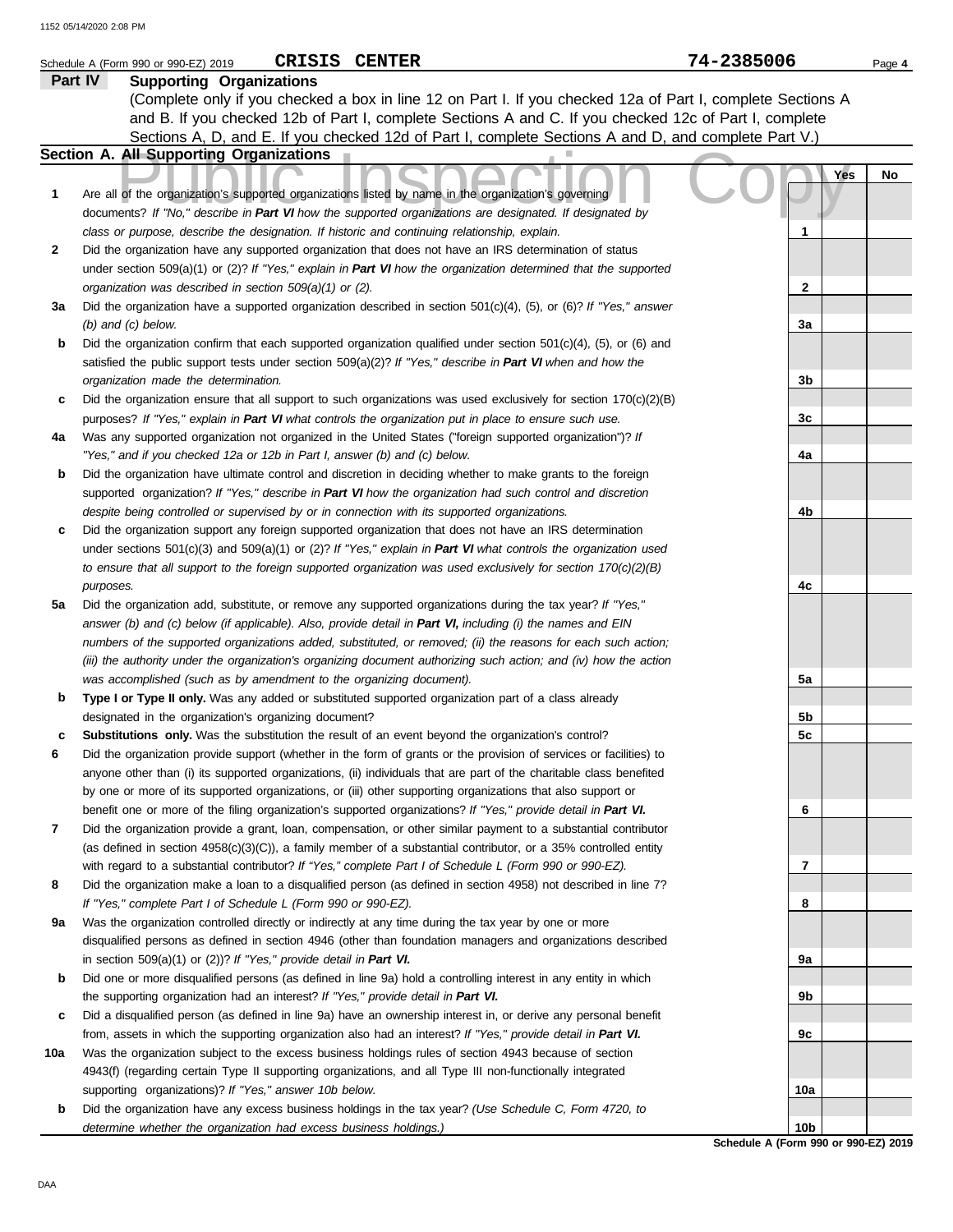|        | 1152 05/14/2020 2:08 PM                                                                                                                                                      |                        |     |        |
|--------|------------------------------------------------------------------------------------------------------------------------------------------------------------------------------|------------------------|-----|--------|
|        |                                                                                                                                                                              |                        |     |        |
|        | CRISIS<br><b>CENTER</b><br>Schedule A (Form 990 or 990-EZ) 2019                                                                                                              | 74-2385006             |     | Page 5 |
|        | <b>Part IV</b><br><b>Supporting Organizations (continued)</b>                                                                                                                |                        |     |        |
|        |                                                                                                                                                                              |                        | Yes | No     |
| 11     | Has the organization accepted a gift or contribution from any of the following persons?                                                                                      |                        |     |        |
| а      | A person who directly or indirectly controls, either alone or together with persons described in (b) and (c)                                                                 |                        |     |        |
|        | below, the governing body of a supported organization?                                                                                                                       | 11a<br>11 <sub>b</sub> |     |        |
| b<br>c | A family member of a person described in (a) above?<br>A 35% controlled entity of a person described in (a) or (b) above? If "Yes" to a, b, or c, provide detail in Part VI. | 11 <sub>c</sub>        |     |        |
|        | <b>Section B. Type I Supporting Organizations</b>                                                                                                                            |                        |     |        |
|        |                                                                                                                                                                              |                        | Yes | No     |
| 1      | Did the directors, trustees, or membership of one or more supported organizations have the power to                                                                          |                        |     |        |
|        | regularly appoint or elect at least a majority of the organization's directors or trustees at all times during the                                                           |                        |     |        |
|        | tax year? If "No," describe in Part VI how the supported organization(s) effectively operated, supervised, or                                                                |                        |     |        |
|        | controlled the organization's activities. If the organization had more than one supported organization,                                                                      |                        |     |        |
|        | describe how the powers to appoint and/or remove directors or trustees were allocated among the supported                                                                    |                        |     |        |
|        | organizations and what conditions or restrictions, if any, applied to such powers during the tax year.                                                                       | 1                      |     |        |
| 2      | Did the organization operate for the benefit of any supported organization other than the supported                                                                          |                        |     |        |
|        | organization(s) that operated, supervised, or controlled the supporting organization? If "Yes," explain in Part                                                              |                        |     |        |
|        | VI how providing such benefit carried out the purposes of the supported organization(s) that operated,                                                                       |                        |     |        |
|        | supervised, or controlled the supporting organization.                                                                                                                       | $\mathbf{2}$           |     |        |
|        | Section C. Type II Supporting Organizations                                                                                                                                  |                        |     |        |
|        |                                                                                                                                                                              |                        | Yes | No     |
| 1      | Were a majority of the organization's directors or trustees during the tax year also a majority of the directors                                                             |                        |     |        |
|        | or trustees of each of the organization's supported organization(s)? If "No," describe in Part VI how control                                                                |                        |     |        |
|        | or management of the supporting organization was vested in the same persons that controlled or managed                                                                       |                        |     |        |
|        | the supported organization(s).                                                                                                                                               | 1                      |     |        |
|        | Section D. All Type III Supporting Organizations                                                                                                                             |                        |     |        |
|        |                                                                                                                                                                              |                        | Yes | No     |
| 1      | Did the organization provide to each of its supported organizations, by the last day of the fifth month of the                                                               |                        |     |        |
|        | organization's tax year, (i) a written notice describing the type and amount of support provided during the prior tax                                                        |                        |     |        |
|        | year, (ii) a copy of the Form 990 that was most recently filed as of the date of notification, and (iii) copies of the                                                       |                        |     |        |
|        | organization's governing documents in effect on the date of notification, to the extent not previously provided?                                                             | 1                      |     |        |
| 2      | Were any of the organization's officers, directors, or trustees either (i) appointed or elected by the supported                                                             |                        |     |        |
|        | organization(s) or (ii) serving on the governing body of a supported organization? If "No," explain in Part VI how                                                           |                        |     |        |
|        | the organization maintained a close and continuous working relationship with the supported organization(s).                                                                  | 2                      |     |        |
|        | By reason of the relationship described in (2), did the organization's supported organizations have a                                                                        |                        |     |        |
|        | significant voice in the organization's investment policies and in directing the use of the organization's                                                                   |                        |     |        |
|        | income or assets at all times during the tax year? If "Yes," describe in Part VI the role the organization's                                                                 |                        |     |        |
|        | supported organizations played in this regard.<br>Section E. Type III Functionally-Integrated Supporting Organizations                                                       | 3                      |     |        |
| 1      | Check the box next to the method that the organization used to satisfy the Integral Part Test during the year (see instructions).                                            |                        |     |        |
| а      | The organization satisfied the Activities Test. Complete line 2 below.                                                                                                       |                        |     |        |
| b      | The organization is the parent of each of its supported organizations. Complete line 3 below.                                                                                |                        |     |        |
| c      | The organization supported a governmental entity. Describe in Part VI how you supported a government entity (see instructions).                                              |                        |     |        |
|        |                                                                                                                                                                              |                        |     |        |
| 2      | Activities Test. Answer (a) and (b) below.                                                                                                                                   |                        | Yes | No     |
| а      | Did substantially all of the organization's activities during the tax year directly further the exempt purposes of                                                           |                        |     |        |
|        | the supported organization(s) to which the organization was responsive? If "Yes," then in Part VI identify                                                                   |                        |     |        |
|        | those supported organizations and explain how these activities directly furthered their exempt purposes,                                                                     |                        |     |        |
|        | how the organization was responsive to those supported organizations, and how the organization determined                                                                    |                        |     |        |
|        | that these activities constituted substantially all of its activities.                                                                                                       | 2a                     |     |        |
| b      | Did the activities described in (a) constitute activities that, but for the organization's involvement, one or more                                                          |                        |     |        |
|        | of the organization's supported organization(s) would have been engaged in? If "Yes," explain in Part VI the                                                                 |                        |     |        |
|        | reasons for the organization's position that its supported organization(s) would have engaged in these                                                                       |                        |     |        |
|        | activities but for the organization's involvement.                                                                                                                           | 2b                     |     |        |
| З      | Parent of Supported Organizations. Answer (a) and (b) below.                                                                                                                 |                        |     |        |
|        | Did the organization have the power to requisity appoint or elect a majority of the officers directors or                                                                    |                        |     |        |

- **a** Did the organization have the power to regularly appoint or elect a majority of the officers, directors, or trustees of each of the supported organizations? *Provide details in Part VI.*
- **b** Did the organization exercise a substantial degree of direction over the policies, programs, and activities of each of its supported organizations? *If "Yes," describe in Part VI the role played by the organization in this regard.*

DAA **Schedule A (Form 990 or 990-EZ) 2019 3b**

**3a**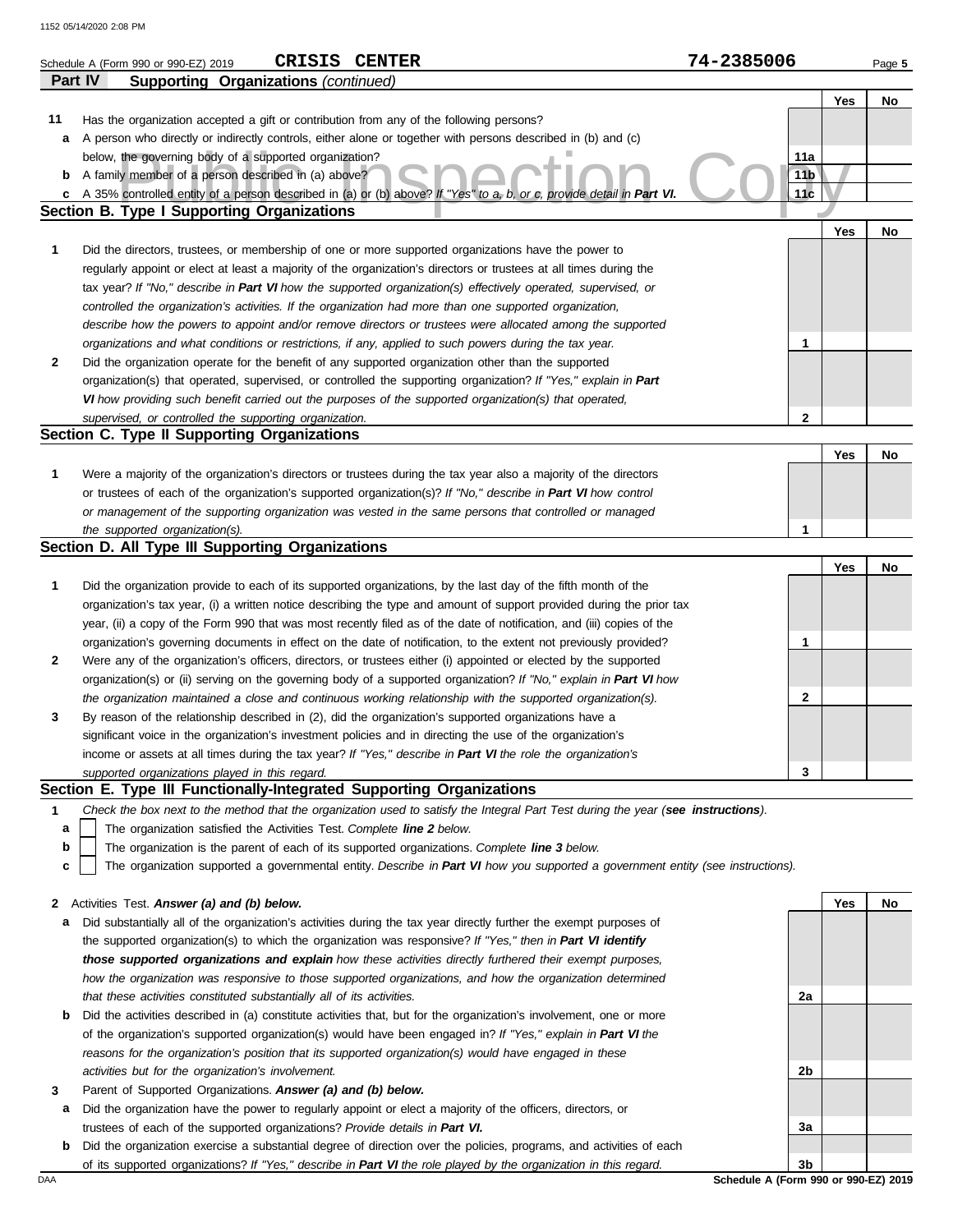| CRISIS CENTER<br>Schedule A (Form 990 or 990-EZ) 2019                                                                                 |                         | 74-2385006     | Page 6                         |
|---------------------------------------------------------------------------------------------------------------------------------------|-------------------------|----------------|--------------------------------|
| <b>Part V</b><br>Type III Non-Functionally Integrated 509(a)(3) Supporting Organizations                                              |                         |                |                                |
| Check here if the organization satisfied the Integral Part Test as a qualifying trust on Nov. 20, 1970 (explain in Part VI). See<br>1 |                         |                |                                |
| <b>instructions.</b> All other Type III non-functionally integrated supporting organizations must complete Sections A through E.      |                         |                |                                |
| Section A - Adjusted Net Income                                                                                                       |                         | (A) Prior Year | (B) Current Year               |
| ш                                                                                                                                     |                         |                | (optional)                     |
| Net short-term capital gain<br>1                                                                                                      | $\overline{\mathbf{1}}$ |                |                                |
| $\mathbf{2}$<br>Recoveries of prior-year distributions                                                                                | $\mathbf{2}$            |                |                                |
| 3<br>Other gross income (see instructions)                                                                                            | 3                       |                |                                |
| Add lines 1 through 3.<br>4                                                                                                           | 4                       |                |                                |
| 5<br>Depreciation and depletion                                                                                                       | 5                       |                |                                |
| Portion of operating expenses paid or incurred for production or<br>6                                                                 |                         |                |                                |
| collection of gross income or for management, conservation, or                                                                        |                         |                |                                |
| maintenance of property held for production of income (see instructions)                                                              | 6                       |                |                                |
| 7<br>Other expenses (see instructions)                                                                                                | $\overline{7}$          |                |                                |
| 8<br><b>Adjusted Net Income</b> (subtract lines 5, 6, and 7 from line 4)                                                              | 8                       |                |                                |
| <b>Section B - Minimum Asset Amount</b>                                                                                               |                         | (A) Prior Year | (B) Current Year<br>(optional) |
| 1<br>Aggregate fair market value of all non-exempt-use assets (see                                                                    |                         |                |                                |
| instructions for short tax year or assets held for part of year):                                                                     |                         |                |                                |
| Average monthly value of securities<br>a                                                                                              | 1a                      |                |                                |
| Average monthly cash balances<br>b                                                                                                    | 1b                      |                |                                |
| Fair market value of other non-exempt-use assets<br>c                                                                                 | 1c                      |                |                                |
| <b>Total</b> (add lines 1a, 1b, and 1c)<br>d                                                                                          | 1d                      |                |                                |
| <b>Discount</b> claimed for blockage or other<br>е                                                                                    |                         |                |                                |
| factors (explain in detail in Part VI):                                                                                               |                         |                |                                |
| $\mathbf{2}$<br>Acquisition indebtedness applicable to non-exempt-use assets                                                          | 2                       |                |                                |
| 3<br>Subtract line 2 from line 1d.                                                                                                    | 3                       |                |                                |
| 4<br>Cash deemed held for exempt use. Enter 1-1/2% of line 3 (for greater amount,                                                     |                         |                |                                |
| see instructions).                                                                                                                    | 4                       |                |                                |
| 5<br>Net value of non-exempt-use assets (subtract line 4 from line 3)                                                                 | 5                       |                |                                |
| 6<br>.035. Multiply line 5 by                                                                                                         | 6                       |                |                                |
| 7<br>Recoveries of prior-year distributions                                                                                           | $\overline{7}$          |                |                                |
| 8<br><b>Minimum Asset Amount (add line 7 to line 6)</b>                                                                               | 8                       |                |                                |
| Section C - Distributable Amount                                                                                                      |                         |                | <b>Current Year</b>            |
| Adjusted net income for prior year (from Section A, line 8, Column A)<br>1                                                            | $\mathbf{1}$            |                |                                |
| $\mathbf{2}$<br>Enter 85% of line 1.                                                                                                  | $\overline{2}$          |                |                                |
| 3<br>Minimum asset amount for prior year (from Section B, line 8, Column A)                                                           | 3                       |                |                                |
| 4<br>Enter greater of line 2 or line 3.                                                                                               | 4                       |                |                                |
| 5<br>Income tax imposed in prior year                                                                                                 | 5                       |                |                                |
| 6<br><b>Distributable Amount.</b> Subtract line 5 from line 4, unless subject to                                                      |                         |                |                                |
| emergency temporary reduction (see instructions).                                                                                     | 6                       |                |                                |

**7** instructions). Check here if the current year is the organization's first as a non-functionally integrated Type III supporting organization (see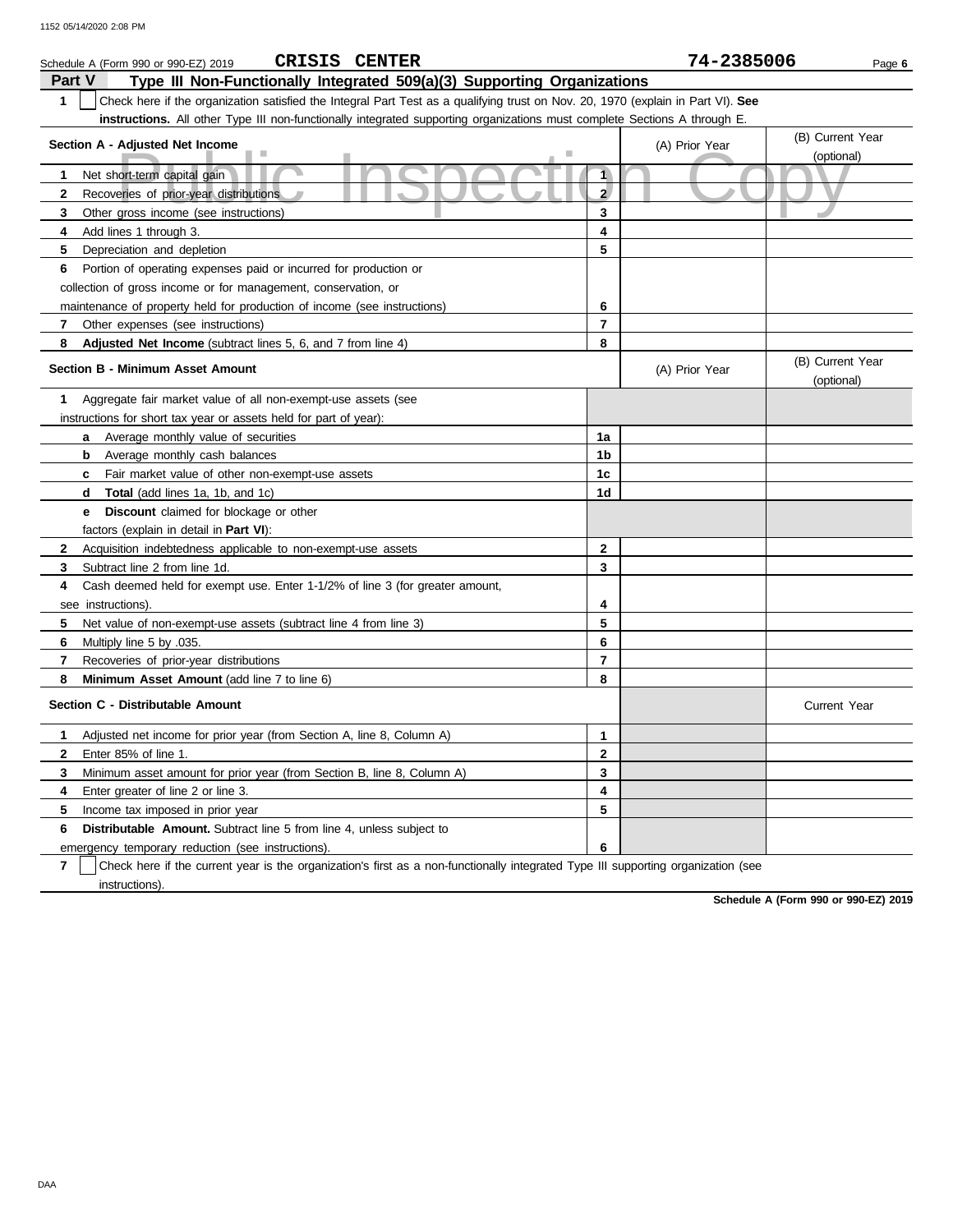|        | <b>CRISIS CENTER</b><br>Schedule A (Form 990 or 990-EZ) 2019                                                                             |                             | 74-2385006                            | Page 7                                  |
|--------|------------------------------------------------------------------------------------------------------------------------------------------|-----------------------------|---------------------------------------|-----------------------------------------|
| Part V | Type III Non-Functionally Integrated 509(a)(3) Supporting Organizations (continued)                                                      |                             |                                       |                                         |
|        | <b>Section D - Distributions</b>                                                                                                         |                             |                                       | <b>Current Year</b>                     |
| 1      | Amounts paid to supported organizations to accomplish exempt purposes                                                                    |                             |                                       |                                         |
| 2      | Amounts paid to perform activity that directly furthers exempt purposes of supported<br>organizations, in excess of income from activity |                             |                                       |                                         |
| 3      | Administrative expenses paid to accomplish exempt purposes of supported organizations                                                    |                             |                                       |                                         |
| 4      | Amounts paid to acquire exempt-use assets                                                                                                |                             |                                       |                                         |
| 5      | Qualified set-aside amounts (prior IRS approval required)                                                                                |                             |                                       |                                         |
| 6      | Other distributions (describe in Part VI). See instructions.                                                                             |                             |                                       |                                         |
| 7      | Total annual distributions. Add lines 1 through 6.                                                                                       |                             |                                       |                                         |
| 8      | Distributions to attentive supported organizations to which the organization is responsive                                               |                             |                                       |                                         |
|        | (provide details in <b>Part VI</b> ). See instructions.                                                                                  |                             |                                       |                                         |
| 9      | Distributable amount for 2019 from Section C, line 6                                                                                     |                             |                                       |                                         |
| 10     | Line 8 amount divided by line 9 amount                                                                                                   |                             |                                       |                                         |
|        |                                                                                                                                          | (i)                         | (ii)                                  | (iii)                                   |
|        | Section E - Distribution Allocations (see instructions)                                                                                  | <b>Excess Distributions</b> | <b>Underdistributions</b><br>Pre-2019 | <b>Distributable</b><br>Amount for 2019 |
| 1      | Distributable amount for 2019 from Section C, line 6                                                                                     |                             |                                       |                                         |
| 2      | Underdistributions, if any, for years prior to 2019                                                                                      |                             |                                       |                                         |
|        | (reasonable cause required-explain in Part VI). See                                                                                      |                             |                                       |                                         |
|        | instructions.                                                                                                                            |                             |                                       |                                         |
| 3      | Excess distributions carryover, if any, to 2019                                                                                          |                             |                                       |                                         |
|        |                                                                                                                                          |                             |                                       |                                         |
|        | <b>b</b> From 2015 <u></u>                                                                                                               |                             |                                       |                                         |
|        |                                                                                                                                          |                             |                                       |                                         |
|        |                                                                                                                                          |                             |                                       |                                         |
|        |                                                                                                                                          |                             |                                       |                                         |
|        | f Total of lines 3a through e                                                                                                            |                             |                                       |                                         |
|        | g Applied to underdistributions of prior years                                                                                           |                             |                                       |                                         |
|        | <b>h</b> Applied to 2019 distributable amount                                                                                            |                             |                                       |                                         |
|        | Carryover from 2014 not applied (see instructions)                                                                                       |                             |                                       |                                         |
|        | Remainder. Subtract lines 3g, 3h, and 3i from 3f.                                                                                        |                             |                                       |                                         |
| 4      | Distributions for 2019 from                                                                                                              |                             |                                       |                                         |
|        | \$<br>Section D, line 7:                                                                                                                 |                             |                                       |                                         |
|        | <b>a</b> Applied to underdistributions of prior years                                                                                    |                             |                                       |                                         |
|        | <b>b</b> Applied to 2019 distributable amount                                                                                            |                             |                                       |                                         |
|        | <b>c</b> Remainder. Subtract lines 4a and 4b from 4.                                                                                     |                             |                                       |                                         |
| 5      | Remaining underdistributions for years prior to 2019, if                                                                                 |                             |                                       |                                         |
|        | any. Subtract lines 3q and 4a from line 2. For result                                                                                    |                             |                                       |                                         |
|        | greater than zero, explain in Part VI. See instructions.                                                                                 |                             |                                       |                                         |
| 6      | Remaining underdistributions for 2019. Subtract lines 3h                                                                                 |                             |                                       |                                         |
|        | and 4b from line 1. For result greater than zero, explain in                                                                             |                             |                                       |                                         |
|        | <b>Part VI.</b> See instructions.                                                                                                        |                             |                                       |                                         |
| 7      | Excess distributions carryover to 2020. Add lines 3j                                                                                     |                             |                                       |                                         |
|        | and 4c.                                                                                                                                  |                             |                                       |                                         |
| 8      | Breakdown of line 7:                                                                                                                     |                             |                                       |                                         |
|        |                                                                                                                                          |                             |                                       |                                         |
|        |                                                                                                                                          |                             |                                       |                                         |
|        |                                                                                                                                          |                             |                                       |                                         |
|        | d Excess from 2018<br>.                                                                                                                  |                             |                                       |                                         |
|        | e Excess from 2019                                                                                                                       |                             |                                       |                                         |

**Schedule A (Form 990 or 990-EZ) 2019**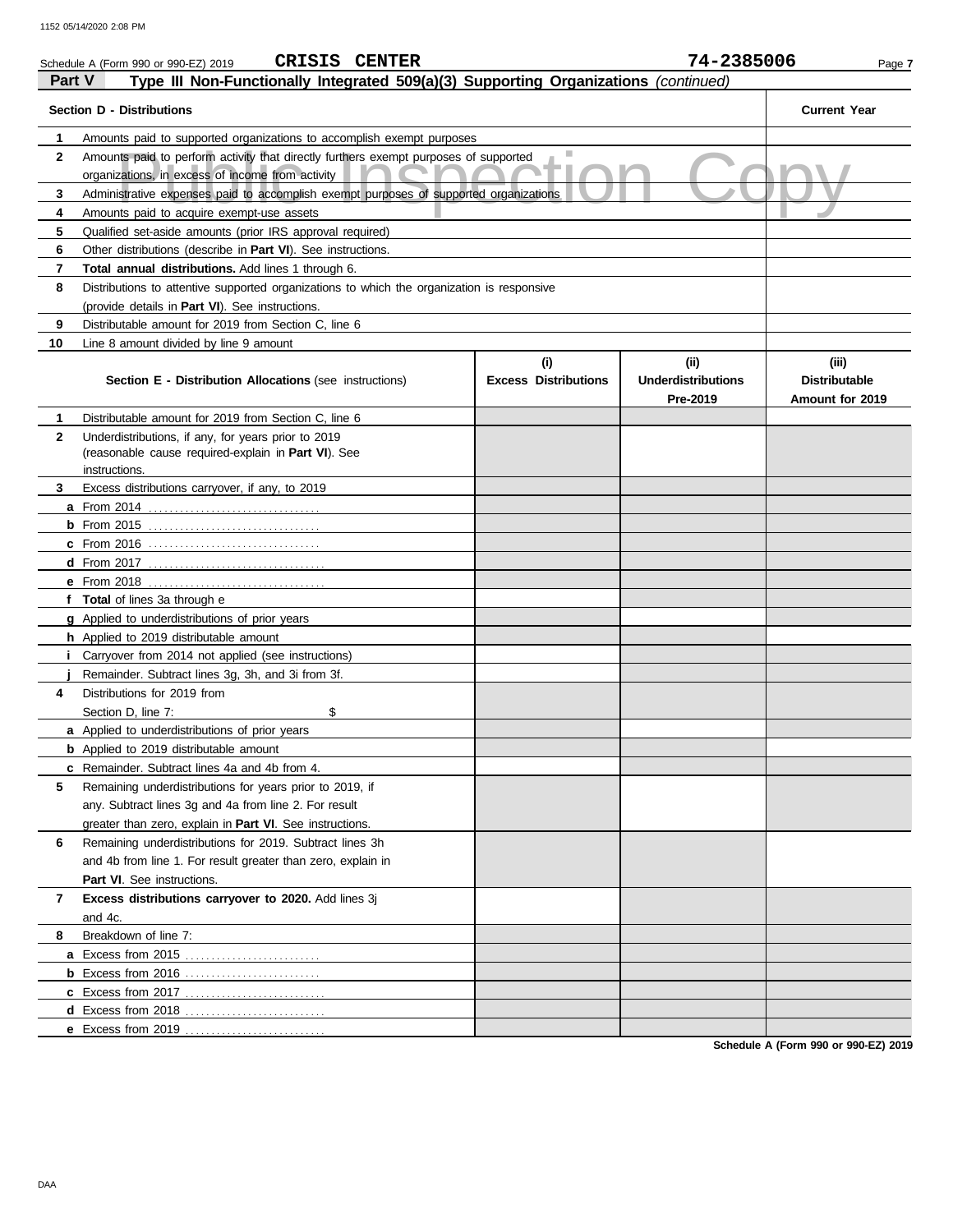|                      | Schedule A (Form 990 or 990-EZ) 2019 | CRISIS CENTER       |                                                                                                | 74-2385006                                                                                                                                                                                                                                                                                                                                                                                                                                                                                | Page 8 |
|----------------------|--------------------------------------|---------------------|------------------------------------------------------------------------------------------------|-------------------------------------------------------------------------------------------------------------------------------------------------------------------------------------------------------------------------------------------------------------------------------------------------------------------------------------------------------------------------------------------------------------------------------------------------------------------------------------------|--------|
| Part VI              |                                      |                     | lines 2, 5, and 6. Also complete this part for any additional information. (See instructions.) | Supplemental Information. Provide the explanations required by Part II, line 10; Part II, line 17a or 17b; Part<br>III, line 12; Part IV, Section A, lines 1, 2, 3b, 3c, 4b, 4c, 5a, 6, 9a, 9b, 9c, 11a, 11b, and 11c; Part IV, Section<br>B, lines 1 and 2; Part IV, Section C, line 1; Part IV, Section D, lines 2 and 3; Part IV, Section E, lines 1c, 2a, 2b,<br>3a, and 3b; Part V, line 1; Part V, Section B, line 1e; Part V, Section D, lines 5, 6, and 8; and Part V, Section E, |        |
|                      | PART II, LINE 10                     | OTHER INCOME DETAIL |                                                                                                |                                                                                                                                                                                                                                                                                                                                                                                                                                                                                           |        |
| <b>MISCELLANEOUS</b> |                                      |                     | \$<br>20,628                                                                                   |                                                                                                                                                                                                                                                                                                                                                                                                                                                                                           |        |
|                      | TERMINATION OF UNEMP ACCT            |                     | \$<br>22,080                                                                                   |                                                                                                                                                                                                                                                                                                                                                                                                                                                                                           |        |
|                      |                                      |                     |                                                                                                |                                                                                                                                                                                                                                                                                                                                                                                                                                                                                           |        |
|                      |                                      |                     |                                                                                                |                                                                                                                                                                                                                                                                                                                                                                                                                                                                                           |        |
|                      |                                      |                     |                                                                                                |                                                                                                                                                                                                                                                                                                                                                                                                                                                                                           |        |
|                      |                                      |                     |                                                                                                |                                                                                                                                                                                                                                                                                                                                                                                                                                                                                           |        |
|                      |                                      |                     |                                                                                                |                                                                                                                                                                                                                                                                                                                                                                                                                                                                                           |        |
|                      |                                      |                     |                                                                                                |                                                                                                                                                                                                                                                                                                                                                                                                                                                                                           |        |
|                      |                                      |                     |                                                                                                |                                                                                                                                                                                                                                                                                                                                                                                                                                                                                           |        |
|                      |                                      |                     |                                                                                                |                                                                                                                                                                                                                                                                                                                                                                                                                                                                                           |        |
|                      |                                      |                     |                                                                                                |                                                                                                                                                                                                                                                                                                                                                                                                                                                                                           |        |
|                      |                                      |                     |                                                                                                |                                                                                                                                                                                                                                                                                                                                                                                                                                                                                           |        |
|                      |                                      |                     |                                                                                                |                                                                                                                                                                                                                                                                                                                                                                                                                                                                                           |        |
|                      |                                      |                     |                                                                                                |                                                                                                                                                                                                                                                                                                                                                                                                                                                                                           |        |
|                      |                                      |                     |                                                                                                |                                                                                                                                                                                                                                                                                                                                                                                                                                                                                           |        |
|                      |                                      |                     |                                                                                                |                                                                                                                                                                                                                                                                                                                                                                                                                                                                                           |        |
|                      |                                      |                     |                                                                                                |                                                                                                                                                                                                                                                                                                                                                                                                                                                                                           |        |
|                      |                                      |                     |                                                                                                |                                                                                                                                                                                                                                                                                                                                                                                                                                                                                           |        |
|                      |                                      |                     |                                                                                                |                                                                                                                                                                                                                                                                                                                                                                                                                                                                                           |        |
|                      |                                      |                     |                                                                                                |                                                                                                                                                                                                                                                                                                                                                                                                                                                                                           |        |
|                      |                                      |                     |                                                                                                |                                                                                                                                                                                                                                                                                                                                                                                                                                                                                           |        |
|                      |                                      |                     |                                                                                                |                                                                                                                                                                                                                                                                                                                                                                                                                                                                                           |        |
|                      |                                      |                     |                                                                                                |                                                                                                                                                                                                                                                                                                                                                                                                                                                                                           |        |
|                      |                                      |                     |                                                                                                |                                                                                                                                                                                                                                                                                                                                                                                                                                                                                           |        |
|                      |                                      |                     |                                                                                                |                                                                                                                                                                                                                                                                                                                                                                                                                                                                                           |        |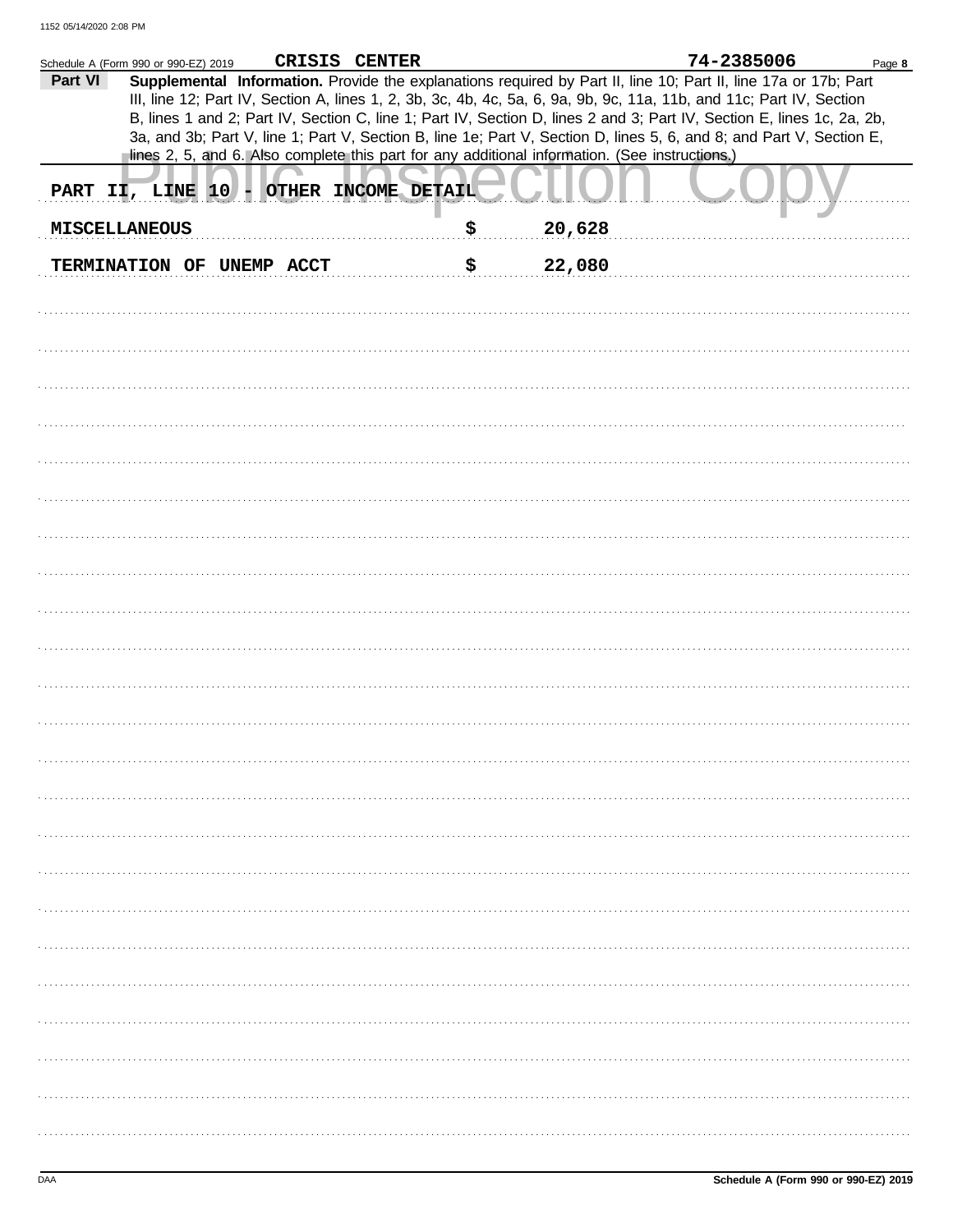| <b>Schedule B</b><br>(Form 990, 990-EZ,<br>or 990-PF)<br>Department of the Treasury<br>Internal Revenue Service                                                                                                              | <b>Schedule of Contributors</b><br>u Attach to Form 990, Form 990-EZ, or Form 990-PF.<br><b>u</b> Go to www.irs.gov/Form990 for the latest information. | OMB No. 1545-0047<br>2019                    |  |  |  |
|------------------------------------------------------------------------------------------------------------------------------------------------------------------------------------------------------------------------------|---------------------------------------------------------------------------------------------------------------------------------------------------------|----------------------------------------------|--|--|--|
| Name of the organization<br><b>CRISIS</b><br><b>CENTER</b><br>Organization type (check one):                                                                                                                                 |                                                                                                                                                         | Employer identification number<br>74-2385006 |  |  |  |
| Filers of:                                                                                                                                                                                                                   | Section:                                                                                                                                                |                                              |  |  |  |
| Form 990 or 990-EZ                                                                                                                                                                                                           | X <br>) (enter number) organization<br>501(c)<br>3                                                                                                      |                                              |  |  |  |
|                                                                                                                                                                                                                              | $4947(a)(1)$ nonexempt charitable trust not treated as a private foundation                                                                             |                                              |  |  |  |
|                                                                                                                                                                                                                              | 527 political organization                                                                                                                              |                                              |  |  |  |
| Form 990-PF                                                                                                                                                                                                                  | 501(c)(3) exempt private foundation                                                                                                                     |                                              |  |  |  |
|                                                                                                                                                                                                                              | 4947(a)(1) nonexempt charitable trust treated as a private foundation                                                                                   |                                              |  |  |  |
|                                                                                                                                                                                                                              | 501(c)(3) taxable private foundation                                                                                                                    |                                              |  |  |  |
|                                                                                                                                                                                                                              |                                                                                                                                                         |                                              |  |  |  |
| Check if your organization is covered by the General Rule or a Special Rule.<br>Note: Only a section 501(c)(7), (8), or (10) organization can check boxes for both the General Rule and a Special Rule. See<br>instructions. |                                                                                                                                                         |                                              |  |  |  |

### **General Rule**

For an organization filing Form 990, 990-EZ, or 990-PF that received, during the year, contributions totaling \$5,000 or more (in money or property) from any one contributor. Complete Parts I and II. See instructions for determining a contributor's total contributions.

### **Special Rules**

| X For an organization described in section 501(c)(3) filing Form 990 or 990-EZ that met the 33 <sup>1</sup> /3% support test of the |
|-------------------------------------------------------------------------------------------------------------------------------------|
| regulations under sections 509(a)(1) and 170(b)(1)(A)(vi), that checked Schedule A (Form 990 or 990-EZ), Part II, line              |
| 13, 16a, or 16b, and that received from any one contributor, during the year, total contributions of the greater of (1)             |
| \$5,000; or (2) 2% of the amount on (i) Form 990, Part VIII, line 1h; or (ii) Form 990-EZ, line 1. Complete Parts I and II.         |

literary, or educational purposes, or for the prevention of cruelty to children or animals. Complete Parts I (entering For an organization described in section 501(c)(7), (8), or (10) filing Form 990 or 990-EZ that received from any one contributor, during the year, total contributions of more than \$1,000 *exclusively* for religious, charitable, scientific, "N/A" in column (b) instead of the contributor name and address), II, and III.

For an organization described in section 501(c)(7), (8), or (10) filing Form 990 or 990-EZ that received from any one contributor, during the year, contributions *exclusively* for religious, charitable, etc., purposes, but no such contributions totaled more than \$1,000. If this box is checked, enter here the total contributions that were received during the year for an *exclusively* religious, charitable, etc., purpose. Don't complete any of the parts unless the **General Rule** applies to this organization because it received *nonexclusively* religious, charitable, etc., contributions totaling \$5,000 or more during the year . . . . . . . . . . . . . . . . . . . . . . . . . . . . . . . . . . . . . . . . . . . . . . . . . . . . . . . . . . . . . . . . . . . . . . . . . . . . . . . . .

990-EZ, or 990-PF), but it **must** answer "No" on Part IV, line 2, of its Form 990; or check the box on line H of its Form 990-EZ or on its Form 990-PF, Part I, line 2, to certify that it doesn't meet the filing requirements of Schedule B (Form 990, 990-EZ, or 990-PF). **Caution:** An organization that isn't covered by the General Rule and/or the Special Rules doesn't file Schedule B (Form 990,

**For Paperwork Reduction Act Notice, see the instructions for Form 990, 990-EZ, or 990-PF.**

 $\blacktriangleright$  \$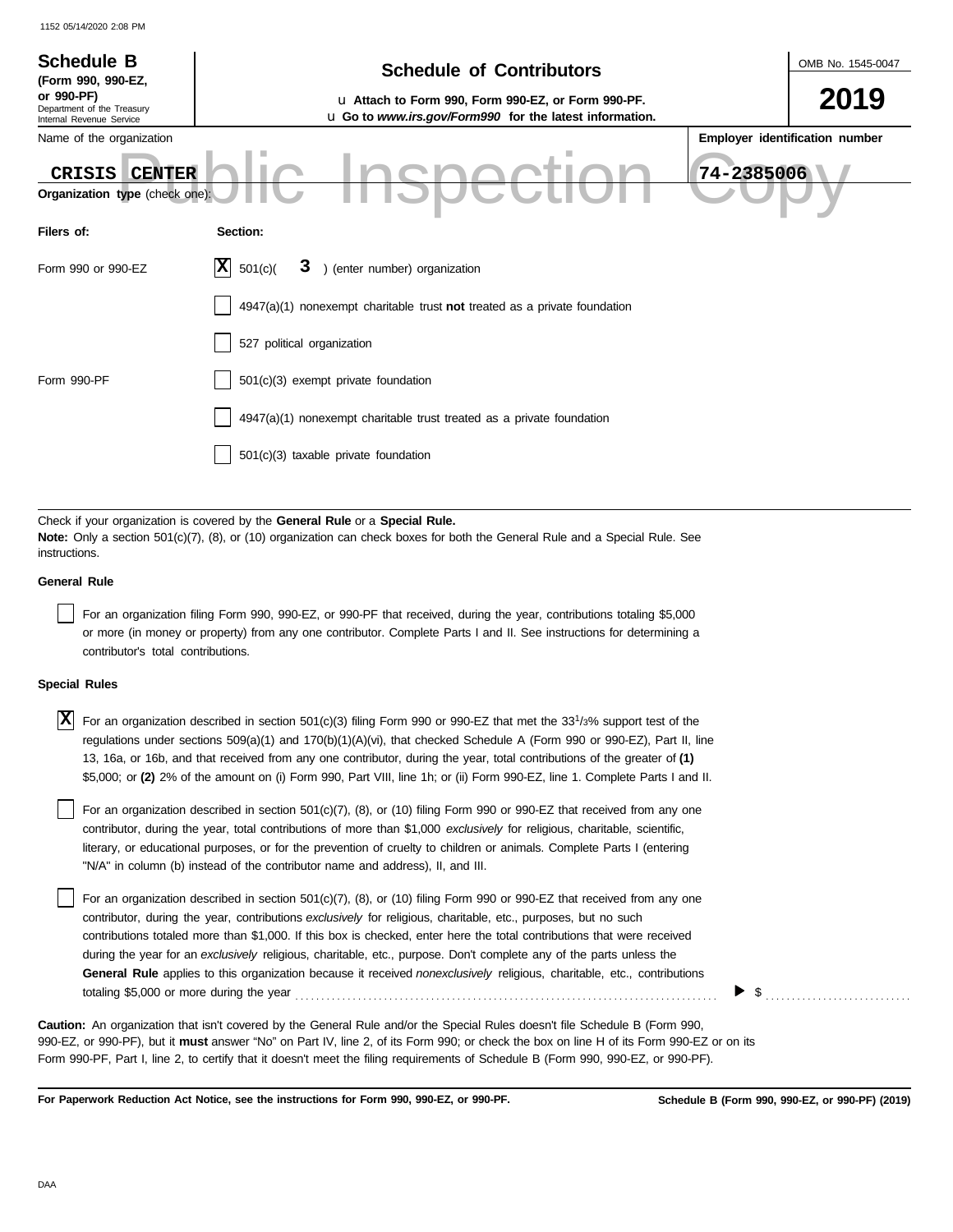| Schedule B (Form 990, 990-EZ, or 990-PF) (2019)                                                                 | PAGE 1 OF 1<br>Page 2                               |
|-----------------------------------------------------------------------------------------------------------------|-----------------------------------------------------|
| Name of organization<br>CRISIS CENTER                                                                           | <b>Employer identification number</b><br>74-2385006 |
| <b>Contributors</b> (see instructions). Use duplicate copies of Part I if additional space is needed.<br>Part I |                                                     |

| (a)<br>No.     | (b)<br>Name, address, and ZIP + 4 | (c)<br><b>Total contributions</b> | (d)<br>Type of contribution                                                            |
|----------------|-----------------------------------|-----------------------------------|----------------------------------------------------------------------------------------|
| $\mathbf{1}$   |                                   | 359,332<br>\$                     | Ιx<br>Person<br>Payroll<br>Noncash<br>(Complete Part II for<br>noncash contributions.) |
| (a)<br>No.     | (b)<br>Name, address, and ZIP + 4 | (c)<br><b>Total contributions</b> | (d)<br>Type of contribution                                                            |
| $\mathbf{2}$   |                                   | 220,776<br>\$                     | X<br>Person<br>Payroll<br>Noncash<br>(Complete Part II for<br>noncash contributions.)  |
| (a)<br>No.     | (b)<br>Name, address, and ZIP + 4 | (c)<br><b>Total contributions</b> | (d)<br>Type of contribution                                                            |
| $\mathbf{3}$   |                                   | 121,250<br>\$                     | X<br>Person<br>Payroll<br>Noncash<br>(Complete Part II for<br>noncash contributions.)  |
|                |                                   |                                   |                                                                                        |
| (a)<br>No.     | (b)<br>Name, address, and ZIP + 4 | (c)<br><b>Total contributions</b> | (d)<br>Type of contribution                                                            |
| 4              |                                   | 50,000<br>\$                      | X<br>Person<br>Payroll<br>Noncash<br>(Complete Part II for<br>noncash contributions.)  |
| (a)<br>No.     | (b)<br>Name, address, and ZIP + 4 | (c)<br><b>Total contributions</b> | (d)<br>Type of contribution                                                            |
| 5 <sub>1</sub> |                                   | 74,436<br>\$                      | X<br>Person<br>Payroll<br>Noncash<br>(Complete Part II for<br>noncash contributions.)  |
| (a)<br>No.     | (b)<br>Name, address, and ZIP + 4 | (c)<br><b>Total contributions</b> | (d)<br>Type of contribution                                                            |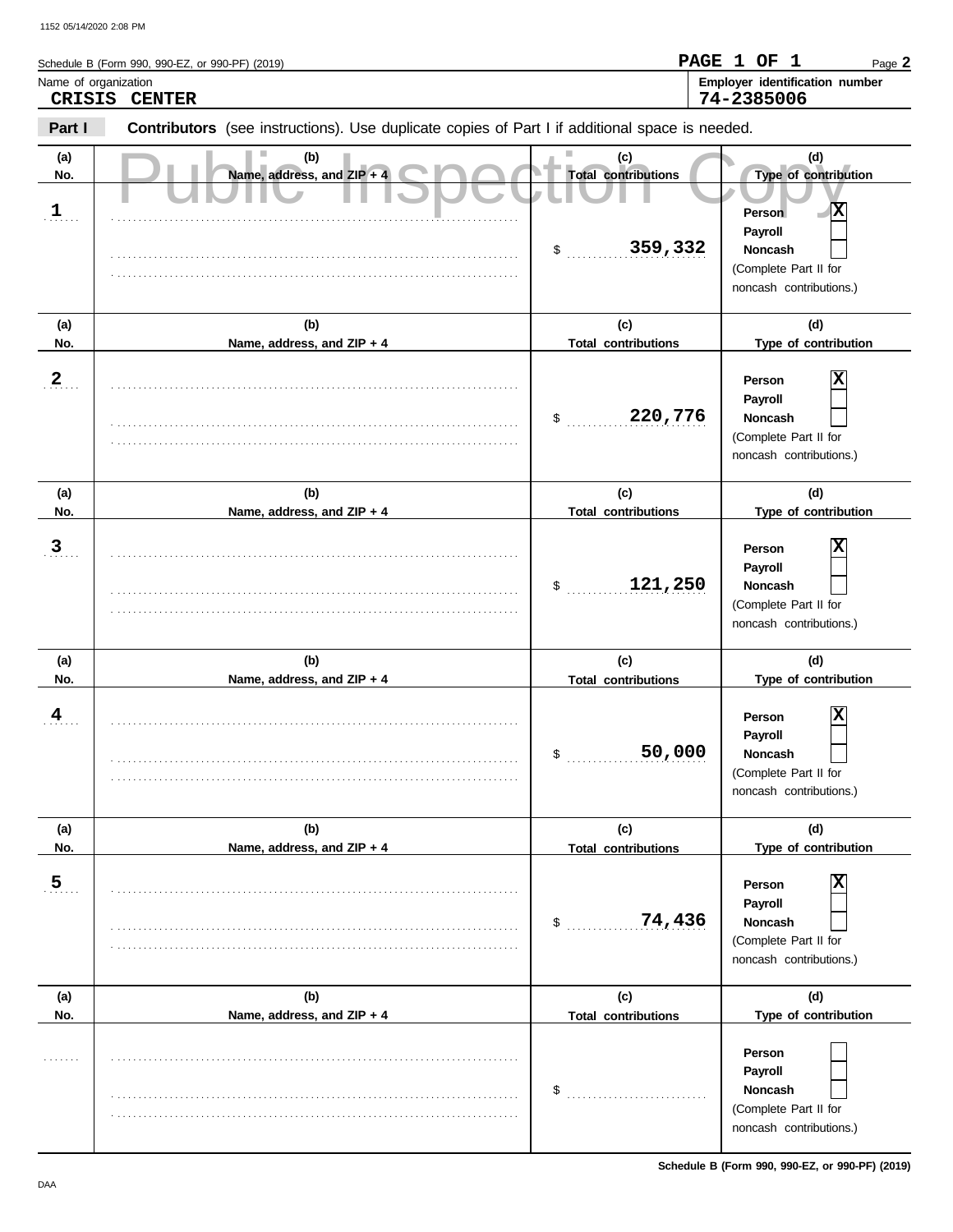| Internal Revenue Service<br><b>Inspection</b><br><b>u</b> Go to www.irs.gov/Form990 for instructions and the latest information.<br>Name of the organization<br>Employer identification number<br>74-2385006<br><b>CENTER</b><br>CRISIS I<br>Organizations Maintaining Donor Advised Funds or Other Similar Funds or Accounts.<br>Part I<br>Complete if the organization answered "Yes" on Form 990, Part IV, line 6.<br>(a) Donor advised funds<br>(b) Funds and other accounts<br>Total number at end of year<br>1<br>2<br>3<br>4<br>Did the organization inform all donors and donor advisors in writing that the assets held in donor advised<br>5<br>Yes<br>No<br>Did the organization inform all grantees, donors, and donor advisors in writing that grant funds can be used<br>6<br>only for charitable purposes and not for the benefit of the donor or donor advisor, or for any other purpose<br>Yes<br>No<br>Part II<br><b>Conservation Easements.</b><br>Complete if the organization answered "Yes" on Form 990, Part IV, line 7.<br>Purpose(s) of conservation easements held by the organization (check all that apply).<br>1<br>Preservation of land for public use (for example, recreation or education)<br>Preservation of a historically important land area<br>Protection of natural habitat<br>Preservation of a certified historic structure<br>Preservation of open space<br>Complete lines 2a through 2d if the organization held a qualified conservation contribution in the form of a conservation<br>2<br>easement on the last day of the tax year.<br>Held at the End of the Tax Year<br>2a<br>a<br>2 <sub>b</sub><br>b<br>2c<br>Number of conservation easements on a certified historic structure included in (a) [11] Number of conservation easements on a certified historic structure included in (a)<br>c<br>Number of conservation easements included in (c) acquired after 7/25/06, and not on a<br>d<br>2d<br>historic structure listed in the National Register<br>Number of conservation easements modified, transferred, released, extinguished, or terminated by the organization during the<br>3<br>tax year $\mathbf{u}$<br>Number of states where property subject to conservation easement is located u<br>Does the organization have a written policy regarding the periodic monitoring, inspection, handling of<br>5<br>Yes $ $<br><b>No</b><br>Staff and volunteer hours devoted to monitoring, inspecting, handling of violations, and enforcing conservation easements during the year<br>6<br>u <sub></sub><br>Amount of expenses incurred in monitoring, inspecting, handling of violations, and enforcing conservation easements during the year<br>7<br>Does each conservation easement reported on line 2(d) above satisfy the requirements of section 170(h)(4)(B)(i)<br>8<br>Yes<br>No<br>In Part XIII, describe how the organization reports conservation easements in its revenue and expense statement and<br>9<br>balance sheet, and include, if applicable, the text of the footnote to the organization's financial statements that describes the<br>organization's accounting for conservation easements.<br>Organizations Maintaining Collections of Art, Historical Treasures, or Other Similar Assets.<br>Part III<br>Complete if the organization answered "Yes" on Form 990, Part IV, line 8.<br>1a If the organization elected, as permitted under FASB ASC 958, not to report in its revenue statement and balance sheet works<br>of art, historical treasures, or other similar assets held for public exhibition, education, or research in furtherance of public<br>service, provide in Part XIII the text of the footnote to its financial statements that describes these items.<br>If the organization elected, as permitted under FASB ASC 958, to report in its revenue statement and balance sheet works of<br>b<br>art, historical treasures, or other similar assets held for public exhibition, education, or research in furtherance of public service,<br>provide the following amounts relating to these items:<br>$\mathbf{u}$<br>If the organization received or held works of art, historical treasures, or other similar assets for financial gain, provide the<br>2<br>following amounts required to be reported under FASB ASC 958 relating to these items:<br>a<br>$u \$<br>b<br>For Paperwork Reduction Act Notice, see the Instructions for Form 990.<br>Schedule D (Form 990) 2019<br>DAA | <b>SCHEDULE D</b><br>(Form 990)<br>Department of the Treasury | u Attach to Form 990. | Supplemental Financial Statements<br>u Complete if the organization answered "Yes" on Form 990,<br>Part IV, line 6, 7, 8, 9, 10, 11a, 11b, 11c, 11d, 11e, 11f, 12a, or 12b. | OMB No. 1545-0047<br>9<br>Open to Public |
|-----------------------------------------------------------------------------------------------------------------------------------------------------------------------------------------------------------------------------------------------------------------------------------------------------------------------------------------------------------------------------------------------------------------------------------------------------------------------------------------------------------------------------------------------------------------------------------------------------------------------------------------------------------------------------------------------------------------------------------------------------------------------------------------------------------------------------------------------------------------------------------------------------------------------------------------------------------------------------------------------------------------------------------------------------------------------------------------------------------------------------------------------------------------------------------------------------------------------------------------------------------------------------------------------------------------------------------------------------------------------------------------------------------------------------------------------------------------------------------------------------------------------------------------------------------------------------------------------------------------------------------------------------------------------------------------------------------------------------------------------------------------------------------------------------------------------------------------------------------------------------------------------------------------------------------------------------------------------------------------------------------------------------------------------------------------------------------------------------------------------------------------------------------------------------------------------------------------------------------------------------------------------------------------------------------------------------------------------------------------------------------------------------------------------------------------------------------------------------------------------------------------------------------------------------------------------------------------------------------------------------------------------------------------------------------------------------------------------------------------------------------------------------------------------------------------------------------------------------------------------------------------------------------------------------------------------------------------------------------------------------------------------------------------------------------------------------------------------------------------------------------------------------------------------------------------------------------------------------------------------------------------------------------------------------------------------------------------------------------------------------------------------------------------------------------------------------------------------------------------------------------------------------------------------------------------------------------------------------------------------------------------------------------------------------------------------------------------------------------------------------------------------------------------------------------------------------------------------------------------------------------------------------------------------------------------------------------------------------------------------------------------------------------------------------------------------------------------------------------------------------------------------------------------------------------------------------------------------------------------------------------------------------------------------------------------------------------------------------------------------------------------------------------------------------------------------------------------------------------------------|---------------------------------------------------------------|-----------------------|-----------------------------------------------------------------------------------------------------------------------------------------------------------------------------|------------------------------------------|
|                                                                                                                                                                                                                                                                                                                                                                                                                                                                                                                                                                                                                                                                                                                                                                                                                                                                                                                                                                                                                                                                                                                                                                                                                                                                                                                                                                                                                                                                                                                                                                                                                                                                                                                                                                                                                                                                                                                                                                                                                                                                                                                                                                                                                                                                                                                                                                                                                                                                                                                                                                                                                                                                                                                                                                                                                                                                                                                                                                                                                                                                                                                                                                                                                                                                                                                                                                                                                                                                                                                                                                                                                                                                                                                                                                                                                                                                                                                                                                                                                                                                                                                                                                                                                                                                                                                                                                                                                                                                                               |                                                               |                       |                                                                                                                                                                             |                                          |
|                                                                                                                                                                                                                                                                                                                                                                                                                                                                                                                                                                                                                                                                                                                                                                                                                                                                                                                                                                                                                                                                                                                                                                                                                                                                                                                                                                                                                                                                                                                                                                                                                                                                                                                                                                                                                                                                                                                                                                                                                                                                                                                                                                                                                                                                                                                                                                                                                                                                                                                                                                                                                                                                                                                                                                                                                                                                                                                                                                                                                                                                                                                                                                                                                                                                                                                                                                                                                                                                                                                                                                                                                                                                                                                                                                                                                                                                                                                                                                                                                                                                                                                                                                                                                                                                                                                                                                                                                                                                                               |                                                               |                       |                                                                                                                                                                             |                                          |
|                                                                                                                                                                                                                                                                                                                                                                                                                                                                                                                                                                                                                                                                                                                                                                                                                                                                                                                                                                                                                                                                                                                                                                                                                                                                                                                                                                                                                                                                                                                                                                                                                                                                                                                                                                                                                                                                                                                                                                                                                                                                                                                                                                                                                                                                                                                                                                                                                                                                                                                                                                                                                                                                                                                                                                                                                                                                                                                                                                                                                                                                                                                                                                                                                                                                                                                                                                                                                                                                                                                                                                                                                                                                                                                                                                                                                                                                                                                                                                                                                                                                                                                                                                                                                                                                                                                                                                                                                                                                                               |                                                               |                       |                                                                                                                                                                             |                                          |
|                                                                                                                                                                                                                                                                                                                                                                                                                                                                                                                                                                                                                                                                                                                                                                                                                                                                                                                                                                                                                                                                                                                                                                                                                                                                                                                                                                                                                                                                                                                                                                                                                                                                                                                                                                                                                                                                                                                                                                                                                                                                                                                                                                                                                                                                                                                                                                                                                                                                                                                                                                                                                                                                                                                                                                                                                                                                                                                                                                                                                                                                                                                                                                                                                                                                                                                                                                                                                                                                                                                                                                                                                                                                                                                                                                                                                                                                                                                                                                                                                                                                                                                                                                                                                                                                                                                                                                                                                                                                                               |                                                               |                       |                                                                                                                                                                             |                                          |
|                                                                                                                                                                                                                                                                                                                                                                                                                                                                                                                                                                                                                                                                                                                                                                                                                                                                                                                                                                                                                                                                                                                                                                                                                                                                                                                                                                                                                                                                                                                                                                                                                                                                                                                                                                                                                                                                                                                                                                                                                                                                                                                                                                                                                                                                                                                                                                                                                                                                                                                                                                                                                                                                                                                                                                                                                                                                                                                                                                                                                                                                                                                                                                                                                                                                                                                                                                                                                                                                                                                                                                                                                                                                                                                                                                                                                                                                                                                                                                                                                                                                                                                                                                                                                                                                                                                                                                                                                                                                                               |                                                               |                       |                                                                                                                                                                             |                                          |
|                                                                                                                                                                                                                                                                                                                                                                                                                                                                                                                                                                                                                                                                                                                                                                                                                                                                                                                                                                                                                                                                                                                                                                                                                                                                                                                                                                                                                                                                                                                                                                                                                                                                                                                                                                                                                                                                                                                                                                                                                                                                                                                                                                                                                                                                                                                                                                                                                                                                                                                                                                                                                                                                                                                                                                                                                                                                                                                                                                                                                                                                                                                                                                                                                                                                                                                                                                                                                                                                                                                                                                                                                                                                                                                                                                                                                                                                                                                                                                                                                                                                                                                                                                                                                                                                                                                                                                                                                                                                                               |                                                               |                       |                                                                                                                                                                             |                                          |
|                                                                                                                                                                                                                                                                                                                                                                                                                                                                                                                                                                                                                                                                                                                                                                                                                                                                                                                                                                                                                                                                                                                                                                                                                                                                                                                                                                                                                                                                                                                                                                                                                                                                                                                                                                                                                                                                                                                                                                                                                                                                                                                                                                                                                                                                                                                                                                                                                                                                                                                                                                                                                                                                                                                                                                                                                                                                                                                                                                                                                                                                                                                                                                                                                                                                                                                                                                                                                                                                                                                                                                                                                                                                                                                                                                                                                                                                                                                                                                                                                                                                                                                                                                                                                                                                                                                                                                                                                                                                                               |                                                               |                       |                                                                                                                                                                             |                                          |
|                                                                                                                                                                                                                                                                                                                                                                                                                                                                                                                                                                                                                                                                                                                                                                                                                                                                                                                                                                                                                                                                                                                                                                                                                                                                                                                                                                                                                                                                                                                                                                                                                                                                                                                                                                                                                                                                                                                                                                                                                                                                                                                                                                                                                                                                                                                                                                                                                                                                                                                                                                                                                                                                                                                                                                                                                                                                                                                                                                                                                                                                                                                                                                                                                                                                                                                                                                                                                                                                                                                                                                                                                                                                                                                                                                                                                                                                                                                                                                                                                                                                                                                                                                                                                                                                                                                                                                                                                                                                                               |                                                               |                       |                                                                                                                                                                             |                                          |
|                                                                                                                                                                                                                                                                                                                                                                                                                                                                                                                                                                                                                                                                                                                                                                                                                                                                                                                                                                                                                                                                                                                                                                                                                                                                                                                                                                                                                                                                                                                                                                                                                                                                                                                                                                                                                                                                                                                                                                                                                                                                                                                                                                                                                                                                                                                                                                                                                                                                                                                                                                                                                                                                                                                                                                                                                                                                                                                                                                                                                                                                                                                                                                                                                                                                                                                                                                                                                                                                                                                                                                                                                                                                                                                                                                                                                                                                                                                                                                                                                                                                                                                                                                                                                                                                                                                                                                                                                                                                                               |                                                               |                       |                                                                                                                                                                             |                                          |
|                                                                                                                                                                                                                                                                                                                                                                                                                                                                                                                                                                                                                                                                                                                                                                                                                                                                                                                                                                                                                                                                                                                                                                                                                                                                                                                                                                                                                                                                                                                                                                                                                                                                                                                                                                                                                                                                                                                                                                                                                                                                                                                                                                                                                                                                                                                                                                                                                                                                                                                                                                                                                                                                                                                                                                                                                                                                                                                                                                                                                                                                                                                                                                                                                                                                                                                                                                                                                                                                                                                                                                                                                                                                                                                                                                                                                                                                                                                                                                                                                                                                                                                                                                                                                                                                                                                                                                                                                                                                                               |                                                               |                       |                                                                                                                                                                             |                                          |
|                                                                                                                                                                                                                                                                                                                                                                                                                                                                                                                                                                                                                                                                                                                                                                                                                                                                                                                                                                                                                                                                                                                                                                                                                                                                                                                                                                                                                                                                                                                                                                                                                                                                                                                                                                                                                                                                                                                                                                                                                                                                                                                                                                                                                                                                                                                                                                                                                                                                                                                                                                                                                                                                                                                                                                                                                                                                                                                                                                                                                                                                                                                                                                                                                                                                                                                                                                                                                                                                                                                                                                                                                                                                                                                                                                                                                                                                                                                                                                                                                                                                                                                                                                                                                                                                                                                                                                                                                                                                                               |                                                               |                       |                                                                                                                                                                             |                                          |
|                                                                                                                                                                                                                                                                                                                                                                                                                                                                                                                                                                                                                                                                                                                                                                                                                                                                                                                                                                                                                                                                                                                                                                                                                                                                                                                                                                                                                                                                                                                                                                                                                                                                                                                                                                                                                                                                                                                                                                                                                                                                                                                                                                                                                                                                                                                                                                                                                                                                                                                                                                                                                                                                                                                                                                                                                                                                                                                                                                                                                                                                                                                                                                                                                                                                                                                                                                                                                                                                                                                                                                                                                                                                                                                                                                                                                                                                                                                                                                                                                                                                                                                                                                                                                                                                                                                                                                                                                                                                                               |                                                               |                       |                                                                                                                                                                             |                                          |
|                                                                                                                                                                                                                                                                                                                                                                                                                                                                                                                                                                                                                                                                                                                                                                                                                                                                                                                                                                                                                                                                                                                                                                                                                                                                                                                                                                                                                                                                                                                                                                                                                                                                                                                                                                                                                                                                                                                                                                                                                                                                                                                                                                                                                                                                                                                                                                                                                                                                                                                                                                                                                                                                                                                                                                                                                                                                                                                                                                                                                                                                                                                                                                                                                                                                                                                                                                                                                                                                                                                                                                                                                                                                                                                                                                                                                                                                                                                                                                                                                                                                                                                                                                                                                                                                                                                                                                                                                                                                                               |                                                               |                       |                                                                                                                                                                             |                                          |
|                                                                                                                                                                                                                                                                                                                                                                                                                                                                                                                                                                                                                                                                                                                                                                                                                                                                                                                                                                                                                                                                                                                                                                                                                                                                                                                                                                                                                                                                                                                                                                                                                                                                                                                                                                                                                                                                                                                                                                                                                                                                                                                                                                                                                                                                                                                                                                                                                                                                                                                                                                                                                                                                                                                                                                                                                                                                                                                                                                                                                                                                                                                                                                                                                                                                                                                                                                                                                                                                                                                                                                                                                                                                                                                                                                                                                                                                                                                                                                                                                                                                                                                                                                                                                                                                                                                                                                                                                                                                                               |                                                               |                       |                                                                                                                                                                             |                                          |
|                                                                                                                                                                                                                                                                                                                                                                                                                                                                                                                                                                                                                                                                                                                                                                                                                                                                                                                                                                                                                                                                                                                                                                                                                                                                                                                                                                                                                                                                                                                                                                                                                                                                                                                                                                                                                                                                                                                                                                                                                                                                                                                                                                                                                                                                                                                                                                                                                                                                                                                                                                                                                                                                                                                                                                                                                                                                                                                                                                                                                                                                                                                                                                                                                                                                                                                                                                                                                                                                                                                                                                                                                                                                                                                                                                                                                                                                                                                                                                                                                                                                                                                                                                                                                                                                                                                                                                                                                                                                                               |                                                               |                       |                                                                                                                                                                             |                                          |
|                                                                                                                                                                                                                                                                                                                                                                                                                                                                                                                                                                                                                                                                                                                                                                                                                                                                                                                                                                                                                                                                                                                                                                                                                                                                                                                                                                                                                                                                                                                                                                                                                                                                                                                                                                                                                                                                                                                                                                                                                                                                                                                                                                                                                                                                                                                                                                                                                                                                                                                                                                                                                                                                                                                                                                                                                                                                                                                                                                                                                                                                                                                                                                                                                                                                                                                                                                                                                                                                                                                                                                                                                                                                                                                                                                                                                                                                                                                                                                                                                                                                                                                                                                                                                                                                                                                                                                                                                                                                                               |                                                               |                       |                                                                                                                                                                             |                                          |
|                                                                                                                                                                                                                                                                                                                                                                                                                                                                                                                                                                                                                                                                                                                                                                                                                                                                                                                                                                                                                                                                                                                                                                                                                                                                                                                                                                                                                                                                                                                                                                                                                                                                                                                                                                                                                                                                                                                                                                                                                                                                                                                                                                                                                                                                                                                                                                                                                                                                                                                                                                                                                                                                                                                                                                                                                                                                                                                                                                                                                                                                                                                                                                                                                                                                                                                                                                                                                                                                                                                                                                                                                                                                                                                                                                                                                                                                                                                                                                                                                                                                                                                                                                                                                                                                                                                                                                                                                                                                                               |                                                               |                       |                                                                                                                                                                             |                                          |
|                                                                                                                                                                                                                                                                                                                                                                                                                                                                                                                                                                                                                                                                                                                                                                                                                                                                                                                                                                                                                                                                                                                                                                                                                                                                                                                                                                                                                                                                                                                                                                                                                                                                                                                                                                                                                                                                                                                                                                                                                                                                                                                                                                                                                                                                                                                                                                                                                                                                                                                                                                                                                                                                                                                                                                                                                                                                                                                                                                                                                                                                                                                                                                                                                                                                                                                                                                                                                                                                                                                                                                                                                                                                                                                                                                                                                                                                                                                                                                                                                                                                                                                                                                                                                                                                                                                                                                                                                                                                                               |                                                               |                       |                                                                                                                                                                             |                                          |
|                                                                                                                                                                                                                                                                                                                                                                                                                                                                                                                                                                                                                                                                                                                                                                                                                                                                                                                                                                                                                                                                                                                                                                                                                                                                                                                                                                                                                                                                                                                                                                                                                                                                                                                                                                                                                                                                                                                                                                                                                                                                                                                                                                                                                                                                                                                                                                                                                                                                                                                                                                                                                                                                                                                                                                                                                                                                                                                                                                                                                                                                                                                                                                                                                                                                                                                                                                                                                                                                                                                                                                                                                                                                                                                                                                                                                                                                                                                                                                                                                                                                                                                                                                                                                                                                                                                                                                                                                                                                                               |                                                               |                       |                                                                                                                                                                             |                                          |
|                                                                                                                                                                                                                                                                                                                                                                                                                                                                                                                                                                                                                                                                                                                                                                                                                                                                                                                                                                                                                                                                                                                                                                                                                                                                                                                                                                                                                                                                                                                                                                                                                                                                                                                                                                                                                                                                                                                                                                                                                                                                                                                                                                                                                                                                                                                                                                                                                                                                                                                                                                                                                                                                                                                                                                                                                                                                                                                                                                                                                                                                                                                                                                                                                                                                                                                                                                                                                                                                                                                                                                                                                                                                                                                                                                                                                                                                                                                                                                                                                                                                                                                                                                                                                                                                                                                                                                                                                                                                                               |                                                               |                       |                                                                                                                                                                             |                                          |
|                                                                                                                                                                                                                                                                                                                                                                                                                                                                                                                                                                                                                                                                                                                                                                                                                                                                                                                                                                                                                                                                                                                                                                                                                                                                                                                                                                                                                                                                                                                                                                                                                                                                                                                                                                                                                                                                                                                                                                                                                                                                                                                                                                                                                                                                                                                                                                                                                                                                                                                                                                                                                                                                                                                                                                                                                                                                                                                                                                                                                                                                                                                                                                                                                                                                                                                                                                                                                                                                                                                                                                                                                                                                                                                                                                                                                                                                                                                                                                                                                                                                                                                                                                                                                                                                                                                                                                                                                                                                                               |                                                               |                       |                                                                                                                                                                             |                                          |
|                                                                                                                                                                                                                                                                                                                                                                                                                                                                                                                                                                                                                                                                                                                                                                                                                                                                                                                                                                                                                                                                                                                                                                                                                                                                                                                                                                                                                                                                                                                                                                                                                                                                                                                                                                                                                                                                                                                                                                                                                                                                                                                                                                                                                                                                                                                                                                                                                                                                                                                                                                                                                                                                                                                                                                                                                                                                                                                                                                                                                                                                                                                                                                                                                                                                                                                                                                                                                                                                                                                                                                                                                                                                                                                                                                                                                                                                                                                                                                                                                                                                                                                                                                                                                                                                                                                                                                                                                                                                                               |                                                               |                       |                                                                                                                                                                             |                                          |
|                                                                                                                                                                                                                                                                                                                                                                                                                                                                                                                                                                                                                                                                                                                                                                                                                                                                                                                                                                                                                                                                                                                                                                                                                                                                                                                                                                                                                                                                                                                                                                                                                                                                                                                                                                                                                                                                                                                                                                                                                                                                                                                                                                                                                                                                                                                                                                                                                                                                                                                                                                                                                                                                                                                                                                                                                                                                                                                                                                                                                                                                                                                                                                                                                                                                                                                                                                                                                                                                                                                                                                                                                                                                                                                                                                                                                                                                                                                                                                                                                                                                                                                                                                                                                                                                                                                                                                                                                                                                                               |                                                               |                       |                                                                                                                                                                             |                                          |
|                                                                                                                                                                                                                                                                                                                                                                                                                                                                                                                                                                                                                                                                                                                                                                                                                                                                                                                                                                                                                                                                                                                                                                                                                                                                                                                                                                                                                                                                                                                                                                                                                                                                                                                                                                                                                                                                                                                                                                                                                                                                                                                                                                                                                                                                                                                                                                                                                                                                                                                                                                                                                                                                                                                                                                                                                                                                                                                                                                                                                                                                                                                                                                                                                                                                                                                                                                                                                                                                                                                                                                                                                                                                                                                                                                                                                                                                                                                                                                                                                                                                                                                                                                                                                                                                                                                                                                                                                                                                                               |                                                               |                       |                                                                                                                                                                             |                                          |
|                                                                                                                                                                                                                                                                                                                                                                                                                                                                                                                                                                                                                                                                                                                                                                                                                                                                                                                                                                                                                                                                                                                                                                                                                                                                                                                                                                                                                                                                                                                                                                                                                                                                                                                                                                                                                                                                                                                                                                                                                                                                                                                                                                                                                                                                                                                                                                                                                                                                                                                                                                                                                                                                                                                                                                                                                                                                                                                                                                                                                                                                                                                                                                                                                                                                                                                                                                                                                                                                                                                                                                                                                                                                                                                                                                                                                                                                                                                                                                                                                                                                                                                                                                                                                                                                                                                                                                                                                                                                                               |                                                               |                       |                                                                                                                                                                             |                                          |
|                                                                                                                                                                                                                                                                                                                                                                                                                                                                                                                                                                                                                                                                                                                                                                                                                                                                                                                                                                                                                                                                                                                                                                                                                                                                                                                                                                                                                                                                                                                                                                                                                                                                                                                                                                                                                                                                                                                                                                                                                                                                                                                                                                                                                                                                                                                                                                                                                                                                                                                                                                                                                                                                                                                                                                                                                                                                                                                                                                                                                                                                                                                                                                                                                                                                                                                                                                                                                                                                                                                                                                                                                                                                                                                                                                                                                                                                                                                                                                                                                                                                                                                                                                                                                                                                                                                                                                                                                                                                                               |                                                               |                       |                                                                                                                                                                             |                                          |
|                                                                                                                                                                                                                                                                                                                                                                                                                                                                                                                                                                                                                                                                                                                                                                                                                                                                                                                                                                                                                                                                                                                                                                                                                                                                                                                                                                                                                                                                                                                                                                                                                                                                                                                                                                                                                                                                                                                                                                                                                                                                                                                                                                                                                                                                                                                                                                                                                                                                                                                                                                                                                                                                                                                                                                                                                                                                                                                                                                                                                                                                                                                                                                                                                                                                                                                                                                                                                                                                                                                                                                                                                                                                                                                                                                                                                                                                                                                                                                                                                                                                                                                                                                                                                                                                                                                                                                                                                                                                                               |                                                               |                       |                                                                                                                                                                             |                                          |
|                                                                                                                                                                                                                                                                                                                                                                                                                                                                                                                                                                                                                                                                                                                                                                                                                                                                                                                                                                                                                                                                                                                                                                                                                                                                                                                                                                                                                                                                                                                                                                                                                                                                                                                                                                                                                                                                                                                                                                                                                                                                                                                                                                                                                                                                                                                                                                                                                                                                                                                                                                                                                                                                                                                                                                                                                                                                                                                                                                                                                                                                                                                                                                                                                                                                                                                                                                                                                                                                                                                                                                                                                                                                                                                                                                                                                                                                                                                                                                                                                                                                                                                                                                                                                                                                                                                                                                                                                                                                                               |                                                               |                       |                                                                                                                                                                             |                                          |
|                                                                                                                                                                                                                                                                                                                                                                                                                                                                                                                                                                                                                                                                                                                                                                                                                                                                                                                                                                                                                                                                                                                                                                                                                                                                                                                                                                                                                                                                                                                                                                                                                                                                                                                                                                                                                                                                                                                                                                                                                                                                                                                                                                                                                                                                                                                                                                                                                                                                                                                                                                                                                                                                                                                                                                                                                                                                                                                                                                                                                                                                                                                                                                                                                                                                                                                                                                                                                                                                                                                                                                                                                                                                                                                                                                                                                                                                                                                                                                                                                                                                                                                                                                                                                                                                                                                                                                                                                                                                                               |                                                               |                       |                                                                                                                                                                             |                                          |
|                                                                                                                                                                                                                                                                                                                                                                                                                                                                                                                                                                                                                                                                                                                                                                                                                                                                                                                                                                                                                                                                                                                                                                                                                                                                                                                                                                                                                                                                                                                                                                                                                                                                                                                                                                                                                                                                                                                                                                                                                                                                                                                                                                                                                                                                                                                                                                                                                                                                                                                                                                                                                                                                                                                                                                                                                                                                                                                                                                                                                                                                                                                                                                                                                                                                                                                                                                                                                                                                                                                                                                                                                                                                                                                                                                                                                                                                                                                                                                                                                                                                                                                                                                                                                                                                                                                                                                                                                                                                                               |                                                               |                       |                                                                                                                                                                             |                                          |
|                                                                                                                                                                                                                                                                                                                                                                                                                                                                                                                                                                                                                                                                                                                                                                                                                                                                                                                                                                                                                                                                                                                                                                                                                                                                                                                                                                                                                                                                                                                                                                                                                                                                                                                                                                                                                                                                                                                                                                                                                                                                                                                                                                                                                                                                                                                                                                                                                                                                                                                                                                                                                                                                                                                                                                                                                                                                                                                                                                                                                                                                                                                                                                                                                                                                                                                                                                                                                                                                                                                                                                                                                                                                                                                                                                                                                                                                                                                                                                                                                                                                                                                                                                                                                                                                                                                                                                                                                                                                                               |                                                               |                       |                                                                                                                                                                             |                                          |
|                                                                                                                                                                                                                                                                                                                                                                                                                                                                                                                                                                                                                                                                                                                                                                                                                                                                                                                                                                                                                                                                                                                                                                                                                                                                                                                                                                                                                                                                                                                                                                                                                                                                                                                                                                                                                                                                                                                                                                                                                                                                                                                                                                                                                                                                                                                                                                                                                                                                                                                                                                                                                                                                                                                                                                                                                                                                                                                                                                                                                                                                                                                                                                                                                                                                                                                                                                                                                                                                                                                                                                                                                                                                                                                                                                                                                                                                                                                                                                                                                                                                                                                                                                                                                                                                                                                                                                                                                                                                                               |                                                               |                       |                                                                                                                                                                             |                                          |
|                                                                                                                                                                                                                                                                                                                                                                                                                                                                                                                                                                                                                                                                                                                                                                                                                                                                                                                                                                                                                                                                                                                                                                                                                                                                                                                                                                                                                                                                                                                                                                                                                                                                                                                                                                                                                                                                                                                                                                                                                                                                                                                                                                                                                                                                                                                                                                                                                                                                                                                                                                                                                                                                                                                                                                                                                                                                                                                                                                                                                                                                                                                                                                                                                                                                                                                                                                                                                                                                                                                                                                                                                                                                                                                                                                                                                                                                                                                                                                                                                                                                                                                                                                                                                                                                                                                                                                                                                                                                                               |                                                               |                       |                                                                                                                                                                             |                                          |
|                                                                                                                                                                                                                                                                                                                                                                                                                                                                                                                                                                                                                                                                                                                                                                                                                                                                                                                                                                                                                                                                                                                                                                                                                                                                                                                                                                                                                                                                                                                                                                                                                                                                                                                                                                                                                                                                                                                                                                                                                                                                                                                                                                                                                                                                                                                                                                                                                                                                                                                                                                                                                                                                                                                                                                                                                                                                                                                                                                                                                                                                                                                                                                                                                                                                                                                                                                                                                                                                                                                                                                                                                                                                                                                                                                                                                                                                                                                                                                                                                                                                                                                                                                                                                                                                                                                                                                                                                                                                                               |                                                               |                       |                                                                                                                                                                             |                                          |
|                                                                                                                                                                                                                                                                                                                                                                                                                                                                                                                                                                                                                                                                                                                                                                                                                                                                                                                                                                                                                                                                                                                                                                                                                                                                                                                                                                                                                                                                                                                                                                                                                                                                                                                                                                                                                                                                                                                                                                                                                                                                                                                                                                                                                                                                                                                                                                                                                                                                                                                                                                                                                                                                                                                                                                                                                                                                                                                                                                                                                                                                                                                                                                                                                                                                                                                                                                                                                                                                                                                                                                                                                                                                                                                                                                                                                                                                                                                                                                                                                                                                                                                                                                                                                                                                                                                                                                                                                                                                                               |                                                               |                       |                                                                                                                                                                             |                                          |
|                                                                                                                                                                                                                                                                                                                                                                                                                                                                                                                                                                                                                                                                                                                                                                                                                                                                                                                                                                                                                                                                                                                                                                                                                                                                                                                                                                                                                                                                                                                                                                                                                                                                                                                                                                                                                                                                                                                                                                                                                                                                                                                                                                                                                                                                                                                                                                                                                                                                                                                                                                                                                                                                                                                                                                                                                                                                                                                                                                                                                                                                                                                                                                                                                                                                                                                                                                                                                                                                                                                                                                                                                                                                                                                                                                                                                                                                                                                                                                                                                                                                                                                                                                                                                                                                                                                                                                                                                                                                                               |                                                               |                       |                                                                                                                                                                             |                                          |
|                                                                                                                                                                                                                                                                                                                                                                                                                                                                                                                                                                                                                                                                                                                                                                                                                                                                                                                                                                                                                                                                                                                                                                                                                                                                                                                                                                                                                                                                                                                                                                                                                                                                                                                                                                                                                                                                                                                                                                                                                                                                                                                                                                                                                                                                                                                                                                                                                                                                                                                                                                                                                                                                                                                                                                                                                                                                                                                                                                                                                                                                                                                                                                                                                                                                                                                                                                                                                                                                                                                                                                                                                                                                                                                                                                                                                                                                                                                                                                                                                                                                                                                                                                                                                                                                                                                                                                                                                                                                                               |                                                               |                       |                                                                                                                                                                             |                                          |
|                                                                                                                                                                                                                                                                                                                                                                                                                                                                                                                                                                                                                                                                                                                                                                                                                                                                                                                                                                                                                                                                                                                                                                                                                                                                                                                                                                                                                                                                                                                                                                                                                                                                                                                                                                                                                                                                                                                                                                                                                                                                                                                                                                                                                                                                                                                                                                                                                                                                                                                                                                                                                                                                                                                                                                                                                                                                                                                                                                                                                                                                                                                                                                                                                                                                                                                                                                                                                                                                                                                                                                                                                                                                                                                                                                                                                                                                                                                                                                                                                                                                                                                                                                                                                                                                                                                                                                                                                                                                                               |                                                               |                       |                                                                                                                                                                             |                                          |
|                                                                                                                                                                                                                                                                                                                                                                                                                                                                                                                                                                                                                                                                                                                                                                                                                                                                                                                                                                                                                                                                                                                                                                                                                                                                                                                                                                                                                                                                                                                                                                                                                                                                                                                                                                                                                                                                                                                                                                                                                                                                                                                                                                                                                                                                                                                                                                                                                                                                                                                                                                                                                                                                                                                                                                                                                                                                                                                                                                                                                                                                                                                                                                                                                                                                                                                                                                                                                                                                                                                                                                                                                                                                                                                                                                                                                                                                                                                                                                                                                                                                                                                                                                                                                                                                                                                                                                                                                                                                                               |                                                               |                       |                                                                                                                                                                             |                                          |
|                                                                                                                                                                                                                                                                                                                                                                                                                                                                                                                                                                                                                                                                                                                                                                                                                                                                                                                                                                                                                                                                                                                                                                                                                                                                                                                                                                                                                                                                                                                                                                                                                                                                                                                                                                                                                                                                                                                                                                                                                                                                                                                                                                                                                                                                                                                                                                                                                                                                                                                                                                                                                                                                                                                                                                                                                                                                                                                                                                                                                                                                                                                                                                                                                                                                                                                                                                                                                                                                                                                                                                                                                                                                                                                                                                                                                                                                                                                                                                                                                                                                                                                                                                                                                                                                                                                                                                                                                                                                                               |                                                               |                       |                                                                                                                                                                             |                                          |
|                                                                                                                                                                                                                                                                                                                                                                                                                                                                                                                                                                                                                                                                                                                                                                                                                                                                                                                                                                                                                                                                                                                                                                                                                                                                                                                                                                                                                                                                                                                                                                                                                                                                                                                                                                                                                                                                                                                                                                                                                                                                                                                                                                                                                                                                                                                                                                                                                                                                                                                                                                                                                                                                                                                                                                                                                                                                                                                                                                                                                                                                                                                                                                                                                                                                                                                                                                                                                                                                                                                                                                                                                                                                                                                                                                                                                                                                                                                                                                                                                                                                                                                                                                                                                                                                                                                                                                                                                                                                                               |                                                               |                       |                                                                                                                                                                             |                                          |
|                                                                                                                                                                                                                                                                                                                                                                                                                                                                                                                                                                                                                                                                                                                                                                                                                                                                                                                                                                                                                                                                                                                                                                                                                                                                                                                                                                                                                                                                                                                                                                                                                                                                                                                                                                                                                                                                                                                                                                                                                                                                                                                                                                                                                                                                                                                                                                                                                                                                                                                                                                                                                                                                                                                                                                                                                                                                                                                                                                                                                                                                                                                                                                                                                                                                                                                                                                                                                                                                                                                                                                                                                                                                                                                                                                                                                                                                                                                                                                                                                                                                                                                                                                                                                                                                                                                                                                                                                                                                                               |                                                               |                       |                                                                                                                                                                             |                                          |
|                                                                                                                                                                                                                                                                                                                                                                                                                                                                                                                                                                                                                                                                                                                                                                                                                                                                                                                                                                                                                                                                                                                                                                                                                                                                                                                                                                                                                                                                                                                                                                                                                                                                                                                                                                                                                                                                                                                                                                                                                                                                                                                                                                                                                                                                                                                                                                                                                                                                                                                                                                                                                                                                                                                                                                                                                                                                                                                                                                                                                                                                                                                                                                                                                                                                                                                                                                                                                                                                                                                                                                                                                                                                                                                                                                                                                                                                                                                                                                                                                                                                                                                                                                                                                                                                                                                                                                                                                                                                                               |                                                               |                       |                                                                                                                                                                             |                                          |
|                                                                                                                                                                                                                                                                                                                                                                                                                                                                                                                                                                                                                                                                                                                                                                                                                                                                                                                                                                                                                                                                                                                                                                                                                                                                                                                                                                                                                                                                                                                                                                                                                                                                                                                                                                                                                                                                                                                                                                                                                                                                                                                                                                                                                                                                                                                                                                                                                                                                                                                                                                                                                                                                                                                                                                                                                                                                                                                                                                                                                                                                                                                                                                                                                                                                                                                                                                                                                                                                                                                                                                                                                                                                                                                                                                                                                                                                                                                                                                                                                                                                                                                                                                                                                                                                                                                                                                                                                                                                                               |                                                               |                       |                                                                                                                                                                             |                                          |
|                                                                                                                                                                                                                                                                                                                                                                                                                                                                                                                                                                                                                                                                                                                                                                                                                                                                                                                                                                                                                                                                                                                                                                                                                                                                                                                                                                                                                                                                                                                                                                                                                                                                                                                                                                                                                                                                                                                                                                                                                                                                                                                                                                                                                                                                                                                                                                                                                                                                                                                                                                                                                                                                                                                                                                                                                                                                                                                                                                                                                                                                                                                                                                                                                                                                                                                                                                                                                                                                                                                                                                                                                                                                                                                                                                                                                                                                                                                                                                                                                                                                                                                                                                                                                                                                                                                                                                                                                                                                                               |                                                               |                       |                                                                                                                                                                             |                                          |
|                                                                                                                                                                                                                                                                                                                                                                                                                                                                                                                                                                                                                                                                                                                                                                                                                                                                                                                                                                                                                                                                                                                                                                                                                                                                                                                                                                                                                                                                                                                                                                                                                                                                                                                                                                                                                                                                                                                                                                                                                                                                                                                                                                                                                                                                                                                                                                                                                                                                                                                                                                                                                                                                                                                                                                                                                                                                                                                                                                                                                                                                                                                                                                                                                                                                                                                                                                                                                                                                                                                                                                                                                                                                                                                                                                                                                                                                                                                                                                                                                                                                                                                                                                                                                                                                                                                                                                                                                                                                                               |                                                               |                       |                                                                                                                                                                             |                                          |
|                                                                                                                                                                                                                                                                                                                                                                                                                                                                                                                                                                                                                                                                                                                                                                                                                                                                                                                                                                                                                                                                                                                                                                                                                                                                                                                                                                                                                                                                                                                                                                                                                                                                                                                                                                                                                                                                                                                                                                                                                                                                                                                                                                                                                                                                                                                                                                                                                                                                                                                                                                                                                                                                                                                                                                                                                                                                                                                                                                                                                                                                                                                                                                                                                                                                                                                                                                                                                                                                                                                                                                                                                                                                                                                                                                                                                                                                                                                                                                                                                                                                                                                                                                                                                                                                                                                                                                                                                                                                                               |                                                               |                       |                                                                                                                                                                             |                                          |
|                                                                                                                                                                                                                                                                                                                                                                                                                                                                                                                                                                                                                                                                                                                                                                                                                                                                                                                                                                                                                                                                                                                                                                                                                                                                                                                                                                                                                                                                                                                                                                                                                                                                                                                                                                                                                                                                                                                                                                                                                                                                                                                                                                                                                                                                                                                                                                                                                                                                                                                                                                                                                                                                                                                                                                                                                                                                                                                                                                                                                                                                                                                                                                                                                                                                                                                                                                                                                                                                                                                                                                                                                                                                                                                                                                                                                                                                                                                                                                                                                                                                                                                                                                                                                                                                                                                                                                                                                                                                                               |                                                               |                       |                                                                                                                                                                             |                                          |
|                                                                                                                                                                                                                                                                                                                                                                                                                                                                                                                                                                                                                                                                                                                                                                                                                                                                                                                                                                                                                                                                                                                                                                                                                                                                                                                                                                                                                                                                                                                                                                                                                                                                                                                                                                                                                                                                                                                                                                                                                                                                                                                                                                                                                                                                                                                                                                                                                                                                                                                                                                                                                                                                                                                                                                                                                                                                                                                                                                                                                                                                                                                                                                                                                                                                                                                                                                                                                                                                                                                                                                                                                                                                                                                                                                                                                                                                                                                                                                                                                                                                                                                                                                                                                                                                                                                                                                                                                                                                                               |                                                               |                       |                                                                                                                                                                             |                                          |
|                                                                                                                                                                                                                                                                                                                                                                                                                                                                                                                                                                                                                                                                                                                                                                                                                                                                                                                                                                                                                                                                                                                                                                                                                                                                                                                                                                                                                                                                                                                                                                                                                                                                                                                                                                                                                                                                                                                                                                                                                                                                                                                                                                                                                                                                                                                                                                                                                                                                                                                                                                                                                                                                                                                                                                                                                                                                                                                                                                                                                                                                                                                                                                                                                                                                                                                                                                                                                                                                                                                                                                                                                                                                                                                                                                                                                                                                                                                                                                                                                                                                                                                                                                                                                                                                                                                                                                                                                                                                                               |                                                               |                       |                                                                                                                                                                             |                                          |
|                                                                                                                                                                                                                                                                                                                                                                                                                                                                                                                                                                                                                                                                                                                                                                                                                                                                                                                                                                                                                                                                                                                                                                                                                                                                                                                                                                                                                                                                                                                                                                                                                                                                                                                                                                                                                                                                                                                                                                                                                                                                                                                                                                                                                                                                                                                                                                                                                                                                                                                                                                                                                                                                                                                                                                                                                                                                                                                                                                                                                                                                                                                                                                                                                                                                                                                                                                                                                                                                                                                                                                                                                                                                                                                                                                                                                                                                                                                                                                                                                                                                                                                                                                                                                                                                                                                                                                                                                                                                                               |                                                               |                       |                                                                                                                                                                             |                                          |
|                                                                                                                                                                                                                                                                                                                                                                                                                                                                                                                                                                                                                                                                                                                                                                                                                                                                                                                                                                                                                                                                                                                                                                                                                                                                                                                                                                                                                                                                                                                                                                                                                                                                                                                                                                                                                                                                                                                                                                                                                                                                                                                                                                                                                                                                                                                                                                                                                                                                                                                                                                                                                                                                                                                                                                                                                                                                                                                                                                                                                                                                                                                                                                                                                                                                                                                                                                                                                                                                                                                                                                                                                                                                                                                                                                                                                                                                                                                                                                                                                                                                                                                                                                                                                                                                                                                                                                                                                                                                                               |                                                               |                       |                                                                                                                                                                             |                                          |
|                                                                                                                                                                                                                                                                                                                                                                                                                                                                                                                                                                                                                                                                                                                                                                                                                                                                                                                                                                                                                                                                                                                                                                                                                                                                                                                                                                                                                                                                                                                                                                                                                                                                                                                                                                                                                                                                                                                                                                                                                                                                                                                                                                                                                                                                                                                                                                                                                                                                                                                                                                                                                                                                                                                                                                                                                                                                                                                                                                                                                                                                                                                                                                                                                                                                                                                                                                                                                                                                                                                                                                                                                                                                                                                                                                                                                                                                                                                                                                                                                                                                                                                                                                                                                                                                                                                                                                                                                                                                                               |                                                               |                       |                                                                                                                                                                             |                                          |

|     |  |  |  | For Paperwork Reduction Act Notice, see the Instructions for Form 990. |  |  |
|-----|--|--|--|------------------------------------------------------------------------|--|--|
| DAA |  |  |  |                                                                        |  |  |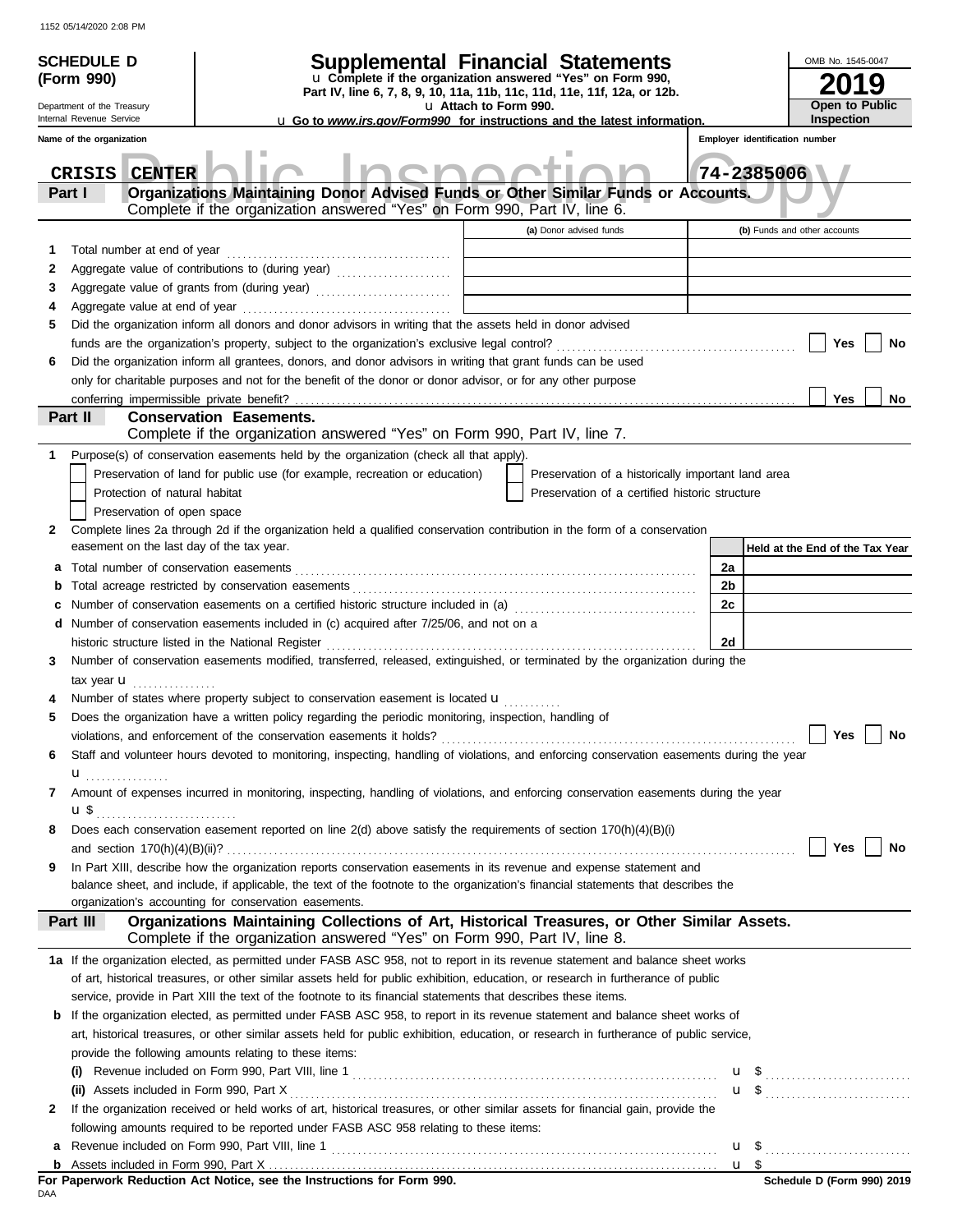|   | <b>CRISIS CENTER</b><br>Schedule D (Form 990) 2019                                                                                                                                                                                   |                                              |                          |                         | 74-2385006           |              |                | Page 2                 |
|---|--------------------------------------------------------------------------------------------------------------------------------------------------------------------------------------------------------------------------------------|----------------------------------------------|--------------------------|-------------------------|----------------------|--------------|----------------|------------------------|
|   | Organizations Maintaining Collections of Art, Historical Treasures, or Other Similar Assets (continued)<br>Part III                                                                                                                  |                                              |                          |                         |                      |              |                |                        |
|   | 3 Using the organization's acquisition, accession, and other records, check any of the following that make significant use of its<br>collection items (check all that apply):                                                        |                                              |                          |                         |                      |              |                |                        |
| a | Public exhibition                                                                                                                                                                                                                    | d                                            | Loan or exchange program |                         |                      |              |                |                        |
| b | Scholarly research                                                                                                                                                                                                                   | е                                            | Other                    |                         |                      |              |                |                        |
| c | Preservation for future generations                                                                                                                                                                                                  |                                              |                          |                         |                      |              |                |                        |
|   | Provide a description of the organization's collections and explain how they further the organization's exempt purpose in Part                                                                                                       |                                              |                          |                         |                      |              |                |                        |
|   | XIII.                                                                                                                                                                                                                                |                                              |                          |                         |                      |              |                |                        |
| 5 | During the year, did the organization solicit or receive donations of art, historical treasures, or other similar                                                                                                                    |                                              |                          |                         |                      |              |                |                        |
|   |                                                                                                                                                                                                                                      |                                              |                          |                         |                      |              | <b>Yes</b>     | No.                    |
|   | Part IV<br><b>Escrow and Custodial Arrangements.</b>                                                                                                                                                                                 |                                              |                          |                         |                      |              |                |                        |
|   | Complete if the organization answered "Yes" on Form 990, Part IV, line 9, or reported an amount on Form                                                                                                                              |                                              |                          |                         |                      |              |                |                        |
|   | 990, Part X, line 21.                                                                                                                                                                                                                |                                              |                          |                         |                      |              |                |                        |
|   | 1a Is the organization an agent, trustee, custodian or other intermediary for contributions or other assets not                                                                                                                      |                                              |                          |                         |                      |              |                |                        |
|   | included on Form 990, Part X?                                                                                                                                                                                                        |                                              |                          |                         |                      |              | Yes            | No                     |
|   | <b>b</b> If "Yes," explain the arrangement in Part XIII and complete the following table:                                                                                                                                            |                                              |                          |                         |                      |              |                |                        |
|   |                                                                                                                                                                                                                                      |                                              |                          |                         |                      | Amount       |                |                        |
|   | c Beginning balance <b>contract the contract of the contract of the contract of the contract of the contract of the contract of the contract of the contract of the contract of the contract of the contract of the contract of </b> |                                              |                          |                         | 1c                   |              |                |                        |
|   |                                                                                                                                                                                                                                      |                                              |                          |                         | 1d                   |              |                |                        |
| е |                                                                                                                                                                                                                                      |                                              |                          |                         | 1e                   |              |                |                        |
| f | Ending balance <b>construction and the construction of the construction</b> of the construction of the construction of the construction of the construction of the construction of the construction of the construction of the cons  |                                              |                          |                         | 1f                   |              |                |                        |
|   |                                                                                                                                                                                                                                      |                                              |                          |                         |                      |              | <b>Yes</b>     | No                     |
|   |                                                                                                                                                                                                                                      |                                              |                          |                         |                      |              |                |                        |
|   | Part V<br><b>Endowment Funds.</b>                                                                                                                                                                                                    |                                              |                          |                         |                      |              |                |                        |
|   | Complete if the organization answered "Yes" on Form 990, Part IV, line 10.                                                                                                                                                           |                                              |                          |                         |                      |              |                |                        |
|   |                                                                                                                                                                                                                                      | (a) Current year                             | (b) Prior year           | (c) Two years back      | (d) Three years back |              |                | (e) Four years back    |
|   | 1a Beginning of year balance                                                                                                                                                                                                         | the control of the control of the control of |                          |                         |                      |              |                |                        |
|   | <b>b</b> Contributions <b>contributions</b>                                                                                                                                                                                          |                                              |                          |                         |                      |              |                |                        |
|   | c Net investment earnings, gains, and                                                                                                                                                                                                |                                              |                          |                         |                      |              |                |                        |
|   |                                                                                                                                                                                                                                      |                                              |                          |                         |                      |              |                |                        |
|   | d Grants or scholarships                                                                                                                                                                                                             |                                              |                          |                         |                      |              |                |                        |
|   | e Other expenditures for facilities and                                                                                                                                                                                              |                                              |                          |                         |                      |              |                |                        |
|   |                                                                                                                                                                                                                                      |                                              |                          |                         |                      |              |                |                        |
|   | f Administrative expenses                                                                                                                                                                                                            |                                              |                          |                         |                      |              |                |                        |
| g |                                                                                                                                                                                                                                      |                                              |                          |                         |                      |              |                |                        |
| 2 | Provide the estimated percentage of the current year end balance (line 1g, column (a)) held as:                                                                                                                                      |                                              |                          |                         |                      |              |                |                        |
|   | a Board designated or quasi-endowment u %                                                                                                                                                                                            |                                              |                          |                         |                      |              |                |                        |
|   | Permanent endowment <b>u</b> %                                                                                                                                                                                                       |                                              |                          |                         |                      |              |                |                        |
|   | Term endowment <b>u</b>                                                                                                                                                                                                              |                                              |                          |                         |                      |              |                |                        |
| c | The percentages on lines 2a, 2b, and 2c should equal 100%.                                                                                                                                                                           |                                              |                          |                         |                      |              |                |                        |
|   |                                                                                                                                                                                                                                      |                                              |                          |                         |                      |              |                |                        |
|   | 3a Are there endowment funds not in the possession of the organization that are held and administered for the                                                                                                                        |                                              |                          |                         |                      |              |                |                        |
|   | organization by:                                                                                                                                                                                                                     |                                              |                          |                         |                      |              | Yes            | No.                    |
|   |                                                                                                                                                                                                                                      |                                              |                          |                         |                      | 3a(i)        |                |                        |
|   |                                                                                                                                                                                                                                      |                                              |                          |                         |                      | 3a(ii)       |                |                        |
|   |                                                                                                                                                                                                                                      |                                              |                          |                         |                      | 3b           |                |                        |
|   | Describe in Part XIII the intended uses of the organization's endowment funds.                                                                                                                                                       |                                              |                          |                         |                      |              |                |                        |
|   | Part VI<br>Land, Buildings, and Equipment.                                                                                                                                                                                           |                                              |                          |                         |                      |              |                |                        |
|   | Complete if the organization answered "Yes" on Form 990, Part IV, line 11a. See Form 990, Part X, line 10.                                                                                                                           |                                              |                          |                         |                      |              |                |                        |
|   | Description of property                                                                                                                                                                                                              | (a) Cost or other basis                      |                          | (b) Cost or other basis | (c) Accumulated      |              | (d) Book value |                        |
|   |                                                                                                                                                                                                                                      | (investment)                                 |                          | (other)                 | depreciation         |              |                |                        |
|   |                                                                                                                                                                                                                                      |                                              |                          | 5,970                   |                      |              |                | 5,970                  |
|   |                                                                                                                                                                                                                                      |                                              |                          | 2,002,942               | 426,027              |              |                | $\overline{1,576,915}$ |
|   | c Leasehold improvements                                                                                                                                                                                                             |                                              |                          |                         |                      |              |                |                        |
|   |                                                                                                                                                                                                                                      |                                              |                          | 125,051                 | 80,526               |              |                | 44,525                 |
|   |                                                                                                                                                                                                                                      |                                              |                          |                         |                      |              |                |                        |
|   | Total. Add lines 1a through 1e. (Column (d) must equal Form 990, Part X, column (B), line 10c.)                                                                                                                                      |                                              |                          |                         |                      | $\mathbf{u}$ |                | 1,627,410              |

**Schedule D (Form 990) 2019**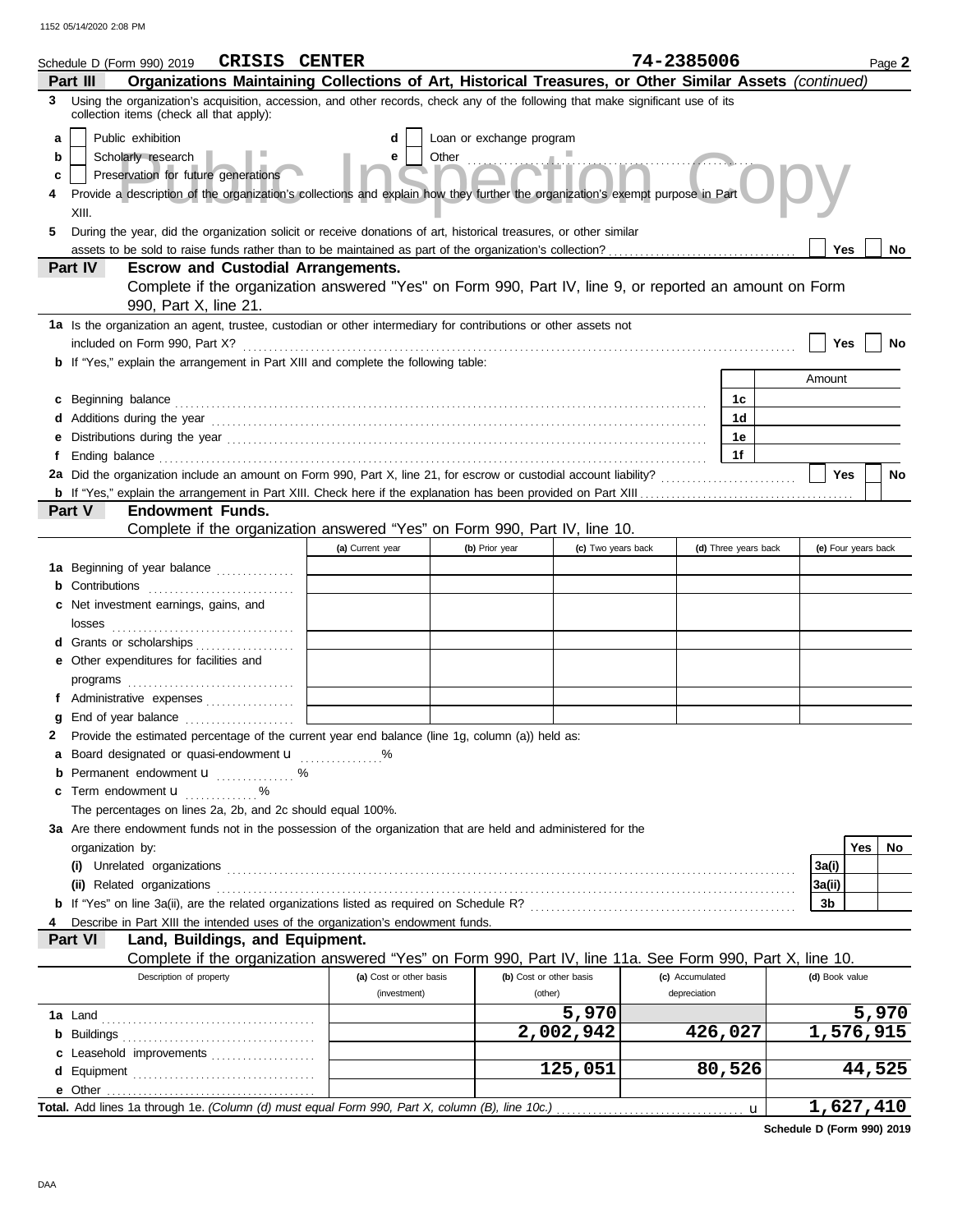| Schedule D (Form 990) 2019 | <b>CRISIS CENTER</b>                                                                                       |                | 74-2385006                       | Page 3         |
|----------------------------|------------------------------------------------------------------------------------------------------------|----------------|----------------------------------|----------------|
| Part VII                   | <b>Investments - Other Securities.</b>                                                                     |                |                                  |                |
|                            | Complete if the organization answered "Yes" on Form 990, Part IV, line 11b. See Form 990, Part X, line 12. |                |                                  |                |
|                            | (a) Description of security or category                                                                    | (b) Book value | (c) Method of valuation:         |                |
|                            | (including name of security)                                                                               |                | Cost or end-of-year market value |                |
| (1) Financial derivatives  |                                                                                                            | ш              |                                  |                |
|                            | (2) Closely held equity interests                                                                          |                |                                  |                |
| $(3)$ Other                |                                                                                                            |                |                                  |                |
| (A)                        |                                                                                                            |                |                                  |                |
| $\ldots$ (B)               |                                                                                                            |                |                                  |                |
| (C)                        |                                                                                                            |                |                                  |                |
| (D)                        |                                                                                                            |                |                                  |                |
| (E)                        |                                                                                                            |                |                                  |                |
| (F)                        |                                                                                                            |                |                                  |                |
| $\ldots$ (G)               |                                                                                                            |                |                                  |                |
| (H)                        |                                                                                                            |                |                                  |                |
|                            | Total. (Column (b) must equal Form 990, Part X, col. (B) line 12.)<br>u                                    |                |                                  |                |
| Part VIII                  | Investments - Program Related.                                                                             |                |                                  |                |
|                            | Complete if the organization answered "Yes" on Form 990, Part IV, line 11c. See Form 990, Part X, line 13. |                |                                  |                |
|                            | (a) Description of investment                                                                              | (b) Book value | (c) Method of valuation:         |                |
|                            |                                                                                                            |                | Cost or end-of-year market value |                |
| (1)                        |                                                                                                            |                |                                  |                |
| (2)                        |                                                                                                            |                |                                  |                |
| (3)                        |                                                                                                            |                |                                  |                |
| (4)                        |                                                                                                            |                |                                  |                |
| (5)                        |                                                                                                            |                |                                  |                |
| (6)                        |                                                                                                            |                |                                  |                |
| (7)                        |                                                                                                            |                |                                  |                |
| (8)                        |                                                                                                            |                |                                  |                |
| (9)                        |                                                                                                            |                |                                  |                |
| Part IX                    | Total. (Column (b) must equal Form 990, Part X, col. (B) line 13.)<br>u<br>Other Assets.                   |                |                                  |                |
|                            | Complete if the organization answered "Yes" on Form 990, Part IV, line 11d. See Form 990, Part X, line 15. |                |                                  |                |
|                            | (a) Description                                                                                            |                |                                  | (b) Book value |
| (1)                        |                                                                                                            |                |                                  |                |
| (2)                        |                                                                                                            |                |                                  |                |
| (3)                        |                                                                                                            |                |                                  |                |
| (4)                        |                                                                                                            |                |                                  |                |
| <u>(5)</u>                 |                                                                                                            |                |                                  |                |
| (6)                        |                                                                                                            |                |                                  |                |
| (7)                        |                                                                                                            |                |                                  |                |
| (8)                        |                                                                                                            |                |                                  |                |
| (9)                        |                                                                                                            |                |                                  |                |
|                            | Total. (Column (b) must equal Form 990, Part X, col. (B) line 15.)                                         |                | u                                |                |
| Part X                     | Other Liabilities.                                                                                         |                |                                  |                |
|                            | Complete if the organization answered "Yes" on Form 990, Part IV, line 11e or 11f. See Form 990, Part X,   |                |                                  |                |
|                            | line 25.                                                                                                   |                |                                  |                |
| 1.                         | (a) Description of liability                                                                               |                |                                  | (b) Book value |
| (1)                        | Federal income taxes                                                                                       |                |                                  |                |
| (2)                        | CAPITAL LEASE                                                                                              |                |                                  | 15,002         |
| (3)                        |                                                                                                            |                |                                  |                |
| (4)                        |                                                                                                            |                |                                  |                |
| (5)                        |                                                                                                            |                |                                  |                |
| (6)                        |                                                                                                            |                |                                  |                |
| (7)                        |                                                                                                            |                |                                  |                |
| (8)                        |                                                                                                            |                |                                  |                |
| (9)                        |                                                                                                            |                |                                  |                |
|                            | Total. (Column (b) must equal Form 990, Part X, col. (B) line 25.)                                         |                | u                                | 15,002         |

Liability for uncertain tax positions. In Part XIII, provide the text of the footnote to the organization's financial statements that reports the **2.** organization's liability for uncertain tax positions under FASB ASC 740. Check here if the text of the footnote has been provided in Part XIII

**X**

| $74 - 231$ |  |  |
|------------|--|--|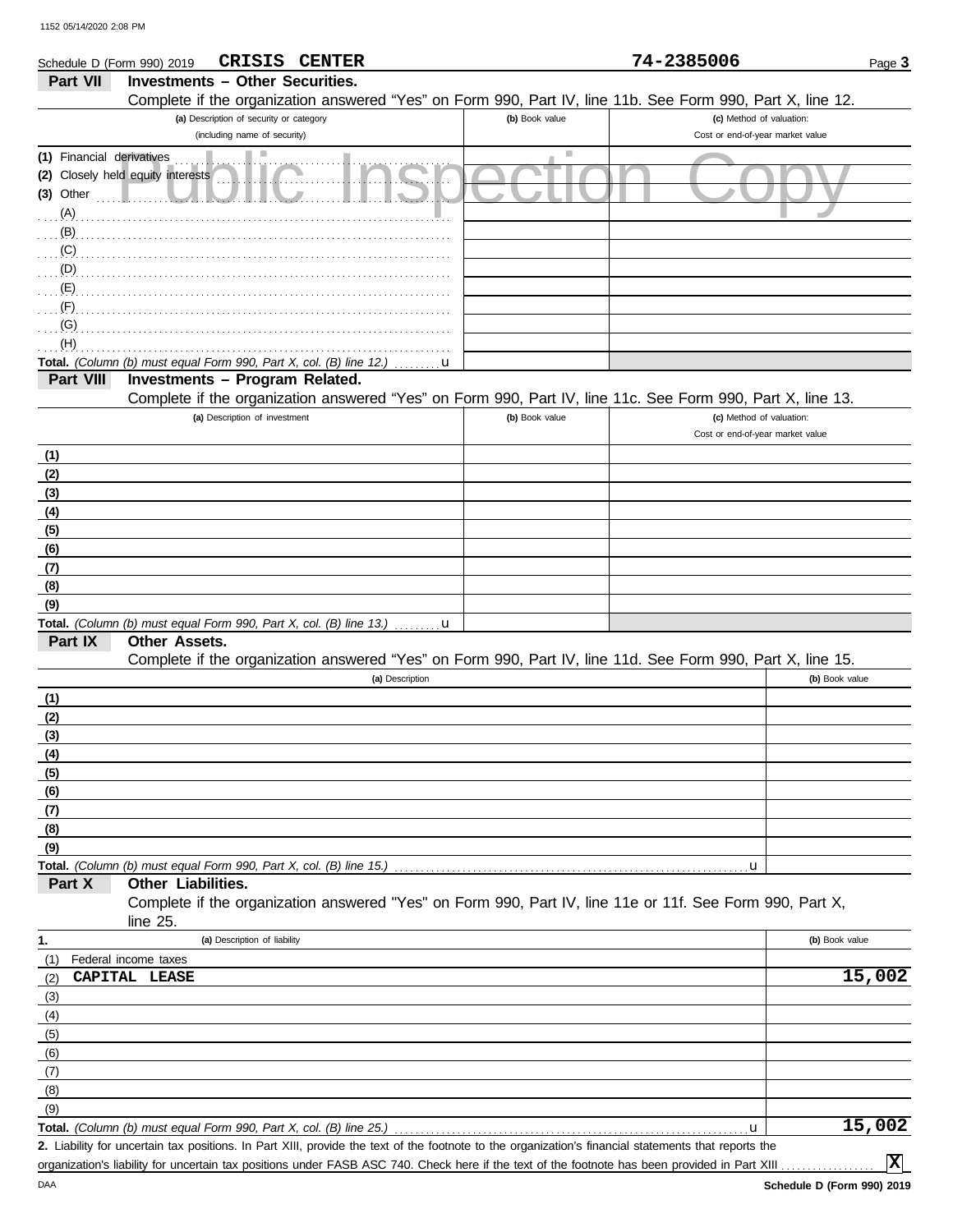| Schedule D (Form 990) 2019 CRISIS CENTER                                                                                                                                                                                                                                              |    | 74-2385006   | Page 4                 |
|---------------------------------------------------------------------------------------------------------------------------------------------------------------------------------------------------------------------------------------------------------------------------------------|----|--------------|------------------------|
| Reconciliation of Revenue per Audited Financial Statements With Revenue per Return.<br>Part XI                                                                                                                                                                                        |    |              |                        |
| Complete if the organization answered "Yes" on Form 990, Part IV, line 12a.                                                                                                                                                                                                           |    |              |                        |
| 1.                                                                                                                                                                                                                                                                                    |    | $\mathbf{1}$ | $\overline{1,295,167}$ |
| Amounts included on line 1 but not on Form 990, Part VIII, line 12:<br>2                                                                                                                                                                                                              | 2a |              |                        |
| Net unrealized gains (losses) on investments [111]<br>a<br>Donated services and use of facilities <b>Community of the Service Services</b><br>b                                                                                                                                       | 2b |              |                        |
| Recoveries of prior year grants <b>that the contract of prior</b> years of prior year grants <b>that the contract of the contract of the contract of the contract of the contract of the contract of the contract of the contract of </b><br>c                                        | 2c |              |                        |
| d                                                                                                                                                                                                                                                                                     | 2d |              |                        |
| Add lines 2a through 2d [11] Martin Martin Martin Martin Martin Martin Martin Martin Martin Martin Martin Martin Martin Martin Martin Martin Martin Martin Martin Martin Martin Martin Martin Martin Martin Martin Martin Mart<br>е                                                   |    | 2e           |                        |
| 3                                                                                                                                                                                                                                                                                     |    | 3            | 1,295,167              |
| Amounts included on Form 990, Part VIII, line 12, but not on line 1:<br>4                                                                                                                                                                                                             |    |              |                        |
|                                                                                                                                                                                                                                                                                       | 4a |              |                        |
|                                                                                                                                                                                                                                                                                       | 4b |              |                        |
| c Add lines 4a and 4b (a) and $\frac{4}{3}$ and $\frac{4}{3}$ and $\frac{4}{3}$ and $\frac{4}{3}$ and $\frac{4}{3}$ and $\frac{4}{3}$ and $\frac{4}{3}$ and $\frac{4}{3}$ and $\frac{4}{3}$ and $\frac{4}{3}$ and $\frac{4}{3}$ and $\frac{4}{3}$ and $\frac{4}{3}$ and $\frac{4}{3}$ |    | 4c           |                        |
|                                                                                                                                                                                                                                                                                       |    | 5            | 1,295,167              |
| Reconciliation of Expenses per Audited Financial Statements With Expenses per Return.<br>Part XII<br>Complete if the organization answered "Yes" on Form 990, Part IV, line 12a.                                                                                                      |    |              |                        |
| 1.                                                                                                                                                                                                                                                                                    |    | 1            | 1,302,518              |
| Amounts included on line 1 but not on Form 990, Part IX, line 25:<br>2                                                                                                                                                                                                                |    |              |                        |
| a                                                                                                                                                                                                                                                                                     | 2a |              |                        |
| b                                                                                                                                                                                                                                                                                     | 2b |              |                        |
| C                                                                                                                                                                                                                                                                                     | 2c |              |                        |
| d                                                                                                                                                                                                                                                                                     | 2d |              |                        |
| e Add lines 2a through 2d (and all contains and all contains and all contains and all contains and all contains and all contains and all contains and all contains and all contains and all contains and all contains and all                                                         |    | 2e           |                        |
| 3.                                                                                                                                                                                                                                                                                    |    | 3            | 1,302,518              |
| Amounts included on Form 990, Part IX, line 25, but not on line 1:<br>4                                                                                                                                                                                                               |    |              |                        |
| a Investment expenses not included on Form 990, Part VIII, line 7b [100] [100] [100] [100] [100] [100] [100] [100] [100] [100] [100] [100] [100] [100] [100] [100] [100] [100] [100] [100] [100] [100] [100] [100] [100] [100]                                                        | 4a |              |                        |
|                                                                                                                                                                                                                                                                                       | 4b |              |                        |
| c Add lines 4a and 4b (a) and $\frac{4}{3}$ and $\frac{4}{3}$ and $\frac{4}{3}$ and $\frac{4}{3}$ and $\frac{4}{3}$ and $\frac{4}{3}$ and $\frac{4}{3}$ and $\frac{4}{3}$ and $\frac{4}{3}$ and $\frac{4}{3}$ and $\frac{4}{3}$ and $\frac{4}{3}$ and $\frac{4}{3}$ and $\frac{4}{3}$ |    | 4c           |                        |
|                                                                                                                                                                                                                                                                                       |    | 5            | 1,302,518              |
| Part XIII Supplemental Information.                                                                                                                                                                                                                                                   |    |              |                        |
| Provide the descriptions required for Part II, lines 3, 5, and 9; Part III, lines 1a and 4; Part IV, lines 1b and 2b; Part V, line 4; Part X, line<br>2; Part XI, lines 2d and 4b; and Part XII, lines 2d and 4b. Also complete this part to provide any additional information.      |    |              |                        |
| PART X - FIN 48 FOOTNOTE                                                                                                                                                                                                                                                              |    |              |                        |
|                                                                                                                                                                                                                                                                                       |    |              |                        |
| THE ORGANIZATION FOLLOWS ACCOUNTING FOR UNCERTAINTY IN INCOME TAXES WHICH                                                                                                                                                                                                             |    |              |                        |
|                                                                                                                                                                                                                                                                                       |    |              |                        |
| REQUIRES THEM TO DETERMINE WHETHER A TAX POSITION (AND THE RELATED TAX                                                                                                                                                                                                                |    |              |                        |
|                                                                                                                                                                                                                                                                                       |    |              |                        |
| BENEFIT) IS MORE LIKELY THAN NOT TO BE SUSTAINED UPON EXAMINATION BY THE                                                                                                                                                                                                              |    |              |                        |
|                                                                                                                                                                                                                                                                                       |    |              |                        |
| APPLICABLE TAXING AUTHORITY, BASED SOLELY ON THE TECHNICAL MERITS OF THE                                                                                                                                                                                                              |    |              |                        |
|                                                                                                                                                                                                                                                                                       |    |              |                        |
| POSITION. THE TAX BENEFIT TO BE RECOGNIZED IS MEASURED AS THE LARGEST                                                                                                                                                                                                                 |    |              |                        |
|                                                                                                                                                                                                                                                                                       |    |              |                        |

AMOUNT OF BENEFIT THAT IS GREATER THAN FIFTY PERCENT LIKELY OF BEING

REALIZED UPON SETTLEMENT, PRESUMING THAT THE TAX POSITION IS EXAMINED BY

THE APPROPRIATE TAXING AUTHORITY THAT HAS FULL KNOWLEDGE OF ALL RELEVANT

INFORMATION. DURING THE YEAR ENDED DECEMBER 31, 2019, THE ORGANIZATION'S

MANAGEMENT EVALUATED ITS TAX POSITIONS TO DETERMINE THE EXISTENCE OF

UNCERTAINTIES, AND DID NOT NOTE ANY MATTERS THAT WOULD REQUIRE RECOGNITION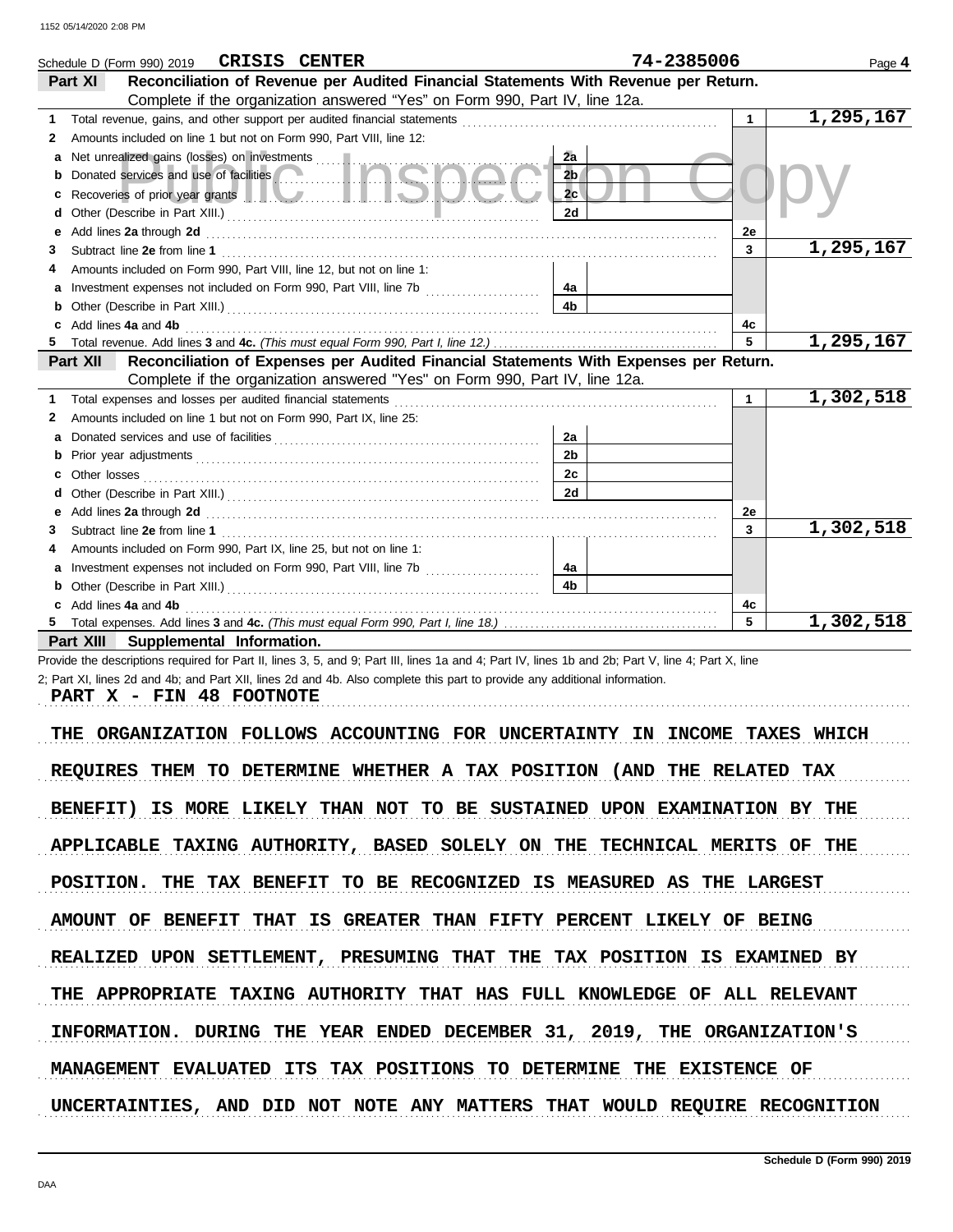| Schedule D (Form 990) 2019 CRISIS CENTER              | 74-2385006<br>Page 5 |
|-------------------------------------------------------|----------------------|
| Supplemental Information (continued)<br>Part XIII     |                      |
| OR WHICH MAY HAVE AN AFFECT ON ITS TAX-EXEMPT STATUS. |                      |
| <b>Public Inspection Co</b>                           |                      |
|                                                       |                      |
|                                                       |                      |
|                                                       |                      |
|                                                       |                      |
|                                                       |                      |
|                                                       |                      |
|                                                       |                      |
|                                                       |                      |
|                                                       |                      |
|                                                       |                      |
|                                                       |                      |
|                                                       |                      |
|                                                       |                      |
|                                                       |                      |
|                                                       |                      |
|                                                       |                      |
|                                                       |                      |
|                                                       |                      |
|                                                       |                      |
|                                                       |                      |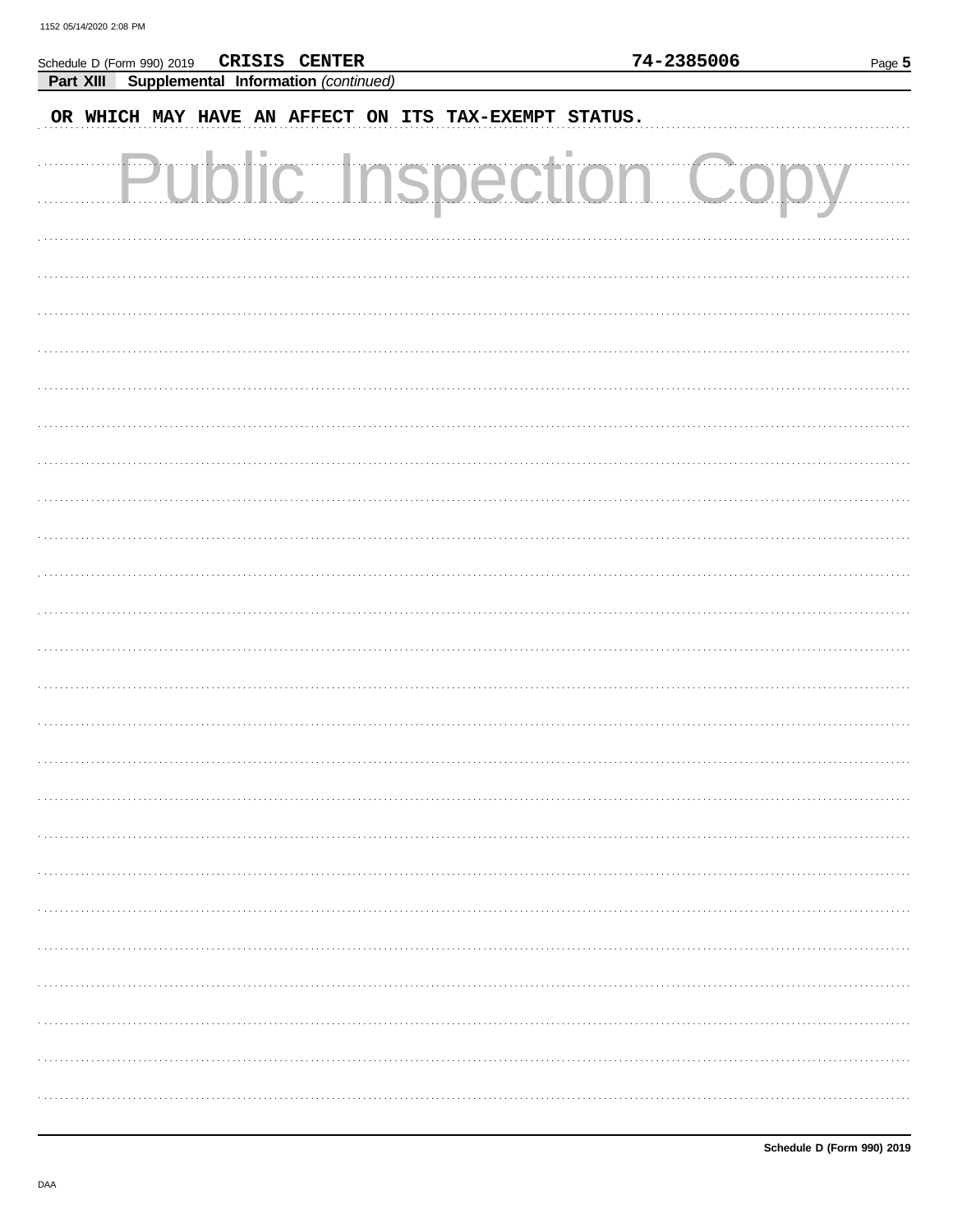| <b>SCHEDULE G</b><br>(Form 990 or 990-EZ)            | Supplemental Information Regarding Fundraising or Gaming Activities<br>Complete if the organization answered "Yes" on Form 990, Part IV, line 17, 18, or 19, or if the                                                                                  | organization entered more than \$15,000 on Form 990-EZ, line 6a.                |     |                                |                     |                                        | OMB No. 1545-0047<br>g                  |
|------------------------------------------------------|---------------------------------------------------------------------------------------------------------------------------------------------------------------------------------------------------------------------------------------------------------|---------------------------------------------------------------------------------|-----|--------------------------------|---------------------|----------------------------------------|-----------------------------------------|
| Department of the Treasury                           |                                                                                                                                                                                                                                                         | L1 Attach to Form 990 or Form 990-EZ.                                           |     |                                |                     |                                        | Open to Public                          |
| Internal Revenue Service<br>Name of the organization |                                                                                                                                                                                                                                                         | <b>u</b> Go to www.irs.gov/Form990 for instructions and the latest information. |     |                                |                     | Employer identification number         | Inspection                              |
|                                                      | <b>CRISIS CENTER</b>                                                                                                                                                                                                                                    |                                                                                 |     |                                |                     | 74-2385006                             |                                         |
| Part I                                               | Fundraising Activities. Complete if the organization answered "Yes" on Form 990, Part IV, line 17.<br>Form 990-EZ filers are not required to complete this part.                                                                                        |                                                                                 |     | $\mathcal{N}$                  |                     |                                        |                                         |
| 1.                                                   | Indicate whether the organization raised funds through any of the following activities. Check all that apply.                                                                                                                                           |                                                                                 |     |                                |                     |                                        |                                         |
| Mail solicitations<br>a                              |                                                                                                                                                                                                                                                         | Solicitation of non-government grants<br>е                                      |     |                                |                     |                                        |                                         |
| Internet and email solicitations<br>b                | f                                                                                                                                                                                                                                                       | Solicitation of government grants                                               |     |                                |                     |                                        |                                         |
| Phone solicitations<br>c                             |                                                                                                                                                                                                                                                         | Special fundraising events<br>g                                                 |     |                                |                     |                                        |                                         |
| In-person solicitations<br>d                         |                                                                                                                                                                                                                                                         |                                                                                 |     |                                |                     |                                        |                                         |
|                                                      | 2a Did the organization have a written or oral agreement with any individual (including officers, directors, trustees,                                                                                                                                  |                                                                                 |     |                                |                     |                                        |                                         |
|                                                      | or key employees listed in Form 990, Part VII) or entity in connection with professional fundraising services?<br>b If "Yes," list the 10 highest paid individuals or entities (fundraisers) pursuant to agreements under which the fundraiser is to be |                                                                                 |     |                                |                     |                                        | No<br>Yes                               |
|                                                      | compensated at least \$5,000 by the organization.                                                                                                                                                                                                       |                                                                                 |     |                                |                     |                                        |                                         |
|                                                      | (i) Name and address of individual                                                                                                                                                                                                                      |                                                                                 |     | (iii) Did fund-<br>raiser have | (iv) Gross receipts | (v) Amount paid to<br>(or retained by) | (vi) Amount paid to<br>(or retained by) |
|                                                      | or entity (fundraiser)                                                                                                                                                                                                                                  | (ii) Activity                                                                   |     | custody or<br>control of       | from activity       | fundraiser listed in                   | organization                            |
|                                                      |                                                                                                                                                                                                                                                         |                                                                                 | Yes | contributions?<br>No           |                     | col. (i)                               |                                         |
| 1                                                    |                                                                                                                                                                                                                                                         |                                                                                 |     |                                |                     |                                        |                                         |
|                                                      |                                                                                                                                                                                                                                                         |                                                                                 |     |                                |                     |                                        |                                         |
| $\mathbf{2}$                                         |                                                                                                                                                                                                                                                         |                                                                                 |     |                                |                     |                                        |                                         |
|                                                      |                                                                                                                                                                                                                                                         |                                                                                 |     |                                |                     |                                        |                                         |
| 3                                                    |                                                                                                                                                                                                                                                         |                                                                                 |     |                                |                     |                                        |                                         |
|                                                      |                                                                                                                                                                                                                                                         |                                                                                 |     |                                |                     |                                        |                                         |
|                                                      |                                                                                                                                                                                                                                                         |                                                                                 |     |                                |                     |                                        |                                         |
| 4                                                    |                                                                                                                                                                                                                                                         |                                                                                 |     |                                |                     |                                        |                                         |
|                                                      |                                                                                                                                                                                                                                                         |                                                                                 |     |                                |                     |                                        |                                         |
| 5                                                    |                                                                                                                                                                                                                                                         |                                                                                 |     |                                |                     |                                        |                                         |
|                                                      |                                                                                                                                                                                                                                                         |                                                                                 |     |                                |                     |                                        |                                         |
| 6                                                    |                                                                                                                                                                                                                                                         |                                                                                 |     |                                |                     |                                        |                                         |
|                                                      |                                                                                                                                                                                                                                                         |                                                                                 |     |                                |                     |                                        |                                         |
|                                                      |                                                                                                                                                                                                                                                         |                                                                                 |     |                                |                     |                                        |                                         |
| 7                                                    |                                                                                                                                                                                                                                                         |                                                                                 |     |                                |                     |                                        |                                         |
|                                                      |                                                                                                                                                                                                                                                         |                                                                                 |     |                                |                     |                                        |                                         |
| 8                                                    |                                                                                                                                                                                                                                                         |                                                                                 |     |                                |                     |                                        |                                         |
|                                                      |                                                                                                                                                                                                                                                         |                                                                                 |     |                                |                     |                                        |                                         |
|                                                      |                                                                                                                                                                                                                                                         |                                                                                 |     |                                |                     |                                        |                                         |
| 9                                                    |                                                                                                                                                                                                                                                         |                                                                                 |     |                                |                     |                                        |                                         |
|                                                      |                                                                                                                                                                                                                                                         |                                                                                 |     |                                |                     |                                        |                                         |
| 10                                                   |                                                                                                                                                                                                                                                         |                                                                                 |     |                                |                     |                                        |                                         |
|                                                      |                                                                                                                                                                                                                                                         |                                                                                 |     |                                |                     |                                        |                                         |
|                                                      |                                                                                                                                                                                                                                                         |                                                                                 |     |                                |                     |                                        |                                         |
| 3<br>registration or licensing.                      | List all states in which the organization is registered or licensed to solicit contributions or has been notified it is exempt from                                                                                                                     |                                                                                 |     |                                |                     |                                        |                                         |
|                                                      |                                                                                                                                                                                                                                                         |                                                                                 |     |                                |                     |                                        |                                         |
|                                                      |                                                                                                                                                                                                                                                         |                                                                                 |     |                                |                     |                                        |                                         |
|                                                      |                                                                                                                                                                                                                                                         |                                                                                 |     |                                |                     |                                        |                                         |
|                                                      |                                                                                                                                                                                                                                                         |                                                                                 |     |                                |                     |                                        |                                         |
|                                                      |                                                                                                                                                                                                                                                         |                                                                                 |     |                                |                     |                                        |                                         |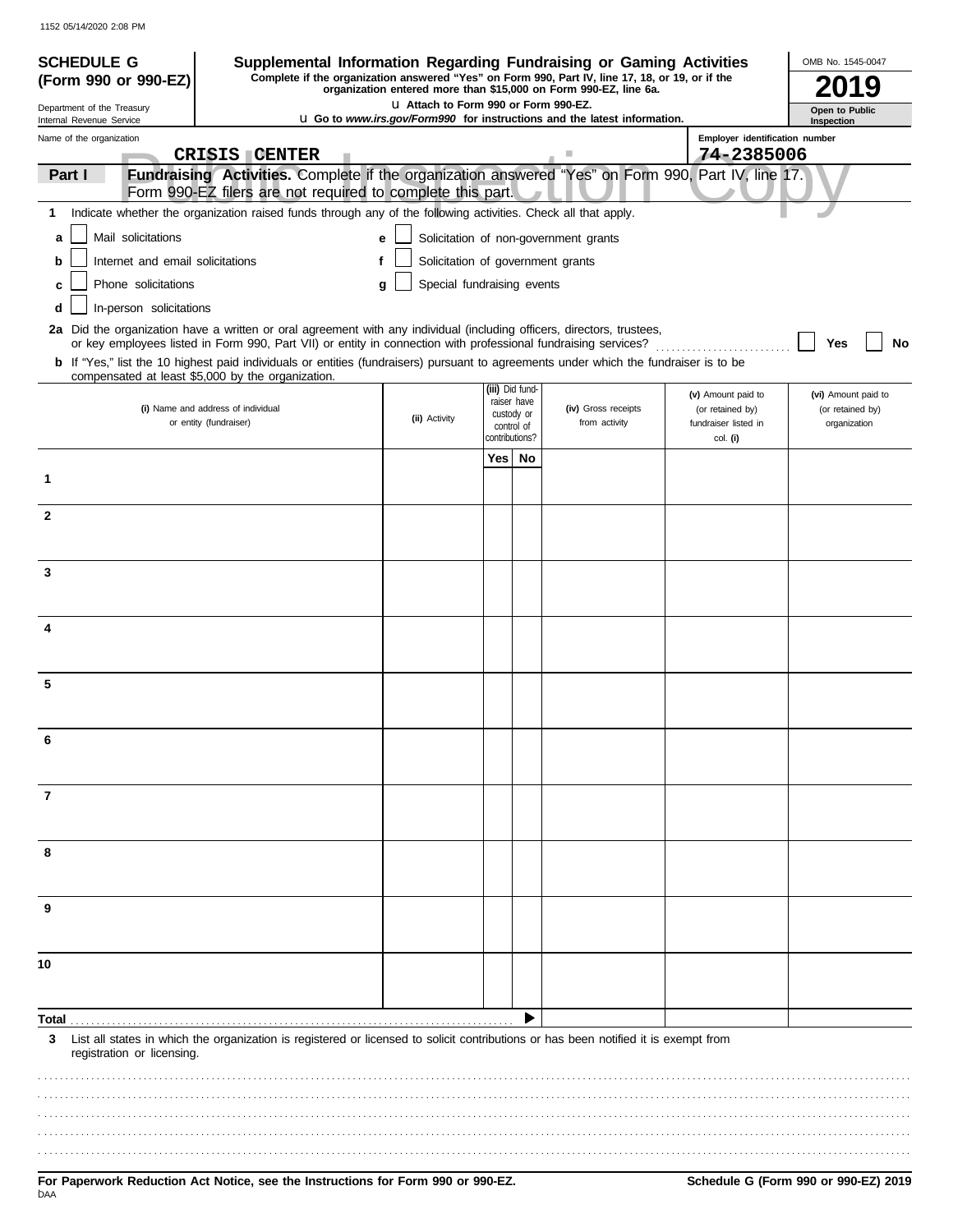| 74-2385006<br>Schedule G (Form 990 or 990-EZ) 2019<br>CRISIS CENTER<br>Fundraising Events. Complete if the organization answered "Yes" on Form 990, Part IV, line 18, or reported more |          |                                                  |                                             |                                                                                                                                                                                                                        |                                                   |                                                        |  |  |
|----------------------------------------------------------------------------------------------------------------------------------------------------------------------------------------|----------|--------------------------------------------------|---------------------------------------------|------------------------------------------------------------------------------------------------------------------------------------------------------------------------------------------------------------------------|---------------------------------------------------|--------------------------------------------------------|--|--|
|                                                                                                                                                                                        | Part II  |                                                  |                                             |                                                                                                                                                                                                                        |                                                   |                                                        |  |  |
|                                                                                                                                                                                        |          |                                                  |                                             | than \$15,000 of fundraising event contributions and gross income on Form 990-EZ, lines 1 and 6b. List events with                                                                                                     |                                                   |                                                        |  |  |
|                                                                                                                                                                                        |          |                                                  | gross receipts greater than \$5,000.        |                                                                                                                                                                                                                        |                                                   |                                                        |  |  |
|                                                                                                                                                                                        |          |                                                  | (a) Event #1<br><b>GALA</b><br>(event type) | (b) Event $#2$<br>3RD<br>PARTY EVENT<br>(event type)                                                                                                                                                                   | (c) Other events<br><b>NONE</b><br>(total number) | (d) Total events<br>(add col. (a) through<br>col. (c)) |  |  |
| Revenue                                                                                                                                                                                | 1        | Gross receipts                                   | 199,272                                     | 14,509                                                                                                                                                                                                                 |                                                   | 213,781                                                |  |  |
|                                                                                                                                                                                        |          | 2 Less: Contributions                            | 162,313                                     | 14,509                                                                                                                                                                                                                 |                                                   | 176,822                                                |  |  |
|                                                                                                                                                                                        |          | 3 Gross income (line 1 minus<br>line 2) $\ldots$ | 36,959                                      |                                                                                                                                                                                                                        |                                                   | 36,959                                                 |  |  |
|                                                                                                                                                                                        |          | 4 Cash prizes                                    |                                             |                                                                                                                                                                                                                        |                                                   |                                                        |  |  |
|                                                                                                                                                                                        |          | 5 Noncash prizes                                 |                                             |                                                                                                                                                                                                                        |                                                   |                                                        |  |  |
|                                                                                                                                                                                        |          | 6 Rent/facility costs                            |                                             |                                                                                                                                                                                                                        |                                                   |                                                        |  |  |
| Direct Expenses                                                                                                                                                                        |          | 7 Food and beverages                             |                                             |                                                                                                                                                                                                                        |                                                   |                                                        |  |  |
|                                                                                                                                                                                        |          | 8 Entertainment                                  |                                             |                                                                                                                                                                                                                        |                                                   |                                                        |  |  |
|                                                                                                                                                                                        |          | 9 Other direct expenses                          | 55,751                                      |                                                                                                                                                                                                                        |                                                   | 55,751                                                 |  |  |
|                                                                                                                                                                                        |          |                                                  |                                             |                                                                                                                                                                                                                        |                                                   | <u>55,751</u><br>$-18,792$                             |  |  |
|                                                                                                                                                                                        | Part III |                                                  |                                             | Gaming. Complete if the organization answered "Yes" on Form 990, Part IV, line 19, or reported more than                                                                                                               |                                                   |                                                        |  |  |
|                                                                                                                                                                                        |          |                                                  | \$15,000 on Form 990-EZ, line 6a.           |                                                                                                                                                                                                                        |                                                   |                                                        |  |  |
| Revenue                                                                                                                                                                                |          |                                                  | (a) Bingo                                   | (b) Pull tabs/instant<br>bingo/progressive bingo                                                                                                                                                                       | (c) Other gaming                                  | (d) Total gaming (add<br>col. (a) through col. (c))    |  |  |
|                                                                                                                                                                                        |          | 1 Gross revenue                                  |                                             |                                                                                                                                                                                                                        |                                                   |                                                        |  |  |
| 8                                                                                                                                                                                      |          | 2 Cash prizes                                    |                                             |                                                                                                                                                                                                                        |                                                   |                                                        |  |  |
| Expens                                                                                                                                                                                 |          | 3 Noncash prizes                                 |                                             |                                                                                                                                                                                                                        |                                                   |                                                        |  |  |
| Direct                                                                                                                                                                                 |          | 4 Rent/facility costs                            |                                             |                                                                                                                                                                                                                        |                                                   |                                                        |  |  |
|                                                                                                                                                                                        |          | 5 Other direct expenses                          |                                             |                                                                                                                                                                                                                        |                                                   |                                                        |  |  |
|                                                                                                                                                                                        |          | 6 Volunteer labor                                | No                                          | Yes $%$<br><b>No</b>                                                                                                                                                                                                   | <b>Yes</b> ______________<br>%<br>No              |                                                        |  |  |
|                                                                                                                                                                                        |          |                                                  |                                             |                                                                                                                                                                                                                        |                                                   |                                                        |  |  |
|                                                                                                                                                                                        |          |                                                  |                                             |                                                                                                                                                                                                                        |                                                   |                                                        |  |  |
| 9                                                                                                                                                                                      |          |                                                  |                                             |                                                                                                                                                                                                                        |                                                   |                                                        |  |  |
|                                                                                                                                                                                        |          | <b>b</b> If "No," explain:                       |                                             |                                                                                                                                                                                                                        |                                                   | Yes<br>No                                              |  |  |
|                                                                                                                                                                                        |          |                                                  |                                             |                                                                                                                                                                                                                        |                                                   |                                                        |  |  |
|                                                                                                                                                                                        |          | <b>b</b> If "Yes," explain:                      |                                             | 10a Were any of the organization's gaming licenses revoked, suspended, or terminated during the tax year?<br>10a Were any of the organization's gaming licenses revoked, suspended, or terminated during the tax year? |                                                   | Yes<br>No                                              |  |  |
|                                                                                                                                                                                        |          |                                                  |                                             |                                                                                                                                                                                                                        |                                                   |                                                        |  |  |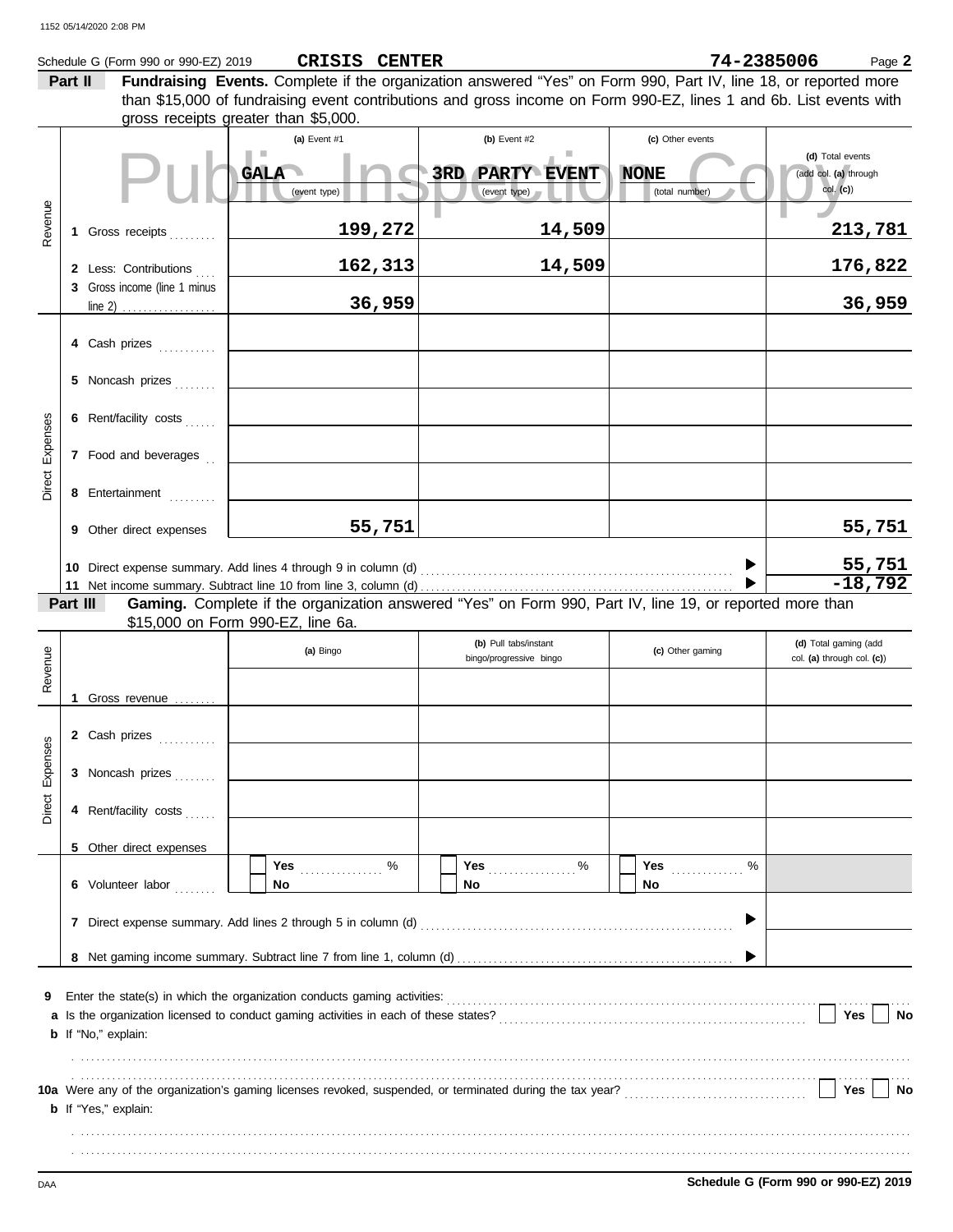|         |          | Schedule G (Form 990 or 990-EZ) 2019                                                                                                                                                                                                    |          | <b>CRISIS CENTER</b>                                                                                                                                                                                                     |    | 74-2385006                           |                        |     | Page 3    |
|---------|----------|-----------------------------------------------------------------------------------------------------------------------------------------------------------------------------------------------------------------------------------------|----------|--------------------------------------------------------------------------------------------------------------------------------------------------------------------------------------------------------------------------|----|--------------------------------------|------------------------|-----|-----------|
| 11      |          | Does the organization conduct gaming activities with nonmembers?                                                                                                                                                                        |          |                                                                                                                                                                                                                          |    |                                      |                        | Yes | No        |
| 12      |          | Is the organization a grantor, beneficiary or trustee of a trust, or a member of a partnership or other entity                                                                                                                          |          |                                                                                                                                                                                                                          |    |                                      |                        |     |           |
|         |          |                                                                                                                                                                                                                                         |          |                                                                                                                                                                                                                          |    |                                      |                        | Yes | No        |
| 13      |          | Indicate the percentage of gaming activity conducted in:                                                                                                                                                                                |          |                                                                                                                                                                                                                          |    |                                      |                        |     |           |
| a       |          | The organization's facility<br>An outside facility <b>All Angles of the Second Angles of the Collection of the Collection of the Collection of the Collection of the Collection of the Collection of the Collection of the Collecti</b> |          |                                                                                                                                                                                                                          |    |                                      | 13а<br>13 <sub>b</sub> |     | %<br>$\%$ |
| b<br>14 |          | Enter the name and address of the person who prepares the organization's gaming/special events books and                                                                                                                                |          |                                                                                                                                                                                                                          |    |                                      |                        |     |           |
|         | records: |                                                                                                                                                                                                                                         |          |                                                                                                                                                                                                                          |    |                                      |                        |     |           |
|         |          |                                                                                                                                                                                                                                         |          |                                                                                                                                                                                                                          |    |                                      |                        |     |           |
|         |          | Address <b>u</b>                                                                                                                                                                                                                        |          |                                                                                                                                                                                                                          |    |                                      |                        |     |           |
| 15a     | revenue? | Does the organization have a contract with a third party from whom the organization receives gaming                                                                                                                                     |          |                                                                                                                                                                                                                          |    |                                      |                        | Yes | No        |
| b       |          |                                                                                                                                                                                                                                         |          |                                                                                                                                                                                                                          |    |                                      |                        |     |           |
|         |          |                                                                                                                                                                                                                                         |          |                                                                                                                                                                                                                          |    |                                      |                        |     |           |
|         |          | If "Yes," enter name and address of the third party:                                                                                                                                                                                    |          |                                                                                                                                                                                                                          |    |                                      |                        |     |           |
|         |          |                                                                                                                                                                                                                                         |          |                                                                                                                                                                                                                          |    |                                      |                        |     |           |
|         |          |                                                                                                                                                                                                                                         |          |                                                                                                                                                                                                                          |    |                                      |                        |     |           |
|         |          |                                                                                                                                                                                                                                         |          |                                                                                                                                                                                                                          |    |                                      |                        |     |           |
|         |          | Address <b>u</b>                                                                                                                                                                                                                        |          |                                                                                                                                                                                                                          |    |                                      |                        |     |           |
| 16      |          | Gaming manager information:                                                                                                                                                                                                             |          |                                                                                                                                                                                                                          |    |                                      |                        |     |           |
|         |          |                                                                                                                                                                                                                                         |          |                                                                                                                                                                                                                          |    |                                      |                        |     |           |
|         |          |                                                                                                                                                                                                                                         |          |                                                                                                                                                                                                                          |    |                                      |                        |     |           |
|         |          |                                                                                                                                                                                                                                         |          |                                                                                                                                                                                                                          |    |                                      |                        |     |           |
|         |          | Director/officer                                                                                                                                                                                                                        | Employee | Independent contractor                                                                                                                                                                                                   |    |                                      |                        |     |           |
| 17      |          | Mandatory distributions:                                                                                                                                                                                                                |          |                                                                                                                                                                                                                          |    |                                      |                        |     |           |
| a       |          | Is the organization required under state law to make charitable distributions from the gaming proceeds to                                                                                                                               |          |                                                                                                                                                                                                                          |    |                                      |                        |     |           |
|         |          | retain the state gaming license?                                                                                                                                                                                                        |          |                                                                                                                                                                                                                          |    |                                      |                        | Yes | No        |
| b       |          | Enter the amount of distributions required under state law to be distributed to other exempt organizations or                                                                                                                           |          |                                                                                                                                                                                                                          |    |                                      |                        |     |           |
|         |          | spent in the organization's own exempt activities during the tax year $\mathbf u$                                                                                                                                                       |          |                                                                                                                                                                                                                          | \$ |                                      |                        |     |           |
|         | Part IV  | See instructions.                                                                                                                                                                                                                       |          | Supplemental Information. Provide the explanations required by Part I, line 2b, columns (iii) and (v); and<br>Part III, lines 9, 9b, 10b, 15b, 15c, 16, and 17b, as applicable. Also provide any additional information. |    |                                      |                        |     |           |
|         |          |                                                                                                                                                                                                                                         |          |                                                                                                                                                                                                                          |    |                                      |                        |     |           |
|         |          |                                                                                                                                                                                                                                         |          |                                                                                                                                                                                                                          |    |                                      |                        |     |           |
|         |          |                                                                                                                                                                                                                                         |          |                                                                                                                                                                                                                          |    |                                      |                        |     |           |
|         |          |                                                                                                                                                                                                                                         |          |                                                                                                                                                                                                                          |    |                                      |                        |     |           |
|         |          |                                                                                                                                                                                                                                         |          |                                                                                                                                                                                                                          |    |                                      |                        |     |           |
|         |          |                                                                                                                                                                                                                                         |          |                                                                                                                                                                                                                          |    |                                      |                        |     |           |
|         |          |                                                                                                                                                                                                                                         |          |                                                                                                                                                                                                                          |    |                                      |                        |     |           |
|         |          |                                                                                                                                                                                                                                         |          |                                                                                                                                                                                                                          |    |                                      |                        |     |           |
|         |          |                                                                                                                                                                                                                                         |          |                                                                                                                                                                                                                          |    |                                      |                        |     |           |
|         |          |                                                                                                                                                                                                                                         |          |                                                                                                                                                                                                                          |    |                                      |                        |     |           |
|         |          |                                                                                                                                                                                                                                         |          |                                                                                                                                                                                                                          |    |                                      |                        |     |           |
|         |          |                                                                                                                                                                                                                                         |          |                                                                                                                                                                                                                          |    |                                      |                        |     |           |
|         |          |                                                                                                                                                                                                                                         |          |                                                                                                                                                                                                                          |    | Schedule G (Form 990 or 990-EZ) 2019 |                        |     |           |